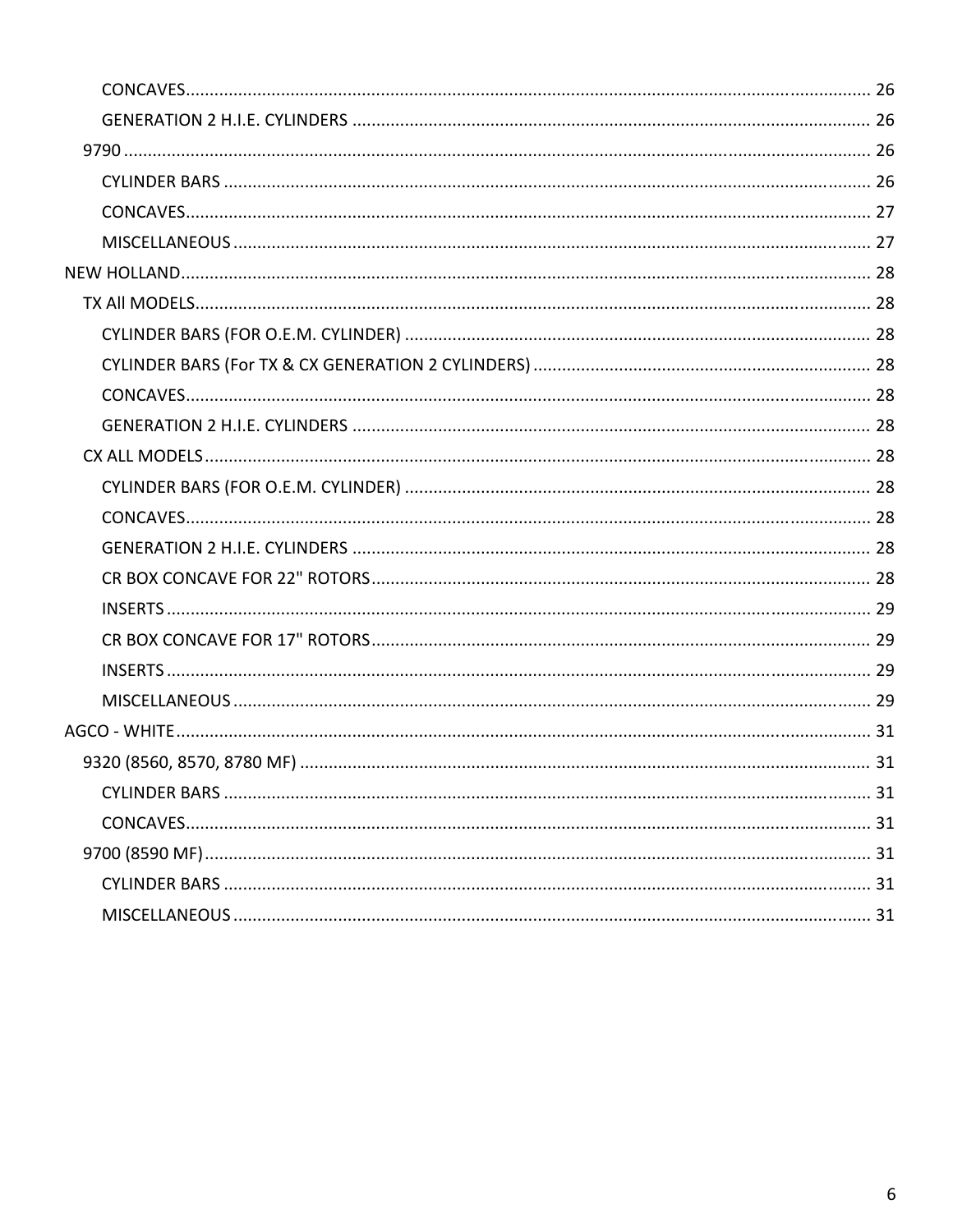I

## **CASE IH**

|                                | UAVL III                                                            |    |                 |
|--------------------------------|---------------------------------------------------------------------|----|-----------------|
| <b>PART#</b>                   | <b>DESCRIPTION</b>                                                  |    | <b>CDN MSRP</b> |
|                                | 1480, 1482                                                          |    |                 |
|                                | <b>CONCAVES</b>                                                     |    |                 |
|                                | CONCAVES REQUIRED FOR FULL SET = 1 FRONT + ANY 2 OF MIDDLE/ BACK    |    |                 |
| <b>SBI0070</b>                 | FRONT 1/4 BLACK H.D. EXISTING INVENTORY ONLY                        | \$ | 706.00          |
| <b>SBI0090</b>                 | MIDDLE/ BACK NARROW, 3/16, BLACK H.D. EXISTING INVENTORY ONLY       | \$ | 628.00          |
| <b>SBI0100</b>                 | MIDDLE/ BACK WIDE, 1/4, BLACK H.D. EXISTING INVENTORY ONLY          | \$ | 628.00          |
|                                | <b>E-Z MOUNT</b>                                                    |    |                 |
| SBI0230                        | E-Z MOUNT KIT (SHAFT, 3 BRACKETS & HARDWARE) (SEE SBI0120)          | \$ | 400.00          |
| SBI0120                        | E-Z MOUNT BRACKET ONLY (SEE SBI0230)                                | \$ | 47.00           |
|                                | 1680, 1682, 1688, 2188, 2388                                        |    |                 |
|                                | <b>CONCAVES</b>                                                     |    |                 |
|                                | CONCAVES REQUIRED FOR FULL SET = 1 FRONT + ANY 2 OF MIDDLE BACK     |    |                 |
| SBI0450                        | CONCAVE FRONT 1/4, WIDE, BLACK H.D. EXISTING INVENTORY ONLY         | \$ | 836.00          |
| SBI0040                        | CONCAVE MIDDLE/ BACK WIDE, 1/4, BLACK H.D. EXISITING INVENTORY ONLY | \$ | 756.00          |
|                                | <b>E-Z MOUNT</b>                                                    |    |                 |
| SBI0230                        | E-Z MOUNT KIT (SHAFT, 3 BRACKETS & HARDWARE) (See SBI0120)          | \$ | 400.00          |
| <b>SBI0120</b>                 | E-Z MOUNT BRACKET ONLY (SEE SBI0230)                                | \$ | 47.00           |
| 1680 - 7088 BOX CONCAVE SYSTEM |                                                                     |    |                 |
|                                | <b>CONCAVES</b>                                                     |    |                 |
| SBI0800                        | 1680 - 7088 CONCAVE FRONT LIP                                       | \$ | 145.00          |
| <b>SBI0840</b>                 | 1680 - 7088 CONCAVE FRAME ONLY BLACK                                | \$ | 350.00          |
| SBI0842                        | 1680 - 7088 C/A CONCAVE BLACK (MAX THRESH INSERTS)                  | \$ | 530.00          |
| <b>SBI0842B</b>                | 1680 - 7088 C/A CONCAVE BORON (MAX THRESH INSERTS)                  | \$ | 800.00          |

| <b>SBI0842B</b> | 1680 - 7088 C/A CONCAVE BORON (MAX THRESH INSERTS)                          | 800.00   |
|-----------------|-----------------------------------------------------------------------------|----------|
| SBI0843         | 1680 - 7088 C/A CONCAVE BLACK (STANDARD 21 HOLE INSERTS)                    | 530.00   |
| SBI0844         | 1680 - 7088 C/A CONCAVE BLACK (ROUND BARS INSERTS)                          | 530.00   |
| SBI0846         | 1680 - 7088 C/A CONCAVE BLACK (ROD SEPARATOR INSERTS)                       | 685.00   |
| SBI0847         | 1680-7088 C/A CONCAVE ALL CROP SET (6 CONCAVES, 2 SPARE INSERTS, FRONT LIP) | 3,550.00 |
|                 | INDIVIDUAL CONCAVES FOR THE ALL CROP SET CAN BE PURCHASED BY CALLING US     |          |
|                 | <b>INSERT</b>                                                               |          |

| <b>SBI0840B</b> | 1680 - 7088 MAX THRESH INSERT SINGLE BLACK         | 60.00 |
|-----------------|----------------------------------------------------|-------|
| SBJ0740BB       | 1680 - 7088 MAX THRESH INSERT SINGLE BORON         | 95.00 |
| SBI0840C        | 1680 - 7088 STANDARD 21 HOLF INSERT SINGLE BLACK.  | 60.00 |
| <b>SBI0840D</b> | 1680 - 7088 ROUND BAR INSERT SINGLE BLACK          | 60.00 |
| <b>SBI0840F</b> | 1680 - 7088 ROD SEPARATOR INSERT SINGLE BLACK      | 60.00 |
| <b>SBJ0740G</b> | 1680 - 7088 HELICAL MAX THRESH CLOVER INSERT BORON | 85.00 |
|                 | <b>MISCELLANEOUS</b>                               |       |
| SBI08401        | 1680 - 7088 EXTRA BOLT KIT                         | 20.00 |

#### **FLAGSHIP BOX CONCAVE SYSTEM**

|                 | <b>CONCAVES</b>                                                |        |
|-----------------|----------------------------------------------------------------|--------|
| <b>SBI0762L</b> | 7120 - 9240 C/A CONCAVE BLACK (MAX THRESH INSERTS) LEFT        | 400.00 |
| SBI0762LB       | 7120 - 9240 C/A CONCAVE BORON (LARGE MAX THRESH INSERTS) LEFT  | 525.00 |
| <b>SBI0762R</b> | 7120 - 9240 C/A CONCAVE BLACK (MAX THRESH INSERTS) RIGHT       | 400.00 |
| SBI0762RB       | 7120 - 9240 C/A CONCAVE BORON (LARGE MAX THRESH INSERTS) RIGHT | 525.00 |
| SBI0763L        | 7120 - 9240 C/A CONCAVE BLACK (STANDARD 27 HOLE INSERTS) LEFT  | 400.00 |
| <b>SBI0763R</b> | 7120 - 9240 C/A CONCAVE BLACK (STANDARD 27 HOLE INSERTS) RIGHT | 400.00 |
| <b>SBI0764L</b> | 7120 - 9240 C/A CONCAVE BLACK (ROUND BARS INSERTS) LEFT        | 400.00 |
| <b>SBI0764R</b> | 7120 - 9240 C/A CONCAVE BLACK (ROUND BARS INSERTS) RIGHT       | 400.00 |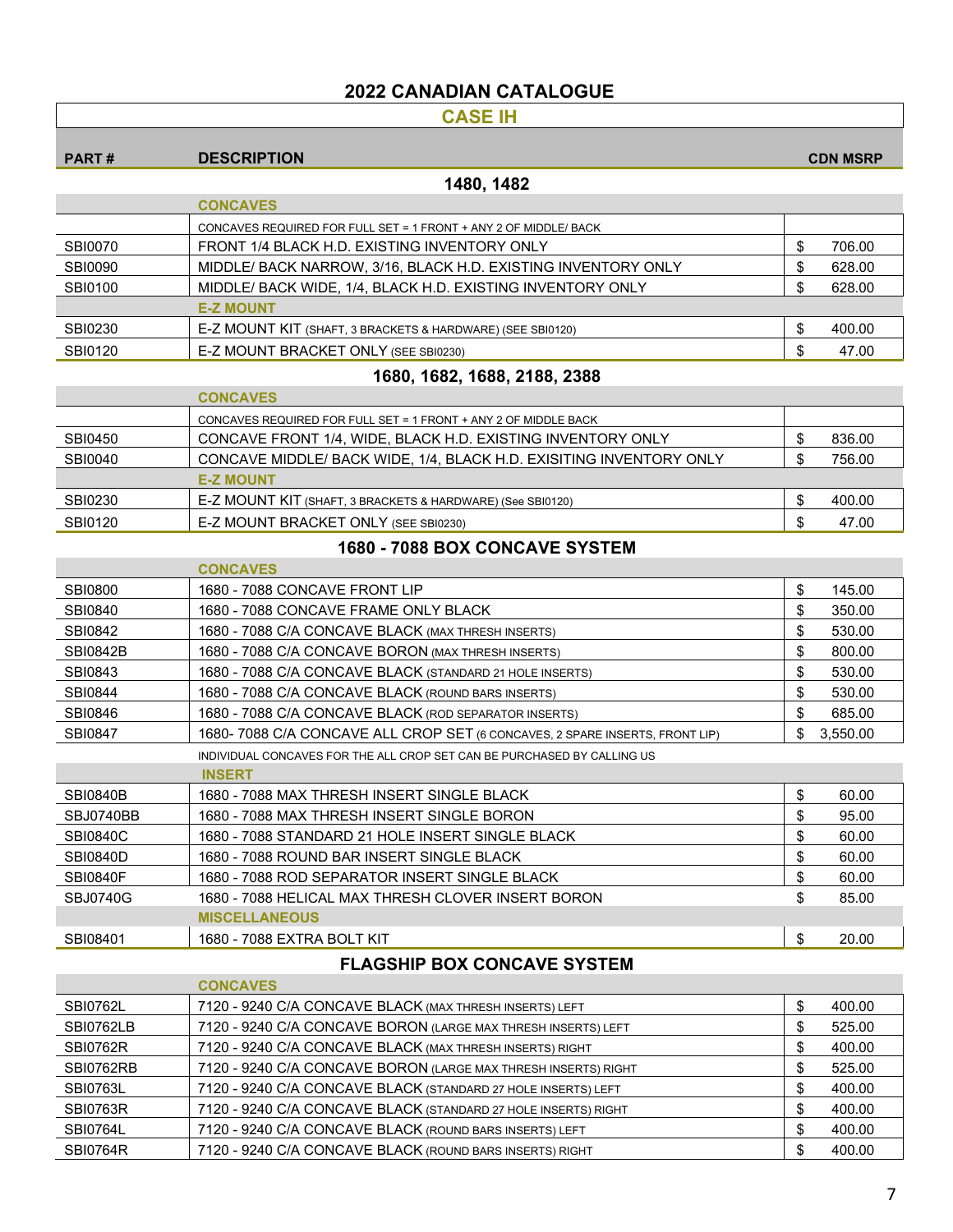| SBI0766L         | 7120 - 9240 C/A CONCAVE BLACK (ROD SEP INSERTS) LEFT                    | \$<br>400.00   |
|------------------|-------------------------------------------------------------------------|----------------|
| <b>SBI0766R</b>  | 7120 - 9240 C/A CONCAVE BLACK (ROD SEP INSERTS) RIGHT                   | \$<br>400.00   |
| <b>SBI0772L</b>  | 7120 - 9240 C/A CONCAVE FRONT SLOPE BLACK (MAX THRESH INSERT) LEFT      | \$<br>450.00   |
| <b>SBI0772R</b>  | 7120 - 9240 C/A CONCAVE FRONT SLOPE BLACK (MAX THRESH INSERT) RIGHT     | \$<br>450.00   |
| <b>SBI0772LB</b> | 7120 - 9240 C/A CONCAVE FRONT SLOPE BORON (MAX THRESH INSERT) LEFT      | \$<br>525.00   |
| SBI0772RB        | 7120 - 9240 C/A CONCAVE FRONT SLOPE BORON (MAX THRESH INSERT) RIGHT     | \$<br>525.00   |
| <b>SBI0780</b>   | 7120 - 9240 ALL CROP SET (8 CONCAVES 2 SPARE INSERTS)                   | \$<br>3,300.00 |
| SBI0760L         | 7120 - 9240 CONCAVE FRAME ONLY LEFT                                     | \$<br>245.00   |
| <b>SBI0760R</b>  | 7120 - 9240 CONCAVE FRAME ONLY RIGHT                                    | \$<br>245.00   |
| SBI0770L         | 7120 - 9240 FRONT SLOPE CONCAVE FRAME ONLY LEFT                         | \$<br>315.00   |
| <b>SBI0770R</b>  | 7120 - 9240 FRONT SLOPE CONCAVE FRAME ONLY RIGHT                        | \$<br>315.00   |
|                  | INDIVIDUAL CONCAVES FOR THE ALL CROP SET CAN BE PURCHASED BY CALLING US |                |
|                  | <b>INSERTS</b>                                                          |                |
| <b>SBJ0740B</b>  | 7120 - 9240 FRONT SLOPE MAX THRESH INSERT SINGLE BLACK                  | \$<br>60.00    |
| SBJ0740BB        | 7120 - 9240 FRONT SLOPE MAX THRESH INSERT SINGLE BORON                  | \$<br>95.00    |
| <b>SBI0760B</b>  | 7120 - 9240 MAX THRESH INSERT SINGLE BLACK                              | \$<br>65.00    |
| SBI0760BB        | 7120 - 9240 MAX THRESH INSERT SINGLE BORON                              | \$<br>105.00   |
| <b>SBI0760C</b>  | 7120 - 9240 STANDARD 27 HOLE INSERT SINGLE BLACK                        | \$<br>65.00    |
| <b>SBI0760D</b>  | 7120 - 9240 ROUND BAR INSERT SINGLE BLACK                               | \$<br>65.00    |
| <b>SBI0760F</b>  | 7120 - 9240 ROD SEPARATOR INSERT SINGLE BLACK                           | \$<br>65.00    |
| <b>SBJ0740G</b>  | 7120 - 9240 HELICAL MAX THRESH CLOVER INSERT BORON                      | \$<br>85.00    |
| <b>SBI0760G</b>  | 7120 - 9240 FULL CLOVER INSERT SINGLE BORON                             | \$<br>105.00   |
|                  | <b>MISCELLANEOUS</b>                                                    |                |
| <b>SBI0790</b>   | KILE BARS 16/2 BAR SET (LARGE TUBE ROTOR)                               | \$<br>725.00   |
| <b>SBI0792</b>   | KILE BARS 20 BAR SET (SMALL TUBE ROTOR)                                 | \$<br>1,785.00 |
| SBI0901          | CIH STRAW CLAW FLAGSHIP 40 BLADE CHOPPER (BOX OF 4 BLADES)              | \$<br>110.00   |
| <b>SBI0902</b>   | CIH STRAW CLAW FLAGSHIP 28 BLADE CHOPPER (BOX OF 2 BLADES)              | \$<br>80.00    |
| <b>SBI0903</b>   | CIH STRAW CLAW AXIAL FLOW BLADE CHOPPER (BOX OF 2 BLADES)               | \$<br>52.00    |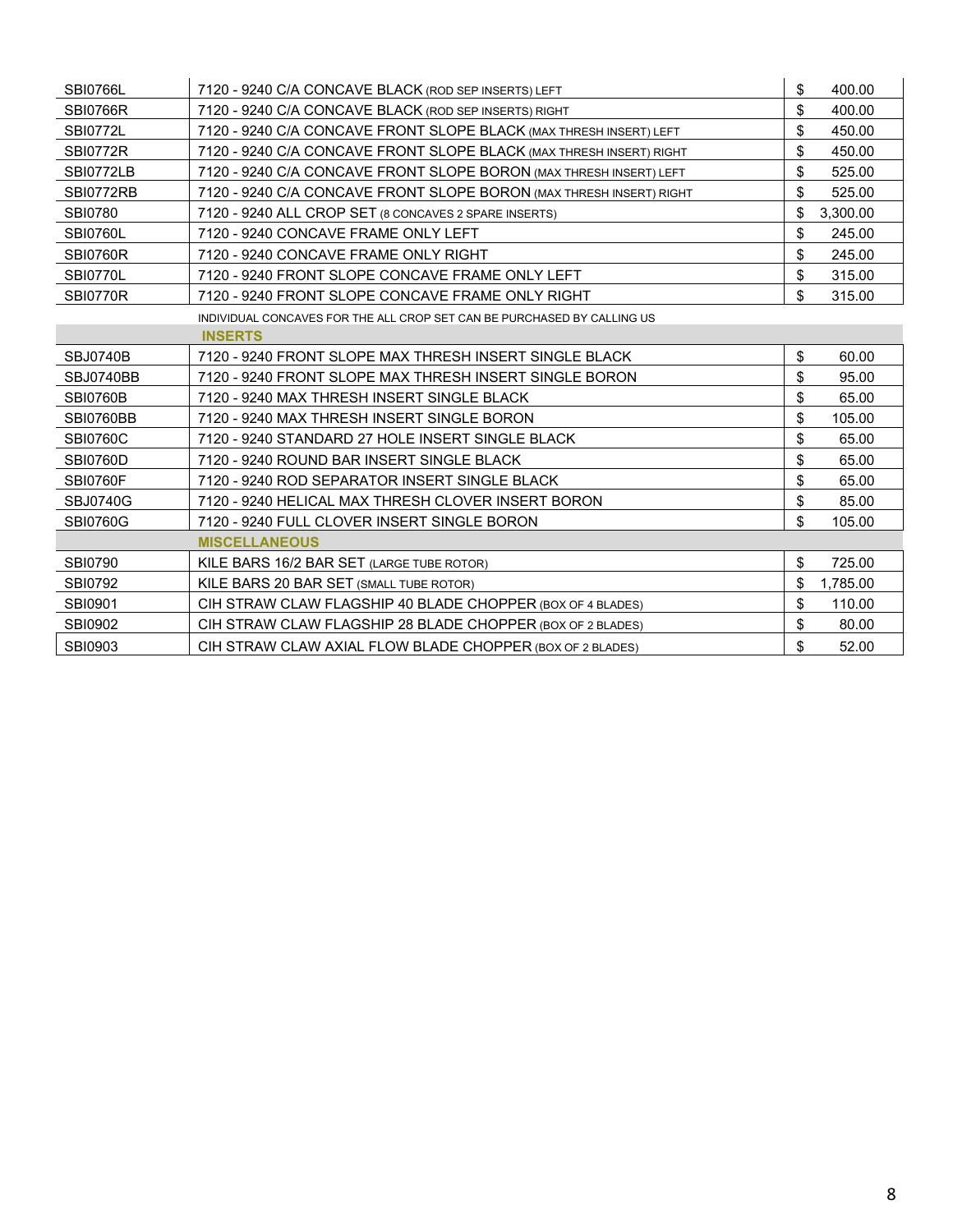# **CLAAS - LEXION**

| <b>PART#</b>    | <b>DESCRIPTION</b>                                                                                              |    | <b>CDN MSRP</b> |
|-----------------|-----------------------------------------------------------------------------------------------------------------|----|-----------------|
|                 | <b>NARROW BODY 56" CYLINDER WIDTH</b>                                                                           |    |                 |
|                 | CYLINDER BARS (FOR O.E.M. CYLINDER)                                                                             |    |                 |
| <b>SBLX0050</b> | CYLINDER BARS SET, BLACK STANDARD (1 HOLE)                                                                      | \$ | 725.00          |
| SBLX0060        | CYLINDER BARS SET, BLACK STANDARD (2 HOLE)                                                                      | \$ | 850.00          |
|                 | <b>CYLINDER BARS (GENERATION 2 ENCLOSED CYLINDER)</b>                                                           |    |                 |
| SBLX0610        | CYLINDER BARS SET, BLACK (16L, 16R)                                                                             | S  | 2,255.00        |
| SBLX0616        | CYLINDER BARS SET, BORON (16L, 16R)                                                                             | \$ | 3.250.00        |
| SBLX0610N       | CYLINDER BARS SET, BLACK (8L, 8R, 8L, END, 8R, END)                                                             | \$ | 2,850.00        |
| SBLX0616N       | CYLINDER BARS SET, BORON (8L, 8R, 8L, END, 8R, END)                                                             | \$ | 4,075.00        |
| SBG2430NLX      | CYLINDER BARS NARROW LH BLACK (NARROW BODY OUTER)                                                               | \$ | 115.00          |
| SBG2436NLX      | CYLINDER BARS NARROW LH BORON (NARROW BODY OUTER)                                                               | \$ | 190.00          |
| SBG2450NLX      | CYLINDER BARS, NARROW RH BLACK (NARROW BODY OUTER)                                                              | \$ | 115.00          |
| SBG2456NLX      | CYLINDER BARS, NARROW RH BORON (NARROW BODY OUTER)                                                              | \$ | 190.00          |
|                 | <b>GENERATION 2 CYLINDER</b>                                                                                    |    |                 |
| SBLX0040        | <b>GENERATION 2 CYLINDER W/ BLACK BARS 56 WIDTH</b>                                                             | \$ | 5,250.00        |
| SBLX0040N       | <b>GENERATION 2 CYLINDER W/ BLACK BARS 56 WIDTH (NARROW TOOTH BAR)</b>                                          | \$ | 5,250.00        |
| SBLX0046        | GENERATION 2 CYLINDER W/ BORON BARS 56 WIDTH                                                                    | \$ | 5,850.00        |
| SBLX0046N       | <b>GENERATION 2 CYLINDER W/ BORON BARS 56 WIDTH (NARROW TOOTH BAR)</b>                                          | \$ | 5.850.00        |
| SBLX0048L       | GOOSE FEET PADDLES LEFT HAND                                                                                    | \$ | 25.00           |
| SBLX0048R       | GOOSE FEET PADDLES RIGHT HAND                                                                                   | \$ | 25.00           |
|                 | <b>CHEVRON BEATER WEAR KIT</b>                                                                                  |    |                 |
| SBLX810         | CHEVRON BEATER KIT, BLACK NARROW BODY (4 HOLE FLATS, 24 SMOOTH CURVED)                                          | \$ | 700.00          |
| SBLX816         | CHEVRON BEATER WEAR KIT, BORON NARROW BODY (4 HOLE FLATS, 24 SMOOTH CURVED)                                     | \$ | 950.00          |
| SBLX817         | CHEVRON BEATER WEAR KIT, BORON NARROW BODY (4 HOLE FLATS, 12 SMOOTH CURVED,<br>12 SERRATED)                     | \$ | 950.00          |
|                 | <b>CHEVRON IMPELLER</b>                                                                                         |    |                 |
| SBLX846         | CHEVRON IMPELLER NARROW BODY BORON                                                                              | \$ | 3,450.00        |
| SBLX821         | REPLACEMENT BLADES FOR O.E.M. SUNFLOWER KIT (12 SERRATED CURVED BLADES,<br>BORON + 1 CENTER SADDLE BLADE BORON) | \$ | 380.00          |
| SBLX823S        | SADDLE BLADE BORON SMALL (USED WITH SUNNYBROOK IMPELLER WHEN DESIRED)                                           | \$ | 75.00           |
| SBLX824         | SUB TO SBLX800L                                                                                                 | \$ | 35.00           |
| SBLX800L        | CHEVRON SERRATED CURVED BLADE BORON SINGLE                                                                      | \$ | 25.00           |
|                 | <b>IMPELLER TOOLS</b>                                                                                           |    |                 |
| SBLX836A        | CHEVRON TOOL CENTER V NOSE BORON (FITS BOTH WIDE AND NARROW BODY)                                               | \$ | 90.00           |
| SBLX836B        | CHEVRON TOOL CENTER KNIFE AND VANE BORON (FITS BOTH WIDE AND NARROW BODY)                                       | \$ | 110.00          |
| SBLX836EL       | CHEVRON TOOL OUTSIDE VANE LH BORON (FITS BOTH WIDE AND NARROW BODY)                                             | \$ | 75.00           |
| SBLX836ER       | CHEVRON TOOL OUTSIDE VANE RH BORON (FITS BOTH WIDE AND NARROW BODY)                                             | \$ | 75.00           |
| SBLX846C        | CHEVRON TOOL STRAIGHT PADDLE BORON (FITS NARROW ONLY)                                                           | \$ | 65.00           |
| SBLX846D        | CHEVRON TOOL CLIPPED PADDLE BORON (FITS NARROW ONLY)                                                            | \$ | 65.00           |
|                 | <b>APS DRUM</b>                                                                                                 |    |                 |
| <b>SBLX0001</b> | APS PAD SINGLE, BORON (WEAR ELEMENT FOR OEM DRUM)                                                               | \$ | 17.00           |
| <b>SBLX0002</b> | APS PAD NARROW BODY SET OF 51 BORON PADS (WEAR ELEMENT)                                                         | \$ | 800.00          |
| SBLX0004        | APS MOD TOOL ZERO DEGREE                                                                                        | \$ | 26.00           |
| SBLX0006        | APS ZERO DEGREE TOOL N.B. KIT                                                                                   | \$ | 1,350.00        |
|                 | <b>BOX CONCAVES</b>                                                                                             |    |                 |
| <b>SBLX0013</b> | LEXION BOX CONCAVE NARROW BODY SMALL GRAIN                                                                      | \$ | 2,250.00        |
| SBLX0013MC      | LEXION BOX CONCAVE NARROW BODY MULTI-CROP                                                                       | \$ | 2,250.00        |
| <b>SBLX0014</b> | LEXION BOX CONCAVE NARROW BODY LARGE GRAIN                                                                      | \$ | 2,250.00        |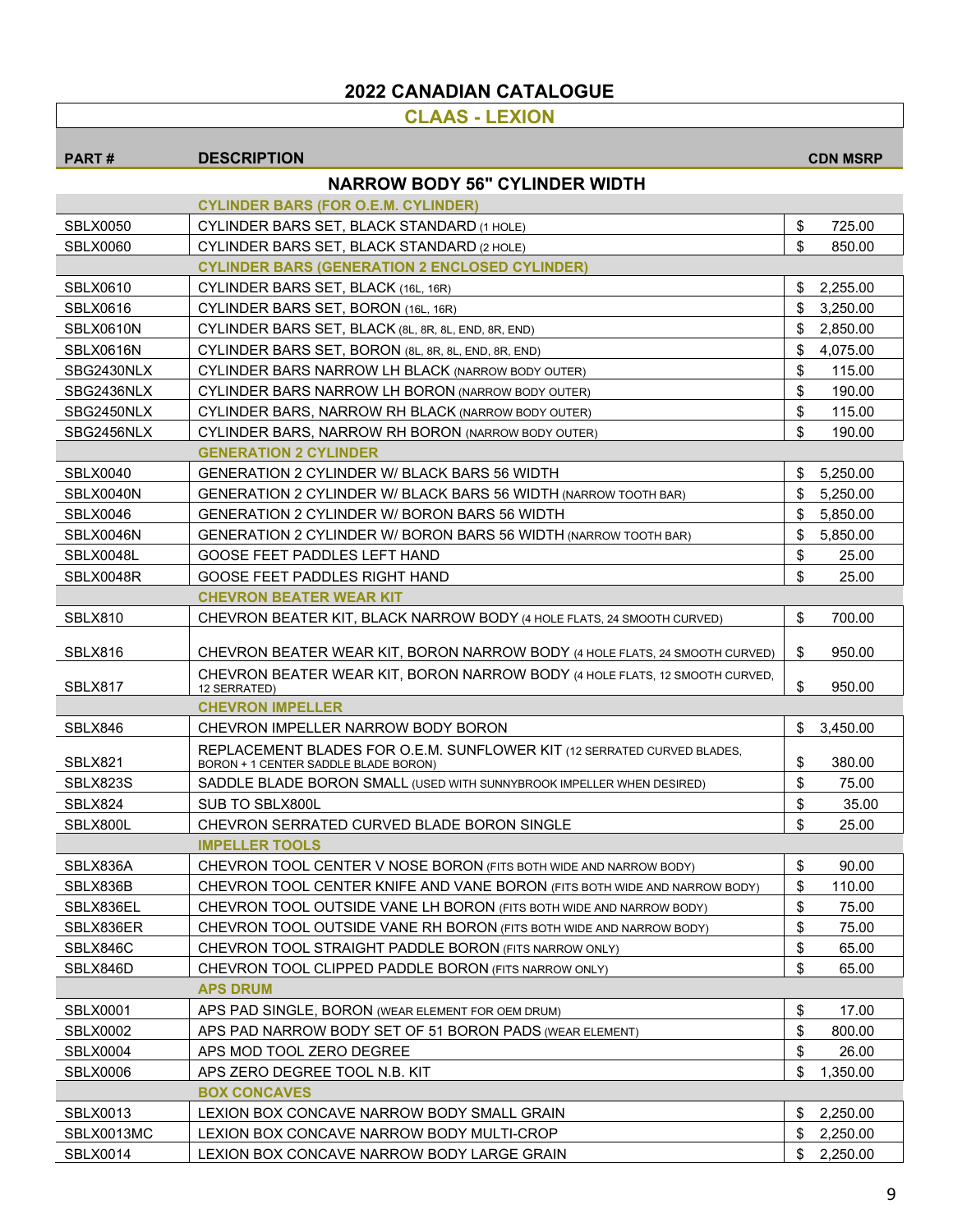|                 | <b>INSERTS</b>                                                           |                |
|-----------------|--------------------------------------------------------------------------|----------------|
| <b>SBLX0015</b> | LEXION NARROW BODY ROUND BAR INSERT BLACK                                | \$<br>80.00    |
| SBLX0015V       | LEXION NARROW BODY ROUND BAR CHEVRON INSERT BLACK                        | \$<br>85.00    |
| SBLX0016CLB     | LEXION NARROW BODY CLOVER INSERT BORON                                   | \$<br>110.00   |
| SBLX0016CLVB    | LEXION NARROW BODY CLOVER CHEVRON INSERT BORON                           | \$<br>110.00   |
| <b>SBLX0017</b> | LEXION NARROW BODY SMALL GRAIN INSERT BLACK                              | \$<br>80.00    |
| SBLX0017V       | LEXION NARROW BODY SMALL GRAIN CHEVRON INSERT V NOTCHED BLACK            | \$<br>85.00    |
|                 | <b>CHOPPER BLADES</b>                                                    |                |
| SBLX900         | LEXION STRAW CLAW BLADE KIT (8 BLADES) 500/700 SERIES STANDARD & TURBO   | \$<br>225.00   |
| <b>SBLX9001</b> | LEXION STRAW CLAW BLADE SINGLE                                           | \$<br>30.00    |
| SBLX902         | LEXION STRAW CLAW BLADE KIT FOR PRO CHOP SERIES (8 BLADES)               | \$<br>225.00   |
| SBLX902A        | LEXION STRAW CLAW BLADE SINGLE FOR PRO CHOP SERIES                       | \$<br>30.00    |
|                 | <b>GUDGEON</b>                                                           |                |
| SBLX5012L       | GUDGEON SHAFT CAT NARROW BODY                                            | \$<br>340.00   |
|                 | <b>WIDE BODY 67" CYLINDER WIDTH</b>                                      |                |
|                 | <b>CYLINDER BARS (FOR O.E.M. CYLINDER)</b>                               |                |
| <b>SBLX0070</b> | CYLINDER BARS SET, BLACK STANDARD (2 HOLE)                               | \$<br>925.00   |
| SBLX0080        | CYLINDER BARS SET, BLACK STANDARD (1 HOLE)                               | \$<br>850.00   |
|                 | <b>CYLINDER BARS (GENERATION 2, ENCLOSED CYLINDER)</b>                   |                |
| SBG2600         | CYLINDER BARS COMPLETE SET, BLACK                                        | \$<br>2,255.00 |
| SBG2606         | CYLINDER BARS COMPLETE SET, BORON                                        | \$<br>3,250.00 |
| SBG2530         | CYLINDER BARS LEFT, BLACK (PRICED/BAR - SHIPPED IN PAIRS)                | \$<br>110.00   |
| SBG2536         | CYLINDER BARS LEFT, 2 BORON (PRICED/ BAR - SHIPPED IN PAIRS)             | \$<br>185.00   |
| SBG2550         | CYLINDER BARS RIGHT, BLACK (PRICED/ BAR - SHIPPED IN PAIRS)              | \$<br>110.00   |
| <b>SBG2556</b>  | CYLINDER BARS RIGHT, BORON (PRICED/ BAR - SHIPPED IN PAIRS)              | \$<br>185.00   |
|                 | <b>GENERATION 2, H.I.E. ENCLOSED CYLINDERS</b>                           |                |
| SBLX010         | CYLINDER W/ BLACK BARS                                                   | 5,200.00<br>S  |
| SBLX010N        | CYLINDER W/ BLACK BARS (NARROW TOOTH BAR)                                | \$<br>5,200.00 |
| SBLX016         | CYLINDER W/ BORON BARS                                                   | \$<br>5,950.00 |
| SBLX016N        | CYLINDER W/ BORON BARS (NARROW TOOTH BAR)                                | \$<br>5,950.00 |
| SBLX0048L       | GOOSE FEET PADDLES LEFT HAND                                             | \$<br>25.00    |
| SBLX0048R       | GOOSE FEET PADDLES RIGHT HAND                                            | \$<br>25.00    |
|                 | <b>CHEVRON BEATER WEAR KIT</b>                                           |                |
| SBLX800         | CHEVRON BEATER WEAR KIT, BLACK WIDE BODY (3 HOLE FLATS, OLDER MODELS)    | \$<br>785.00   |
| SBLX801         | CHEVRON BEATER WEAR KIT, BLACK WIDE BODY (5 HOLE FLATS, NEWER MODELS)    | \$<br>785.00   |
| SBLX806         | CHEVRON BEATER WEAR KIT, BORON WIDE BODY (3 HOLE FLATS, OLDER MODELS)    | \$<br>1,000.00 |
| SBLX807         | CHEVRON BEATER WEAR KIT, BORON WIDE BODY (5 HOLE FLATS, NEWER MODELS)    | \$<br>1,000.00 |
|                 | CHEVRON BEATER WEAR KIT, BORON WIDE BODY (5 HOLE FLATS, NEWER MODELS, 12 |                |
| SBLX808         | SMOOTH, 12 SERRATED CURVED)                                              | \$<br>1.000.00 |
|                 | <b>APS DRUM</b>                                                          |                |
| <b>SBLX0001</b> | APS PAD SINGLE, BORON (WEAR ELEMENT FOR OEM DRUM)                        | \$<br>17.00    |
| <b>SBLX0003</b> | APS PAD WIDE BODY SET OF 63 BORON PADS (WEAR ELEMENT)                    | \$<br>950.00   |
| SBLX0004        | APS MOD TOOL ZERO DEGREE                                                 | \$<br>26.00    |
| <b>SBLX0005</b> | APS ZERO DEGREE TOOL WIDE BODY KIT                                       | \$<br>1,500.00 |
|                 | <b>BOX CONCAVES</b>                                                      |                |
| <b>SBLX0023</b> | LEXION BOX CONCAVE WIDE BODY SMALL GRAIN                                 | 2,425.00<br>S  |
| SBLX0023MC      | LEXION BOX CONCAVE WIDE BODY MULTI-CROP                                  | 2,425.00<br>\$ |
| <b>SBLX0024</b> | LEXION BOX CONCAVE WIDE BODY LARGE GRAIN                                 | \$<br>2,425.00 |
|                 | <b>INSERTS</b>                                                           |                |
| <b>SBLX0025</b> | LEXION CAT WIDE BODY SMALL GRAIN INSERT, BLACK                           | \$<br>80.00    |
| SBLX0025V       | LEXION CAT WIDE BODY SMALL GRAIN CHEVRON INSERT, BLACK                   | \$<br>85.00    |
| SBLX0026        | LEXION CAT WIDE BODY ROUND BAR INSERT, BLACK                             | \$<br>80.00    |
| SBLX0026V       | LEXION CAT WIDE BODY ROUND BAR CHEVRON INSERT, BLACK                     | \$<br>85.00    |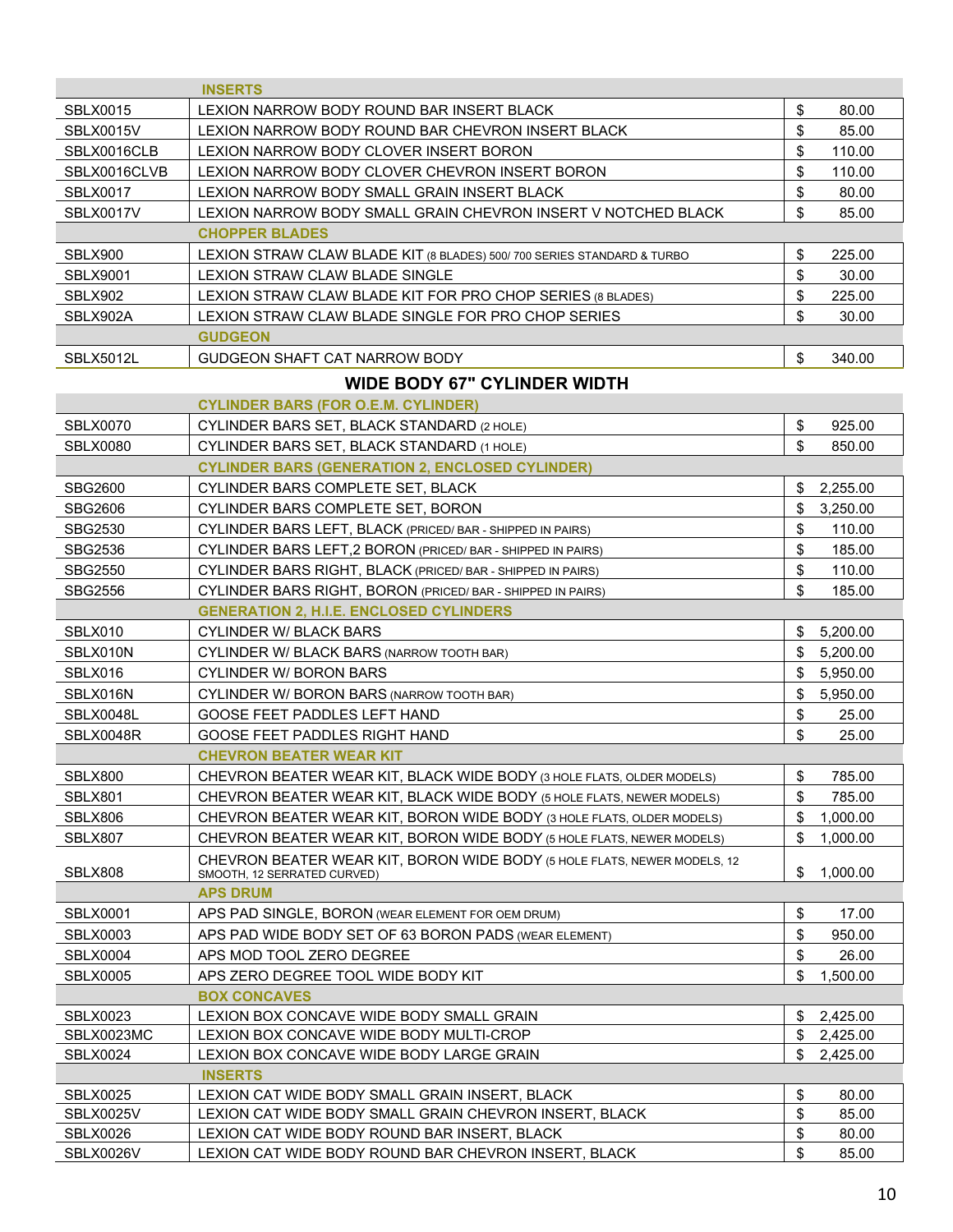| SBLX0027CLB     | LEXION CAT WIDE BODY CLOVER INSERT, BORON                                                                        | \$<br>110.00   |
|-----------------|------------------------------------------------------------------------------------------------------------------|----------------|
| SBLX0027CLVB    | LEXION CAT WIDE BODY CLOVER CHEVRON INSERT, BORON                                                                | \$<br>110.00   |
|                 | <b>CHEVRON IMPELLER</b>                                                                                          |                |
| SBLX836         | CHEVRON IMPELLER WIDE BODY, BORON                                                                                | \$<br>3,750.00 |
| SBLX836W        | CHEVRON IMPELLER WIDE BODY, BORON WALKER                                                                         | \$<br>3.750.00 |
| SBLX821         | REPLACEMENT BLADES FOR O.E.M. SUNFLOWER KIT (12 SERRATED CURVED BLADES,<br>BORON + 1 CENTER SADDLE BLADE, BORON) | \$<br>380.00   |
| SBLX823S        | SADDLE BLADE BORON SMALL (USED WITH SUNNYBROOK IMPELLER WHEN DESIRED)                                            | \$<br>75.00    |
| SBLX824         | SUB TO SBLX800L                                                                                                  | \$<br>35.00    |
| SBLX800L        | CHEVRON SERRATED CURVED BLADE BORON SINGLE                                                                       | \$<br>25.00    |
|                 | <b>IMPELLER TOOLS</b>                                                                                            |                |
| SBLX836A        | CHEVRON TOOL CENTER V NOSE BORON (FITS BOTH WIDE AND NARROW BODY)                                                | \$<br>90.00    |
| SBLX836B        | CHEVRON TOOL CENTER KNIFE AND VANE BORON (FITS BOTH WIDE AND NARROW BODY)                                        | \$<br>110.00   |
| SBLX836EL       | CHEVRON TOOL OUTSIDE VANE LH BORON (FITS BOTH WIDE AND NARROW BODY)                                              | \$<br>75.00    |
| SBLX836ER       | CHEVRON TOOL OUTSIDE VANE RH BORON (FITS BOTH WIDE AND NARROW BODY)                                              | \$<br>75.00    |
| SBLX836C        | CHEVRON TOOL STRAIGHT PADDLE BORON (FITS WIDE BODY ONLY)                                                         | \$<br>75.00    |
| SBLX836D        | CHEVRON TOOL CLIPPED PADDLE BORON (FITS WIDE BODY ONLY)                                                          | \$<br>75.00    |
|                 | <b>CHOPPER BLADES</b>                                                                                            |                |
| SBLX900         | LEXION STRAW CLAW BLADE KIT (8 BLADES) 500/ 700 SERIES STANDARD & TURBO                                          | \$<br>225.00   |
| <b>SBLX9001</b> | LEXION STRAW CLAW BLADE SINGLE                                                                                   | \$<br>30.00    |
| SBLX902         | LEXION STRAW CLAW BLADE KIT (8 BLADES) FOR PRO CHOP SERIES                                                       | \$<br>225.00   |
| SBLX902A        | LEXION STRAW CLAW BLADE SINGLE FOR PRO CHOP SERIES                                                               | \$<br>30.00    |
|                 | <b>GUDGEON</b>                                                                                                   |                |
| SBLX5012LX      | <b>GUDGEON SHAFT CAT WIDE BODY</b>                                                                               | \$<br>360.00   |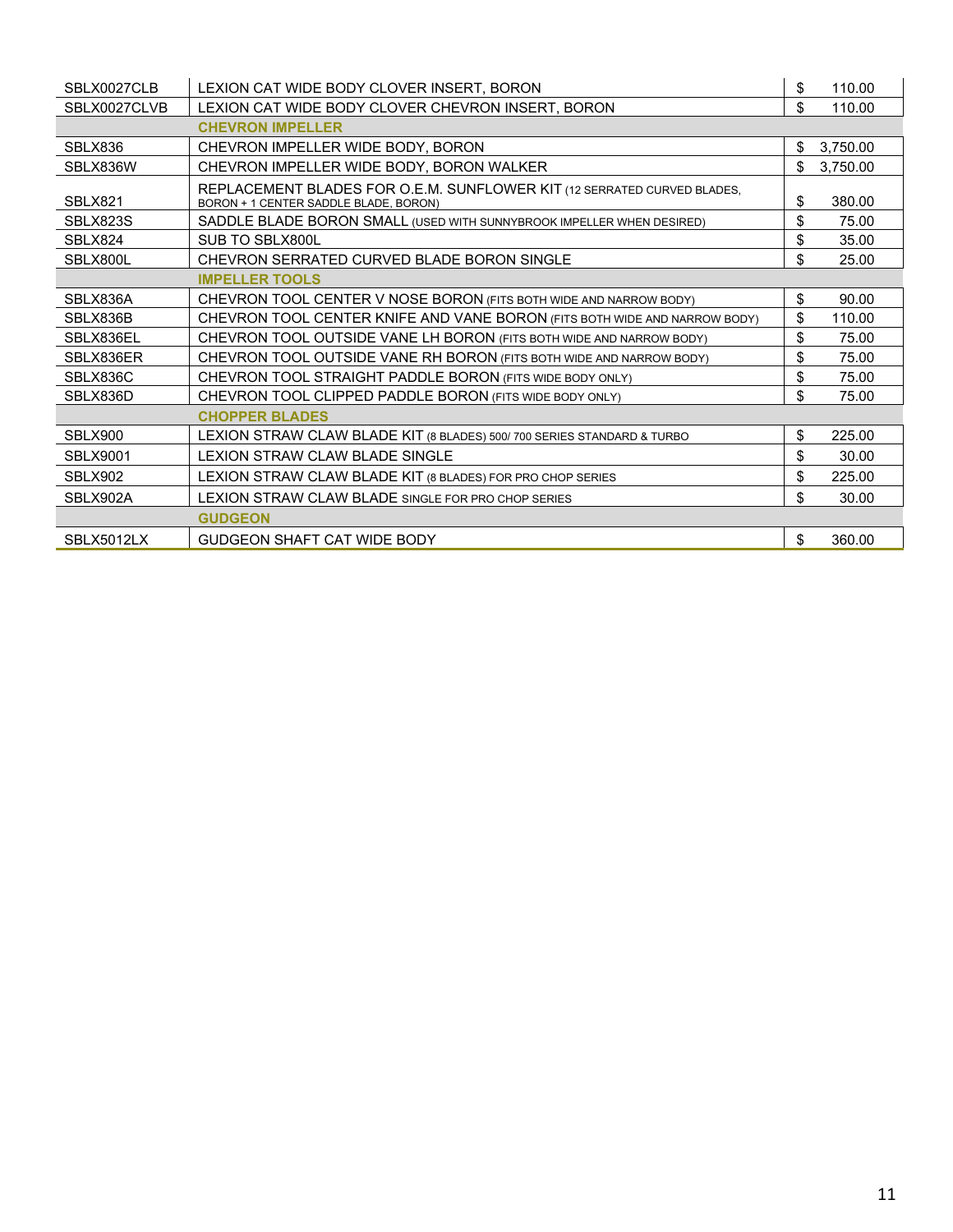**CHALLENGER** 

| <b>PART#</b>    | <b>DESCRIPTION</b>                                                                                    | <b>CDN MSRP</b> |
|-----------------|-------------------------------------------------------------------------------------------------------|-----------------|
|                 | 660, 670                                                                                              |                 |
|                 | <b>CYLINDER BARS</b>                                                                                  |                 |
| SBA0530         | CYLINDER BARS, FORWARD WIDE BLACK (PRICED/ BAR - SHIPPED IN PAIRS) EXISTING<br><b>INVENTORY ONLY</b>  | \$<br>110.00    |
| SBA0535         | CYLINDER BARS, FORWARD WIDE CHROME (PRICED/ BAR - SHIPPED IN PAIRS) EXISTING<br><b>INVENTORY ONLY</b> | \$<br>193.00    |
| SBA0536         | CYLINDER BARS, FORWARD WIDE BORON (PRICED/ BAR - SHIPPED IN PAIRS) EXISTING<br><b>INVENTORY ONLY</b>  | \$<br>185.00    |
| SBA0550         | CYLINDER BARS, REVERSE WIDE BLACK (PRICED/ BAR - SHIPPED IN PAIRS) EXISTING<br><b>INVENTORY ONLY</b>  | \$<br>110.00    |
| SBA0555         | CYLINDER BARS, REVERSE WIDE CHROME (PRICED/ BAR - SHIPPED IN PAIRS) EXISTING<br><b>INVENTORY ONLY</b> | \$<br>193.00    |
| SBA0556         | CYLINDER BARS, REVERSE WIDE BORON (PRICED/ BAR - SHIPPED IN PAIRS) EXISTING<br><b>INVENTORY ONLY</b>  | \$<br>185.00    |
| <b>SBM0380</b>  | IMPELLER, ASY, 3/8" BLACK C1045 BLADE                                                                 | \$<br>45.00     |
|                 | <b>CONCAVES</b>                                                                                       |                 |
| <b>SBM0290</b>  | SINGLE CONCAVE, BLACK NARROW, HIGH WIRE (REQUIRES 7) EXISTING INVENTORY ONLY                          | \$<br>790.00    |
| <b>SBM0280</b>  | SINGLE CONCAVE, BLACK WIDE (REQUIRES 7) EXISTING INVENTORY ONLY                                       | \$<br>790.00    |
| <b>SBM0300</b>  | SINGLE, BLACK WIDE, HIGH WIRE (REQUIRES 7) EXISTING INVENTORY ONLY                                    | \$<br>790.00    |
|                 | <b>MISCELLANEOUS</b>                                                                                  |                 |
| <b>SBSH0020</b> | SHIM/ CYL. BAR, ALL MAKES (100/PKG.)                                                                  | \$<br>52.00     |

12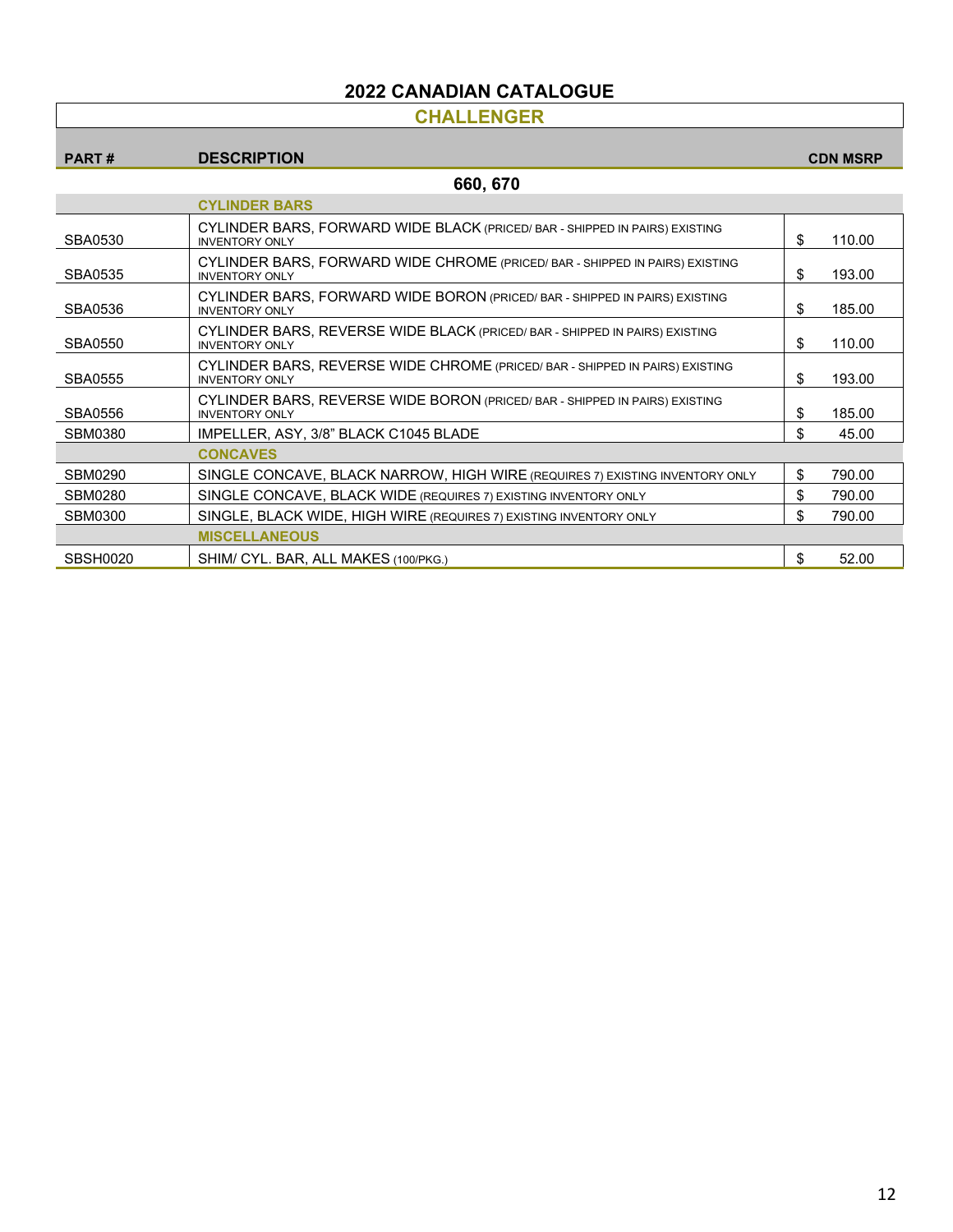#### **CLAAS**

| <b>PART#</b>    | <b>DESCRIPTION</b>                                                                   |     | <b>CDN MSRP</b> |
|-----------------|--------------------------------------------------------------------------------------|-----|-----------------|
|                 | 85, 88, 96, 98                                                                       |     |                 |
|                 | <b>CYLINDER BARS (FOR O.E.M. CYLINDER)</b>                                           |     |                 |
| <b>SBC0040</b>  | CYLINDER BARS SET, 6 HOLE, BLACK SEE ALSO SBC0042, ALSO FITS 8450 MASSEY             | \$  | 540.00          |
| <b>SBC0042</b>  | CYLINDER BARS, 2/ SET, 6 HOLE, BLACK (SOLD IN PAIRS, 1 LH & 1 RH) FITS 8450 MASSEY   | \$  | 190.00          |
|                 | <b>CYLINDER BARS (FOR H.I.E. GENERATION 1 CYLINDER)</b>                              |     |                 |
| SBC0240         | CYLINDER BARS SET, SPECIAL BLACK SEE ALSO SBC0242                                    | \$  | 540.00          |
| SBC0242         | CYLINDER BARS, 2/ SET, SPECIAL BLACK (SOLD IN PAIRS LH & 1 RH) SEE ALSO SBC0240      | \$  | 190.00          |
|                 | <b>CONCAVES</b>                                                                      |     |                 |
| <b>SBC0020</b>  | CONCAVES 1. BLACK H.D. ALSO FITS 8450 MASSEY EXISTING INVENTORY ONLY                 | \$  | 1,700.00        |
|                 | <b>GENERATION 1 H.I.E. CYLINDERS</b>                                                 |     |                 |
| SBC0130         | CYLINDER 52, W/ BLACK BARS                                                           |     | \$3,585.00      |
|                 | 105, 106, 108                                                                        |     |                 |
|                 | <b>CYLINDER BARS (FOR O.E.M. CYLINDER)</b>                                           |     |                 |
| SBC0120         | CYLINDER BARS SET. BLACK SEE ALSO SBC0122 ALSO FITS 8460 MASSEY                      | \$  | 600.00          |
| SBC0122         | CYLINDER BAR, 2/ SET, BLACK (SOLD IN PAIRS 1 LH & 1 RH) ALSO FITS 8460 MASSEY        | \$  | 205.00          |
| SBC0140         | CYLINDER BAR SET SPECIAL BLACK (FOR MODIFIED 9 HOLE O.E.M. CYLINDER)                 | \$  | 620.00          |
|                 | <b>CYLINDER BARS (FOR H.I.E. GENERATION 1, CYLINDER)</b>                             |     |                 |
| <b>SBC0250</b>  | CYLINDER BAR SET SPECIAL BLACK, SEE ALSO SBC0252                                     | \$  | 600.00          |
| SBC0252         | CYLINDER BARS, 2/ SET, SPECIAL BLACK (SOLD IN PAIRS 1 LH & 1 RH), SEE ALSO SBC0250   | \$  | 205.00          |
|                 | <b>CONCAVES</b>                                                                      |     |                 |
| SBC0150         | CONCAVE 1. BLACK H.D. ALSO FITS 8460 MASSEY                                          | \$  | 1,789.00        |
|                 | <b>GENERATION 1 H.I.E. CYLINDERS</b>                                                 |     |                 |
| <b>SBC0090</b>  | CYLINDER 62", W/ BLACK BARS                                                          | \$. | 4,230.00        |
|                 | 112, 114                                                                             |     |                 |
|                 | <b>CYLINDER BARS (FOR O.E.M. CYLINDER)</b>                                           |     |                 |
| <b>SBC0040</b>  | CYLINDER BARS SET, 6-HOLE, BLACK, SEE ALSO SBC0042, ALSO FITS 8450 MASSEY            | \$  | 540.00          |
|                 | <b>CYLINDER BARS (FOR H.I.E. GENERATION 1 CYLINDER)</b>                              |     |                 |
| SBC0240         | CYLINDER BARS SET, SPECIAL BLACK, SEE ALSO SBC0242                                   | \$  | 540.00          |
|                 | <b>GENERATION 1 H.I.E. CYLINDERS</b>                                                 |     |                 |
| SBC0130         | CYLINDER 52", W/ BLACK BARS                                                          |     | \$3,585.00      |
|                 | 116                                                                                  |     |                 |
|                 | <b>CYLINDER BARS (FOR O.E.M. CYLINDER)</b>                                           |     |                 |
| SBC0120         | <b>CYLINDER BARS SET, BLACK</b>                                                      | \$  | 600.00          |
| <b>SBC0122</b>  | CYLINDER BARS, 2/ SET, CHROME (SOLD IN PAIRS 1 LH & 1 RH), SEE ALSO SBC0120          | \$  | 205.00          |
|                 | <b>CYLINDER BARS (FOR H.I.E. GENERATION 1 CYLINDER)</b>                              |     |                 |
| <b>SBC0250</b>  | CYLINDER BARS SPECIAL SET, BLACK                                                     | \$  | 600.00          |
|                 | <b>CONCAVE</b>                                                                       |     |                 |
| SBC0110         | CONCAVE 1, BLACK H.D. EXISTING INVENTORY ONLY                                        | \$  | 1,565.00        |
|                 | <b>GENERATION 1 H.I.E. CYLINDERS</b>                                                 |     |                 |
| <b>SBC0090</b>  | CYLINDERS 62". W/ BLACK BARS                                                         | \$  | 4,230.00        |
|                 | <b>MISCELLANEOUS</b>                                                                 |     |                 |
| SBFP0010        | FILLER PLATES (FOR ALL CONVENTIONAL CONCAVES)                                        | \$  | 38.00           |
|                 | PLEASE SPECIFY MAKE, MODEL & WIRE SPACING WHEN ORDERING FOR SUNNYBROOK CONCAVES ONLY |     |                 |
|                 |                                                                                      |     |                 |
| <b>SBSH0020</b> | SHIM/ CYL. BAR, ALL MAKES (100/ PKG.)                                                | \$  | 52.00           |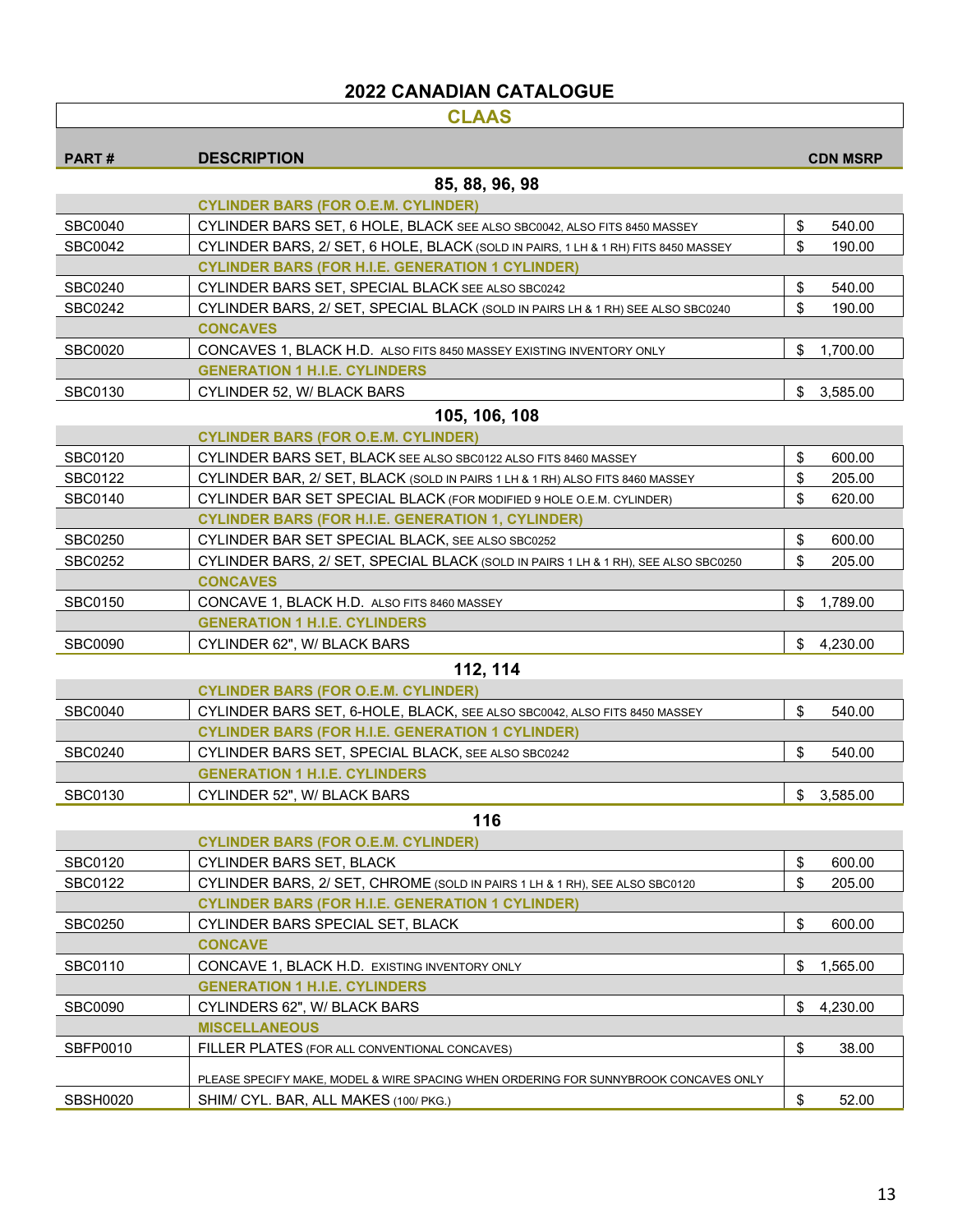# **AGCO - GLEANER**

| <b>PART#</b>    | <b>DESCRIPTION</b>                                                                                                 | <b>CDN MSRP</b> |
|-----------------|--------------------------------------------------------------------------------------------------------------------|-----------------|
|                 | MODEL F, F2, F3                                                                                                    |                 |
|                 | <b>CYLINDER BARS (FOR O.E.M. CYLINDER)</b>                                                                         |                 |
| SBA0460         | CYLINDER BARS, WIDE SPACE, COMPLETE SET, BLACK EXISTING INVENTORY ONLY                                             | \$<br>1,994.00  |
| SBA0462         | CYLINDER BARS, WIDE SPACE, 2/ SET, BLACK EXISTING INVENTORY ONLY                                                   | \$<br>511.00    |
|                 |                                                                                                                    |                 |
|                 | MODEL L, L2, L3                                                                                                    |                 |
|                 | <b>CYLINDER BARS (FOR O.E.M. CYLINDER)</b>                                                                         |                 |
| SBA0240         | CYLINDER BARS, STANDARD NARROW COMPLETE SET, BLACK, SEE ALSO SBA0242                                               | \$<br>2,360.00  |
| SBA0242         | CYLINDER BARS, STANDARD, 2/ SET, NARROW BLACK, SEE ALSO SBA0240                                                    | \$<br>600.00    |
|                 | <b>CYLINDER BARS (FOR H.I.E. GENERATION 1 CYLINDER)</b>                                                            |                 |
| SBA0410         | CYLINDER BARS SPECIAL, COMPLETE SET, BLACK                                                                         | \$<br>525.00    |
| SBA0412         | CYLINDER BARS SPECIAL, LEFT, 2/ SET, SEE ALSO SBA0410                                                              | \$<br>140.00    |
| SBA0414         | CYLINDER BARS SPECIAL, RIGHT, 2/ SET, SEE ALSO SBA0410                                                             | \$<br>140.00    |
|                 | <b>CONCAVES</b>                                                                                                    |                 |
| SBA0210         | CONCAVES 2, BLACK, H.D., 9 BAR EXISTING INVENTORY ONLY                                                             | \$<br>1,450.00  |
|                 | MODEL M, M2, M3, MH2, MH3                                                                                          |                 |
|                 | <b>CYLINDER BARS (FOR O.E.M. CYLINDER)</b>                                                                         |                 |
| <b>SBA0280</b>  | CYLINDER BARS STANDARD, COMPLETE SET, BLACK EXISTING INVENTORY ONLY                                                | \$<br>2,000.00  |
| SBA0282         | CYLINDER BARS STANDARD, BLACK 2/ SET, EXISTING INVENTORY ONLY                                                      | \$<br>530.00    |
|                 | <b>CYLINDER BARS (FOR H.I.E. GENERATION 1 CYLINDER)</b>                                                            |                 |
| SBA0430         | CYLINDER BARS SPECIAL, COMPLETE SET, BLACK, SEE ALSO SBA0432 & SBA0434                                             | \$<br>430.00    |
| SBA0432         | CYLINDER BARS SPECIAL, LEFT, 2/ SET, BLACK SEE ALSO SBA0430                                                        | \$<br>110.00    |
| SBA0434         | CYLINDER BARS SPECIAL, RIGHT, 2/ SET, BLACK SEE ALSO SBA0430                                                       | \$<br>110.00    |
|                 | <b>MODEL N, N5, N6, N7</b>                                                                                         |                 |
|                 | <b>CYLINDER BARS (FOR H.I.E. GENERATION 1 CYLINDER)</b>                                                            |                 |
| SBA0160         | CYLINDER SPECIAL THRESHER BARS, COMPLETE SET, BLACK (FOR H.I.E. ROTOR) SEE<br>ALSO SBA0162                         | \$<br>800.00    |
| SBA0162         | CYLINDER SPECIAL THRESHER BAR, 2/ SET, BLACK (FOR H.I.E. ROTOR) SEE ALSO SBA0160                                   | \$<br>215.00    |
| SBA0180         | CYLINDER SPECIAL SEPARATOR BARS, COMPLETE SET, BLACK (FOR H.I.E. ROTOR) SEE<br>ALSO SBA0500                        | \$<br>545.00    |
| <b>SBA0180R</b> | CYLINDER SPECIAL SEPARATOR BARS, COMPLETE SET, BLACK, 6 FORWARD, 2 REVERSE<br>(FOR H.I.E. ROTOR) SEE ALSO SBA0500R | \$<br>545.00    |
| <b>SBA0500</b>  | CYLINDER FORWARD BAR, SPECIAL SEPARATOR, 2/ SET, BLACK (FOR H.I.E. ROTOR) SEE<br>ALSO SBA0180                      | \$<br>150.00    |
| <b>SBA0500R</b> | CYLINDER REVERSE BAR, SPECIAL SEPARATOR, 2/ SET, BLACK (FOR H.I.E. ROTOR) SEE<br>ALSO SBA0180R                     | \$<br>150.00    |
|                 | <b>CYLINDER BARS (FOR H.I.E. GENERATION 2 CYLINDER)</b>                                                            |                 |
| <b>SBAG2530</b> | CYLINDER BAR LEFT GENERATION 2 BLACK (PRICED/ BAR - SHIPPED IN PAIRS)                                              | \$<br>110.00    |
| SBAG2536        | CYLINDER BAR LEFT GENERATION 2 BORON (PRICED/ BAR - SHIPPED IN PAIRS)                                              | \$<br>185.00    |
| <b>SBAG2550</b> | CYLINDER BAR RIGHT BLACK (PRICED/ BAR - SHIPPED IN PAIRS)                                                          | \$<br>110.00    |
| SBAG2556        | CYLINDER BAR RIGHT BORON (PRICED/ BAR - SHIPPED IN PAIRS)                                                          | \$<br>185.00    |
| <b>SBAG2600</b> | GENERATION 2, THRESHER PACKAGE, 16 FORWARD, BLACK                                                                  | \$<br>1,400.00  |
| <b>SBAG2606</b> | GENERATION 2, THRESHER PACKAGE, 16 FORWARD, BORON                                                                  | \$<br>2,140.00  |
| <b>SBAG2610</b> | GENERATION 2, SEPARATOR PACKAGE, 16 FORWARD, BLACK                                                                 | \$<br>1,400.00  |
| SBAG2610R       | GENERATION 2, SEPARATOR PACKAGE, 14 FORWARD, 2 REVERSE, BLACK                                                      | \$<br>1,400.00  |
| <b>SBAG2616</b> | GENERATION 2, SEPARATOR PACKAGE, 16 FORWARD, BORON                                                                 | \$<br>2,140.00  |
| SBAG2616R       | GENERATION 2, SEPARATOR PACKAGE, 14 FORWARD, 2 REVERSE, BORON                                                      | \$<br>2,140.00  |
| <b>SBAG2700</b> | GENERATION 2, COMPLETE SET, 32 FORWARD, BLACK                                                                      | \$<br>2,700.00  |
| SBAG2700R       | GENERATION 2, COMPLETE SET, 30 FORWARD, 2 REVERSE, BLACK                                                           | \$<br>2,700.00  |
| <b>SBAG2706</b> | GENERATION 2, COMPLETE SET, 32 FORWARD, BORON                                                                      | \$<br>3,900.00  |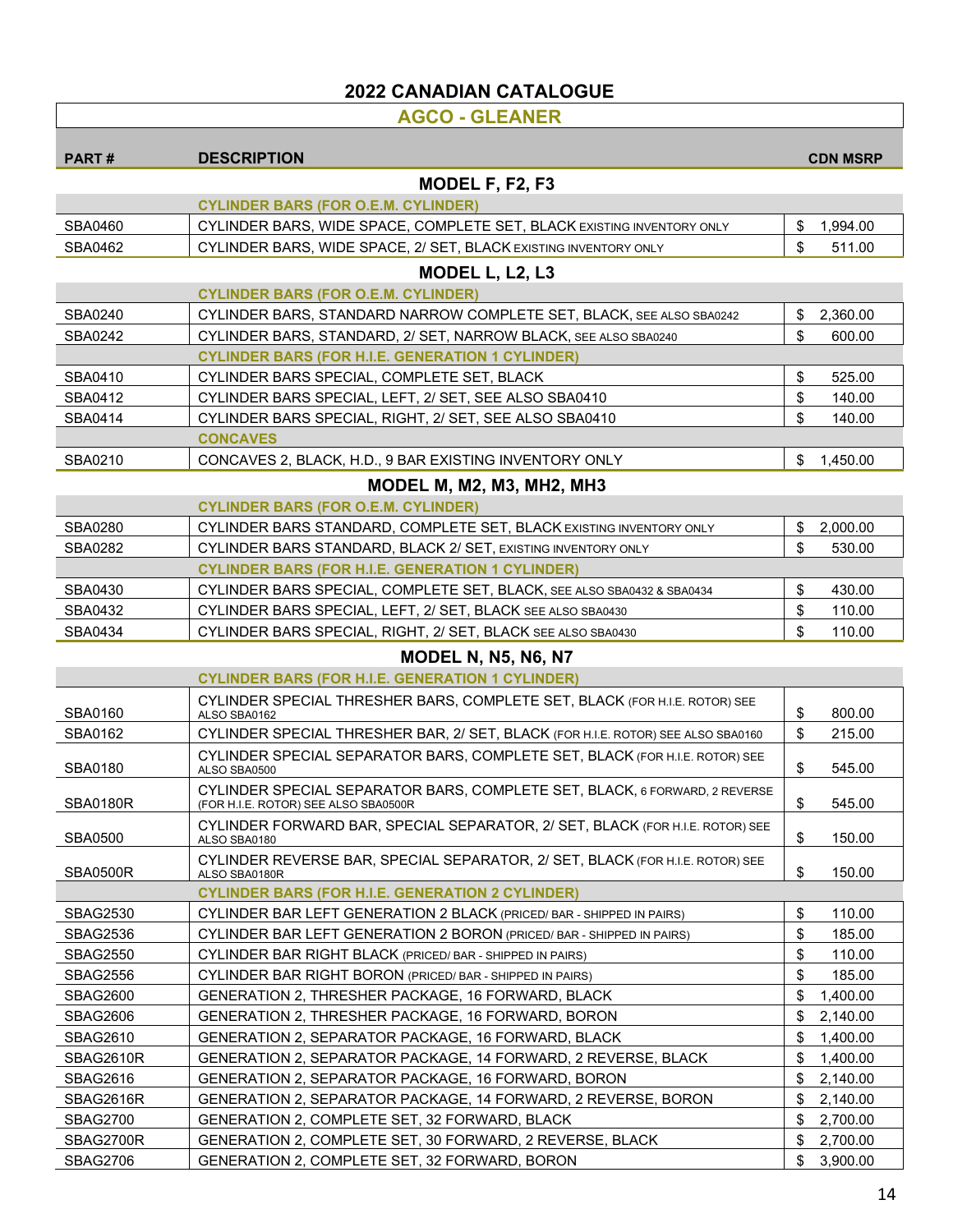| SBAG2706R      | GENERATION 2, COMPLETE SET, 30 FORWARD, 2 REVERSE, BORON                                      | \$. | 3,900.00 |
|----------------|-----------------------------------------------------------------------------------------------|-----|----------|
|                | <b>GENERATION 2 H.I.E. ROTORS</b>                                                             |     |          |
| SBA0032        | GENERATION 2 ROTOR W/ BLACK BARS (BAR SET IS SBAG2700).                                       | \$  | 6,775.00 |
| SBA0032S       | GENERATION 2 ROTOR W/ BLACK BARS (SBAG2700)<br>W/SWEEPS WHEN ORDERING INDICATE 6 OR 12 SWEEPS | \$. | 6,775.00 |
| SBA0036        | GENERATION 2 ROTOR W/ BORON BARS (SBAG2706)                                                   | \$  | 7,375.00 |
| SBA0036S       | GENERATION 2 ROTOR W/ BORON BARS (SBAG2706)<br>W/ SWEEPS ON ORDERING INDICATE 6 OR 12 SWEEPS  | \$  | 7,375.00 |
| <b>SBA0060</b> | GENERATION 2 ROTOR GEARBOX COUPLING, P3 SYSTEM, W/ 3/4 BOLTS                                  | \$  | 880.00   |
| SBA0038        | <b>GENERATION 2 ROTOR DISCHARGE VANE FLAT GENERATION 2 (PRIOR ROTOR SERIAL</b><br>#221)       | \$  | 20.00    |
| SBA0039        | DISCHARGE VANE CURVED GENERATION 2 (EFFECTIVE ROTOR SERIAL #221)                              | \$  | 25.00    |
| SBA0290        | DISCHARGE PADDLE KIT - ROTOR (SET OF 4)                                                       | \$  | 225.00   |
| SBA0044        | ROTOR SWEEP, BLACK                                                                            | \$  | 100.00   |
| SBA0046        | ROTOR SWEEP, BORON                                                                            | \$  | 125.00   |
| SBA0054        | ROTOR SWEEP, BLACK C/S 12'S                                                                   | \$  | 1,000.00 |
| <b>SBA0056</b> | ROTOR SWEEP, BORON C/S 12'S                                                                   | \$. | 1.300.00 |

## **R5, R6, R7, R60, R70**

|                 | <b>CYLINDER BARS (FOR H.I.E. GENERATION 1 CYLINDER)</b>                                                            |     |          |
|-----------------|--------------------------------------------------------------------------------------------------------------------|-----|----------|
| SBA0160         | CYLINDER SPECIAL THRESHER BARS, COMPLETE SET, BLACK (FOR H.I.E. ROTOR), SEE<br>ALSO SBA0162                        | \$  | 800.00   |
| SBA0162         | CYLINDER SPECIAL THRESHER BAR, 2/ SET, BLACK (FOR H.I.E. ROTOR), SEE ALSO SBA0160                                  | \$  | 215.00   |
| SBA0180         | CYLINDER SPECIAL SEPARATOR BARS, COMPLETE SET, BLACK (FOR H.I.E. ROTOR), SEE<br>ALSO SBA0500                       | \$  | 545.00   |
| <b>SBA0180R</b> | CYLINDER SPECIAL SEPARATOR BARS, COMPLETE SET, BLACK, 6 FORWARD, 2 REVERSE<br>(FOR H.I.E. ROTOR) SEE ALSO SBA0500R | \$  | 545.00   |
| <b>SBA0500</b>  | CYLINDER FORWARD BAR, SPECIAL SEPARATOR, 2/ SET, BLACK (FOR H.I.E. ROTOR) SEE<br>ALSO SBA0180                      | \$  | 150.00   |
| <b>SBA0500R</b> | CYLINDER REVERSE BAR, SPECIAL SEPARATOR, 2/ SET, BLACK (FOR H.I.E. ROTOR) SEE<br>ALSO SBA0180R                     | \$  | 150.00   |
|                 | <b>CYLINDER BARS (FOR H.I.E. GENERATION 2 CYLINDER)</b>                                                            |     |          |
| <b>SBAG2530</b> | CYLINDER BAR LEFT (PRICED/ BAR - SHIPPED IN PAIRS)                                                                 | \$  | 110.00   |
| <b>SBAG2536</b> | CYLINDER BAR LEFT, BORON (PRICED/BAR - SHIPPED IN PAIRS)                                                           | \$  | 185.00   |
| <b>SBAG2550</b> | CYLINDER BAR RIGHT, BLACK (PRICED/ BAR - SHIPPED IN PAIRS)                                                         | \$  | 110.00   |
| <b>SBAG2556</b> | CYLINDER BAR RIGHT, BORON (PRICED/ BAR - SHIPPED IN PAIRS)                                                         | \$  | 185.00   |
| <b>SBAG2600</b> | GENERATION 2, THRESHER PACKAGE, 16 FORWARD, BLACK                                                                  | \$  | 1,400.00 |
| SBAG2606        | GENERATION 2. THRESHER PACKAGE. 16 FORWARD. BORON                                                                  | \$  | 2.140.00 |
| <b>SBAG2610</b> | GENERATION 2, SEPARATOR PACKAGE, 16 FORWARD, BLACK                                                                 | \$  | 1,400.00 |
| SBAG2610R       | GENERATION 2. SEPARATOR PACKAGE. 14 FORWARD. 2 REVERSE. BLACK                                                      | \$. | 1.400.00 |
| <b>SBAG2616</b> | GENERATION 2, SEPARATOR PACKAGE, 16 FORWARD, BORON                                                                 | \$  | 2,140.00 |
| SBAG2616R       | GENERATION 2, SEPARATOR PACKAGE, 14 FORWARD, 2 REVERSE, BORON                                                      | \$  | 2,140.00 |
| <b>SBAG2700</b> | GENERATION 2, COMPLETE SET, 32 FORWARD, BLACK                                                                      | \$  | 2,700.00 |
| SBAG2700R       | GENERATION 2, COMPLETE SET, 30 FORWARD, 2 REVERSE, BLACK                                                           | \$  | 2,700.00 |
| <b>SBAG2706</b> | GENERATION 2, COMPLETE SET, 32 FORWARD, BORON                                                                      | \$  | 3,900.00 |
| SBAG2706R       | GENERATION 2, COMPLETE SET, 30 FORWARD, 2 REVERSE, BORON                                                           | \$  | 3.900.00 |
|                 | <b>GENERATION 2 H.I.E. ROTORS</b>                                                                                  |     |          |
| SBA0032         | GENERATION 2 ROTOR W/ BLACK BARS (BAR SET IS SBAG2700)                                                             | \$  | 6,775.00 |
| <b>SBA0032S</b> | GENERATION 2 ROTOR W/ BLACK BARS (SBAG2700). W/ SWEEPS WHEN ORDERING INDICATE 6<br>OR 12 SWEEPS                    | S   | 6,775.00 |
| SBA0036         | GENERATION 2 ROTOR W/ BORON BARS (SBAG2706).                                                                       | \$  | 7,375.00 |
| <b>SBA0036S</b> | GENERATION 2 ROTOR W/ BORON BARS (SBAG2706). W/ SWEEPS ON ORDERING INDICATE 6 OR<br>12 SWEEPS                      | \$  | 7.375.00 |
| <b>SBA0060</b>  | GENERATION 2 ROTOR GEARBOX COUPLING, P3 SYSTEMS, W/3/4 BOLTS                                                       | \$  | 880.00   |
| <b>SBA0038</b>  | <b>GENERATION 2 ROTOR DISCHARGE VANE FLAT (PRIOR ROTOR SERIAL #221)</b>                                            | \$  | 20.00    |
| <b>SBA0039</b>  | <b>GENERATION 2 ROTOR DISCHARGE VANE CURVED (EFFECTIVE ROTOR SERIAL #221)</b>                                      | \$  | 25.00    |
| <b>SBA0290</b>  | DISCHARGE PADDLE KIT - ROTOR (SET OF 4)                                                                            | \$  | 225.00   |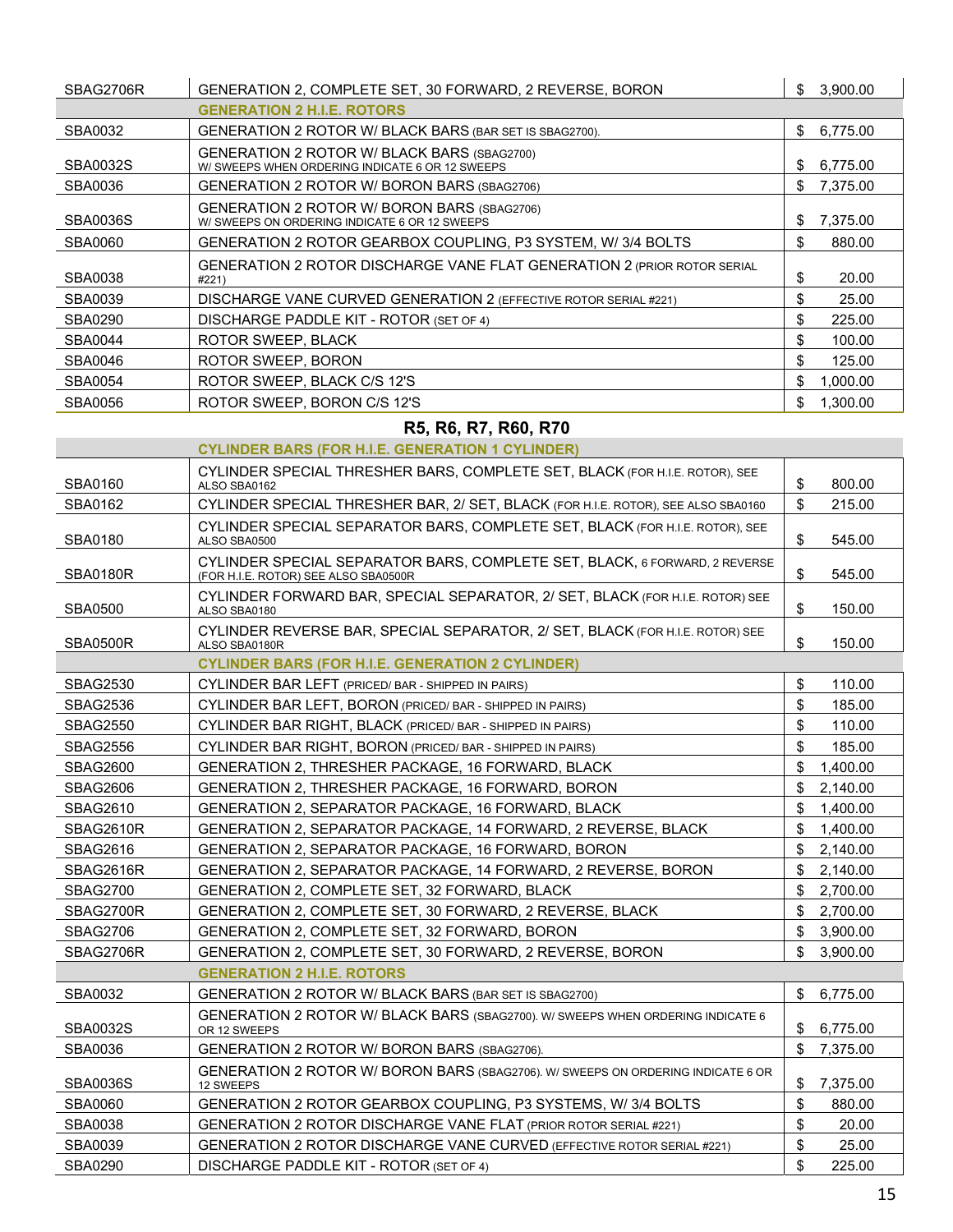| SBA0044         | ROTOR SWEEP BLACK                                                                                                       | \$<br>100.00      |
|-----------------|-------------------------------------------------------------------------------------------------------------------------|-------------------|
| <b>SBA0046</b>  | ROTOR SWEEP BORON                                                                                                       | \$<br>125.00      |
| <b>SBA0054</b>  | ROTOR SWEEP BLACK C/S 12'S                                                                                              | \$<br>1,000.00    |
| <b>SBA0056</b>  | ROTOR SWEEP BORON C/S 12'S                                                                                              | \$<br>1,300.00    |
|                 | R40, R42, R50, R52                                                                                                      |                   |
|                 | <b>CYLINDER BARS (FOR O.E.M. CYLINDER)</b>                                                                              |                   |
|                 | CYLINDER BARS, FORWARD NARROW BLACK (PRICED/ BAR - SHIPPED IN PAIRS) EXISTING                                           |                   |
| <b>SBA0520</b>  | <b>INVENTORY ONLY</b>                                                                                                   | \$<br>110.00      |
| <b>SBA0526</b>  | CYLINDER BARS, FORWARD NARROW BORON (PRICED/ BAR - SHIPPED IN PAIRS) EXISTING                                           | \$<br>185.00      |
| SBA0530         | <b>INVENTORY ONLY</b><br>FORWARD WIDE BLACK (PRICED/ BAR - SHIPPED IN PAIRS) EXISTING INVENTORY ONLY                    | \$<br>110.00      |
| SBA0535         | FORWARD WIDE CHROME (PRICED/ BAR - SHIPPED IN PAIRS) EXISTING INVENTORY ONLY                                            | \$<br>193.00      |
| SBA0536         | FORWARD WIDE BORON (PRICED/ BAR - SHIPPED IN PAIRS) EXISTING INVENTORY ONLY                                             | \$<br>185.00      |
|                 | CYLINDER BARS, REVERSE NARROW BLACK (PRICED/ BAR - SHIPPED IN PAIRS) EXISTING                                           |                   |
| <b>SBA0540</b>  | <b>INVENTORY ONLY</b>                                                                                                   | \$<br>110.00      |
| <b>SBA0546</b>  | CYLINDER BARS, REVERSE NARROW BORON (PRICED/ BAR - SHIPPED IN PAIRS) EXISTING<br><b>INVENTORY ONLY</b>                  | \$<br>185.00      |
| <b>SBA0550</b>  | CYLINDER BARS, REVERSE WIDE BLACK (PRICED/ BAR - SHIPPED IN PAIRS) EXISTING<br><b>INVENTORY ONLY</b>                    | \$<br>110.00      |
| <b>SBA0555</b>  | CYLINDER BARS, REVERSE WIDE CHROME (PRICED/ BAR - SHIPPED IN PAIRS) EXISTING<br><b>INVENTORY ONLY</b>                   | \$<br>193.00      |
| SBA0556         | REVERSE WIDE BORON (PRICED/ BAR - SHIPPED IN PAIRS) EXISTING INVENTORY ONLY                                             | \$<br>185.00      |
| <b>SBA0802D</b> | MODIFIED DISCHARGE BAR BLACK                                                                                            | \$<br>95.00       |
| <b>SBA0807D</b> | MODIFIED DISCHARGE BAR CHR                                                                                              | \$<br>125.00      |
|                 | <b>CYLINDER BARS (FOR H.I.E. GENERATION 1 CYLINDER)</b>                                                                 |                   |
| SBA0350         | CYLINDER BARS SPECIAL THRESHER BARS, COMPLETE SET, BLACK (FOR H.I.E. ROTOR)<br>SEE ALSO SBA0352                         | \$<br>545.00      |
| <b>SBA0352</b>  | CYLINDER BARS SPECIAL THRESHER BAR, 2/ SET, BLACK (FOR H.I.E. ROTOR) SEE ALSO<br><b>SBA0350</b>                         | \$<br>150.00      |
| <b>SBA0360</b>  | CYLINDER BARS, SPECIAL SEPARATOR BARS, COMPLETE SET, BLACK (FOR H.I.E.<br>ROTOR) SEE ALSO SBA0510                       | \$<br>480.00      |
| <b>SBA0360R</b> | CYLINDER BARS SPECIAL SEPARATOR BARS, COMPLETE SET, BLACK, 6 FORWARD, 2<br>REVERSE (FOR H.I.E. ROTOR) SEE ALSO SBA0510R | \$<br>480.00      |
| SBA0510         | CYLINDER BARS FORWARD BAR, SPECIAL SEPARATOR, 2/ SET, BLACK (FOR H.I.E.<br>ROTOR) SEE ALSO SBA0360                      | \$<br>127.00      |
| <b>SBA0510R</b> | CYLINDER BARS REVERSE BAR, SPECIAL SEPARATOR, 2/ SET, BLACK (FOR H.I.E.                                                 | \$<br>127.00      |
|                 | ROTOR) SEE ALSO SBA0360R<br><b>CONCAVES</b>                                                                             |                   |
| <b>SBA0370</b>  | CONCAVE, COMPLETE ASSEMBLY STANDARD NARROW, BLACK                                                                       | \$<br>1,968.00    |
| <b>SBA0375</b>  | CONCAVE, COMPLETE ASSEMBLY, STANDARD NARROW, CHROME                                                                     | \$<br>2,855.00    |
| <b>SBA0380</b>  | CONCAVE, COMPLETE ASSEMBLY, HI WIRE WIDE, BLACK                                                                         | \$<br>1,957.00    |
| SBA0385         | CONCAVE, COMPLETE ASSEMBLY, HI WIRE WIDE, CHROME                                                                        | \$<br>2,800.00    |
| <b>SBA0665</b>  | CONCAVE SEPARATOR GRATE HI-WIRE, CHROME                                                                                 | \$<br>2,670.00    |
| SBA0670         | CONCAVE SEPARATOR GRATE HI-WIRE, BLACK                                                                                  | \$<br>952.00      |
| <b>SBA0560</b>  | CONCAVE FRONT ASSEMBLY GRATE, STANDARD NARROW, BLACK                                                                    | \$<br>1,010.00    |
| SBA0565         | CONCAVE FRONT ASSEMBLY GRATE, STANDARD NARROW, CHROME                                                                   | \$<br>1,442.00    |
| SBA0570         | CONCAVE FRONT ASSEMBLY GRATE, HI-WIRE WIDE, BLACK                                                                       | \$<br>975.00      |
| <b>SBA0575</b>  | CONCAVE FRONT ASSEMBLY GRATE, HI-WIRE WIDE, CHROME                                                                      | \$<br>1,412.00    |
| SBA0562         | CONCAVE REAR FRAME ASSEMBLY NARROW, BLACK                                                                               | \$<br>1,083.00    |
| <b>SBA0564</b>  | CONCAVE REAR FRAME ASSEMBLY WIDE, BLACK                                                                                 | \$<br>1,061.00    |
| <b>SBA0567</b>  | CONCAVE REAR FRAME ASSEMBLY NARROW, CHROME                                                                              | \$<br>1,600.00    |
| <b>SBA0569</b>  | CONCAVE REAR FRAME ASSEMBLY WIDE, CHROME                                                                                | \$<br>1,577.00    |
| <b>SBA0680</b>  | CONCAVE FILLER BAR (RECOMMENDED FOR CEREAL GRAIN)                                                                       | \$<br>42.00       |
| <b>SBA0580</b>  | CONCAVE WEAR STRIP, BLACK                                                                                               | \$<br>63.00<br>\$ |
| <b>SBA0586</b>  | CONCAVE WEAR STRIP, BORONIZED<br><b>GENERATION 1 H.I.E. ROTORS</b>                                                      | 142.00            |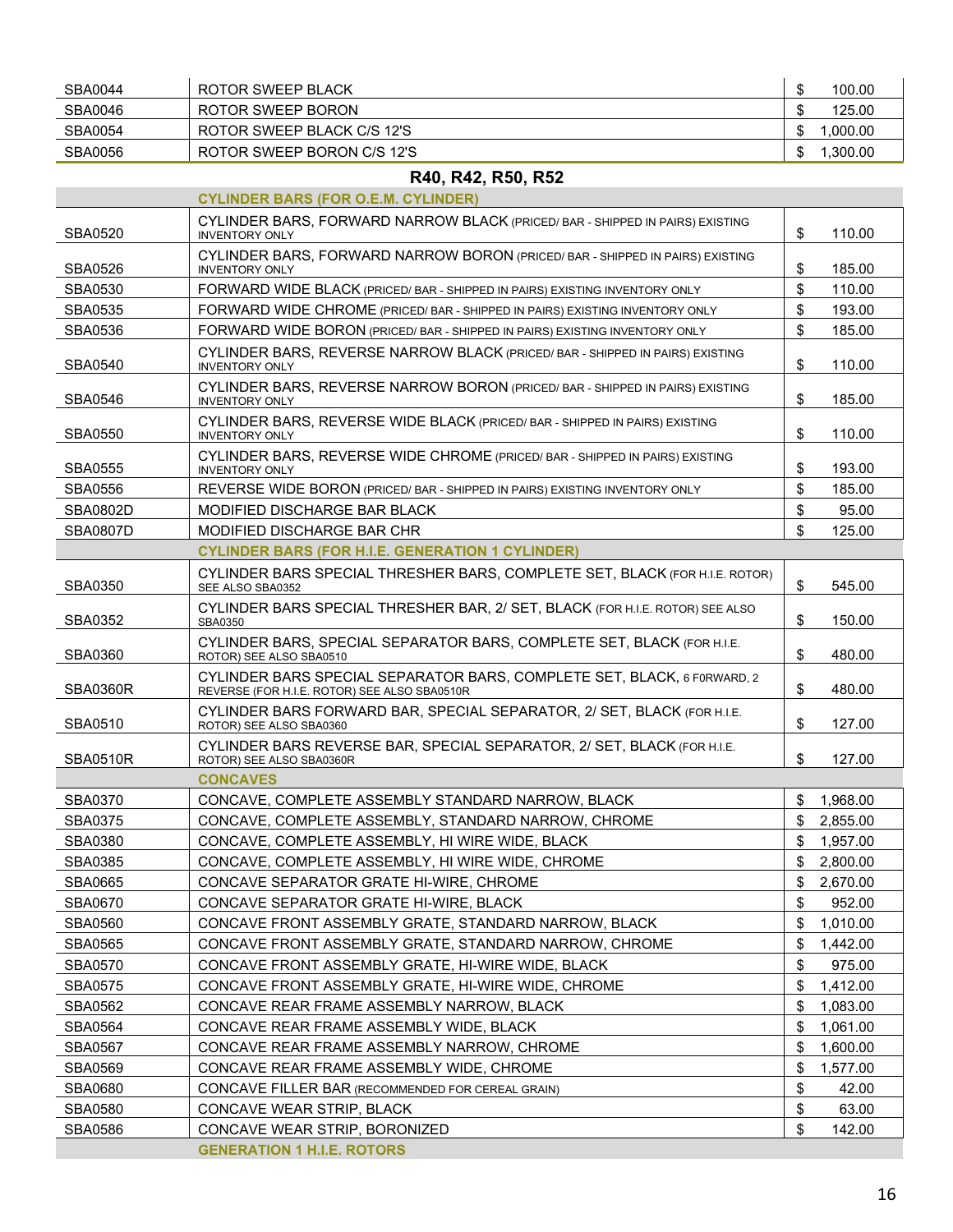#### **R62, 72, 65, 75 CYLINDER BARS (FOR O.E.M. CYLINDER)**  SBA0520 CYLINDER BARS, FORWARD NARROW, BLACK (PRICED/ BAR - SHIPPED IN PAIRS) EXISTING INVENTORY ONLY  $\begin{array}{|c|c|c|c|c|c|}\hline \text{ $>$\quad $110.00$\,} \hline \end{array}$ SBA0526 CYLINDER BARS, FORWARD NARROW, BORON (PRICED/ BAR - SHIPPED IN PAIRS) EXISTING INVENTORY ONLY \$ 185.00 SBA0530 CYLINDER BARS, FORWARD WIDE, BLACK (PRICED/ BAR - SHIPPED IN PAIRS) EXISTING INVENTORY ONLY 110.00 SBA0535 CYLINDER BARS, FORWARD WIDE, CHROME (PRICED/ BAR - SHIPPED IN PAIRS) EXISTING INVENTORY ONLY 193.00 SBA0536 CYLINDER BARS, FORWARD WIDE, BORON (PRICED/ BAR - SHIPPED IN PAIRS) EXISTING INVENTORY ONLY  $\begin{bmatrix} 18 & 185.00 \\ 0 & 185.00 \end{bmatrix}$ SBA0540 CYLINDER BARS, REVERSE NARROW, BLACK (PRICED/ BAR - SHIPPED IN PAIRS) EXISTING INVENTORY ONLY \$ 110.00 SBA0546 CYLINDER BARS, REVERSE NARROW, BORON (PRICED/ BAR - SHIPPED IN PAIRS) EXISTING INVENTORY ONLY  $\begin{array}{|c|c|c|c|c|c|}\hline \text{ $>$\quad $185.00$\end{array}}$ SBA0550 CYLINDER BARS, REVERSE WIDE, BLACK (PRICED/ BAR - SHIPPED IN PAIRS) EXISTING INVENTORY ONLY  $\begin{array}{|c|c|c|c|c|c|}\hline \text{ $>$\quad $110.00$\,} \hline \end{array}$ SBA0555 CYLINDER BARS, REVERSE WIDE, CHROME (PRICED/ BAR - SHIPPED IN PAIRS) EXISTING INVENTORY ONLY  $\begin{array}{ccc} 1 & 0 & 0 \\ 0 & 1 & 0 \\ 0 & 0 & 1 \end{array}$  193.00 SBA0556 CYLINDER BARS, REVERSE WIDE, BORON (PRICED/ BAR - SHIPPED IN PAIRS) EXISTING INVENTORY ONLY  $\begin{array}{|c|c|c|c|c|c|}\hline \text{S} & \text{185.00} \end{array}$ SBA0800D MODIFIED DISCHARGE BAR, BLACK \$ 95.00 SBA0805D MODIFIED DISCHARGE BAR, CHROME \$ 125.00 **CYLINDER BARS (FOR H.I.E. GENERATION 1 CYLINDER)**  SBA0160 CYLINDER BARS, SPECIAL THRESHER BARS, COMPLETE SET, BLACK (FOR H.I.E. ROTOR) SEE ALSO SBA0162 **\$100.00 \$200.00 \$200.00 \$300.00** SBA0162 | CYLINDER SPECIAL THRESHER BAR, 2/ SET, BLACK (FOR H.I.E. ROTOR) SEE ALSO SBA0160 | \$ 215.00 SBA0180 CYLINDER BARS, SPECIAL SEPARATOR BARS, COMPLETE SET, BLACK (FOR H.I.E. ROTOR) SEE ALSO SBA0500 **\$ 545.00** \$ 545.00 SBA0180R CYLINDER SPECIAL SEPARATOR BARS, COMPLETE SET, BLACK, 6 FORWARD, 2 REVERSE  $(FA H.IE. ROTOR) SEE ALSO SBA0500R$   $(FA H.IE. ROTOR) SEE ALSO SBA0500R$ SBA0500 CYLINDER FORWARD BAR, SPECIAL SEPARATOR, 2/ SET, BLACK (FOR H.I.E. ROTOR) SEE ALSO SBA0180 \$ 150.00 SBA0500R CYLINDER REVERSE BAR, SPECIAL SEPARATOR, 2/ SET, BLACK (FOR H.I.E. ROTOR) SEE ALSO SBA0180R ALSO SBA0180R  $\begin{array}{|c|c|c|c|c|}\hline \text{S}}& 150.00 & \text{S} & 150.00 & \text{S} & \text{S} & \text{S} & \text{S} & \text{S} & \text{S} & \text{S} & \text{S} & \text{S} & \text{S} & \text{S} & \text{S} & \text{S} & \text{S} & \text{S} & \text{S} & \text{S} & \text{S} & \text{S} & \text{S} & \text{S} & \text{S} & \text{S} & \text{S} & \text{S} & \text{S} & \text{$  **CYLINDER BARS (FOR H.I.E. GENERATION 2 CYLINDER)**  SBAG2530 CYLINDER BAR LEFT, BLACK (PRICED/ BAR - SHIPPED IN PAIRS) \$ 110.00 SBAG2536 CYLINDER BAR LEFT, BORON (PRICED/ BAR - SHIPPED IN PAIRS) SAGAG2536 (\$649.00) SBAG2550 CYLINDER BAR RIGHT, BLACK (PRICED/ BAR - SHIPPED IN PAIRS)  $\begin{array}{|l} \hline \text{S} & 110.00 \\ \text{S} & 110.00 \end{array}$ SBAG2556 CYLINDER BAR RIGHT, BORON (PRICED/ BAR - SHIPPED IN PAIRS) \$ 185.00 SBAG2600 CYLINDER BARS, THRESHER PACKAGE, BLACK, 16 FORWARD **\$ 1,400.00** \$ 1,400.00 SBAG2606 CYLINDER BARS, THRESHER PACKAGE, BORON, 16 FORWARD **\$ 2,138.00** \$ 2,138.00 SBAG2610 | CYLINDER BARS, SEPARATOR PACKAGE, BLACK, 16 FORWARD | \$ 1,400.00 SBAG2610R CYLINDER BARS, SEPARATOR PACKAGE, BLACK, 14 FORWARD, 2 REVERSE **\$ 1,400.00** SBAG2616 CYLINDER BARS, SEPARATOR PACKAGE, BORON, 16 FORWARD **\$ 2,138.00** \$ 2,138.00 SBAG2616R | CYLINDER BARS, SEPARATOR PACKAGE, BORON, 14 FORWARD, 2 REVERSE | \$ 2,138.00 SBAG2700 CYLINDER BARS, COMPLETE SET, BLACK, 32 FORWARD  $\parallel$  \$ 2,700.00 SBAG2700R | CYLINDER BARS, COMPLETE SET, BLACK, 30 FORWARD, 2 REVERSE | \$ 2,700.00 SBAG2706 | CYLINDER BARS, COMPLETE SET, BORON, 32 FORWARD | \$ 3,900.00 SBAG2706R | CYLINDER BARS, COMPLETE SET, BORON, 30 FORWARD, 2 REVERSE | \$ 3,900.00 **CONCAVES**  SBA0610 CONCAVE, STANDARD BLACK NARROW, P3 COMPLETE ASSEMBLY  $\vert$  \$ 2,074.00 SBA0610RWE CONCAVE, STANDARD BLACK NARROW, P3 COMPLETE ASSEMBLY (STAINLESS STEEL REPLACEABLE WEAR EDGE) \$2,478.00 SBA0615 CONCAVE, COMPLETE ASSEMBLY, STANDARD NARROW, P3, CHROME  $\vert$  \$ 3,328.00 SBA0490 CONCAVE, COMPLETE ASSEMBLY HI-WIRE WIDE, P3, BLACK  $\parallel$  \$ 2,093.00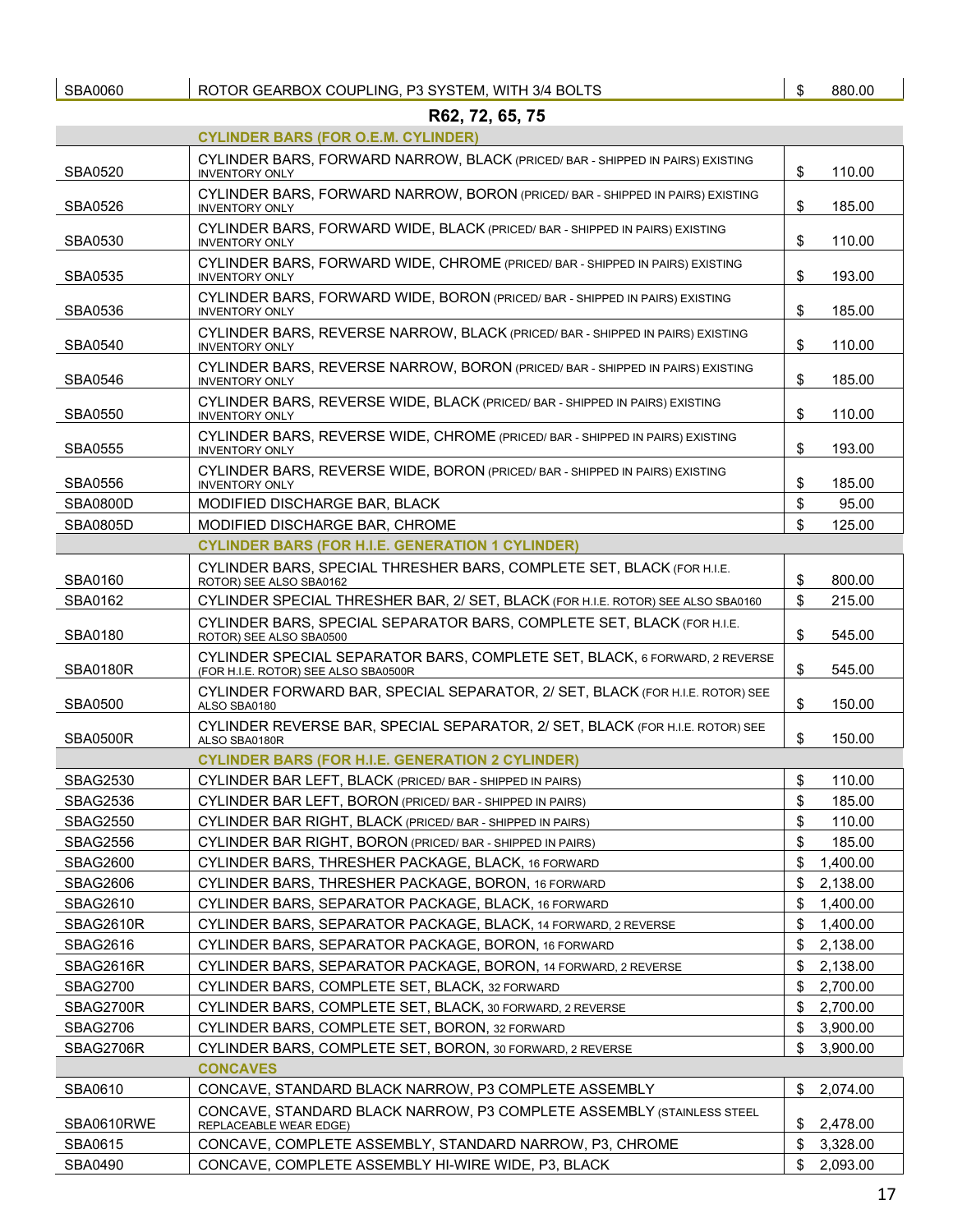|                 | CONCAVE, COMPLETE ASSEMBLY HI-WIRE WIDE, P3, BLACK (STAINLESS STEEL                                    |                |
|-----------------|--------------------------------------------------------------------------------------------------------|----------------|
| SBA0490RWE      | REPLACEABLE WEAR EDGE)                                                                                 | \$<br>2,498.00 |
| SBA0495         | CONCAVE, COMPLETE ASSEMBLY HI-WIRE WIDE, P3 CHROME                                                     | \$<br>3,293.00 |
| SBA0630         | CONCAVE, STANDARD FRONT ASSEMBLY GRATE, NARROW, BLACK                                                  | \$<br>1,050.00 |
| SBA0630RWE      | CONCAVE, STANDARD FRONT ASSEMBLY GRATE, NARROW BLACK (STAINLESS STEEL<br><b>REPLACEABLE WEAR EDGE)</b> | 1,535.00<br>S  |
| SBA0635         | CONCAVE, STANDARD FRONT ASSEMBLY GRATE, NARROW, CHROME                                                 | \$<br>1,624.00 |
| SBA0640         | CONCAVE, FRONT ASSEMBLY GRATE, HI-WIRE WIDE BLACK                                                      | \$<br>1,060.00 |
| SBA0640RWE      | CONCAVE, FRONT ASSEMBLY GRATE, HI-WIRE WIDE BLACK (STAINLESS STEEL<br>REPLACEABLE WEAR EDGE)           | 1,544.00<br>S  |
| SBA0645         | CONCAVE, FRONT ASSEMBLY GRATE, HI-WIRE WIDE CHROME                                                     | 1,626.00<br>\$ |
| SBA0642         | CONCAVE, REAR ASSEMBLY HI WIRE WIDE BLACK                                                              | 1,143.00<br>\$ |
| SBA0647         | CONCAVE, REAR ASSEMBLY HI WIRE WIDE CHROME                                                             | \$<br>1,980.00 |
|                 | Note: R62/72 P3 concave does not apply to the R60/70 P1 to P3 conversion.                              |                |
| SBA0650         | CONCAVE FILLER, BAR (RECOMMENDED FOR CEREAL GRAINS)                                                    | \$<br>42.00    |
| SBA0620         | CONCAVE WEAR STRIP BLACK                                                                               | \$<br>63.00    |
| SBA0626         | CONCAVE WEAR STRIP, BORON                                                                              | \$<br>142.00   |
| <b>SBA0655</b>  | CONCAVE SEPARATOR GRATE HI-WIRE CHROME                                                                 | \$<br>2,328.00 |
| <b>SBA0660</b>  | CONCAVE SEPARATOR GRATE HI-WIRE BLACK                                                                  | \$<br>1,106.00 |
| SBA0661         | CONCAVE R62/R76 TRIP BAR                                                                               | \$<br>52.00    |
|                 | <b>GENERATION 2, H.I.E. ROTORS</b>                                                                     |                |
| SBA0032         | GENERATION 2 ROTOR W/ BLACK BARS (SBAG2700)                                                            | \$<br>6,775.00 |
| <b>SBA0032S</b> | GENERATION 2 ROTOR W/ BLACK BARS (SBAG2700) W/ SWEEPS WHEN ORDERING INDICATE 6<br>OR 12 SWEEPS         | \$<br>6,775.00 |
| SBA0036         | <b>GENERATION 2 ROTOR W/ BORON BARS (SBAG2706)</b>                                                     | \$<br>7,375.00 |
| <b>SBA0036S</b> | GENERATION 2 ROTOR W/ BORON BARS (SBAG2706). W/SWEEPS WHEN ORDER INDICATE 6 OR<br>12 SWEEPS            | \$<br>7,375.00 |
| <b>SBA0060</b>  | GENERATION 2 ROTOR GEARBOX COUPLING, P3 SYSTEMS, WITH 3/4 BOLTS                                        | \$<br>880.00   |
| <b>SBA0038</b>  | <b>GENERATION 2 ROTORDISCHARGE VANE FLAT (PRIOR ROTOR SERIAL #221)</b>                                 | \$<br>20.00    |
| <b>SBA0039</b>  | <b>GENERATION 2 ROTOR DISCHARGE VANE CURVED (EFFECTIVE ROTOR SERIAL #221)</b>                          | \$<br>25.00    |
| SBA0290         | <b>GENERATION 2 ROTOR DISCHARGE PADDLE KIT - ROTOR (SET OF 4)</b>                                      | \$<br>222.00   |
| <b>SBA0044</b>  | <b>GENERATION 2 ROTOR SWEEP BLACK</b>                                                                  | \$<br>100.00   |
| SBA0046         | <b>GENERATION 2 ROTOR SWEEP BORON</b>                                                                  | \$<br>125.00   |
| <b>SBA0054</b>  | <b>GENERATION 2 ROTOR SWEEP BLACK C/S 12'S</b>                                                         | \$<br>1,000.00 |
| SBA0056         | <b>GENERATION 2 ROTOR SWEEP BORON C/S 12'S</b>                                                         | \$<br>1,300.00 |
|                 | CDF STYLE ROTOR (Call for info and pricing)                                                            |                |
|                 | <b>GLEANER S-SERIES</b>                                                                                |                |
|                 | <b>ROTORS (WHEN ORDERING INDICATED MODEL # I.E. S88)</b>                                               |                |
| <b>SBA0900</b>  | ROTOR, S-SERIES GENERATION 2 BLACK BARS                                                                | \$<br>6,900.00 |
| <b>SBA0900N</b> | ROTOR, S-SERIES GENERATION 2 BLACK BARS (16 NARROW, 16 WIDE)                                           | \$<br>6,900.00 |
| SBA0900NS       | ROTOR, S-SERIES GENERATION 2 BLACK BARS (16 NARROW, 12 WIDE & 6 SWEEPS)                                | \$<br>6,900.00 |
| <b>SBA0900S</b> | ROTOR. S-SERIES GENERATION 2 BLACK BARS AND 6 SWEEPS                                                   | \$<br>6,900.00 |
|                 |                                                                                                        |                |

| טעטע ושט        | <u>TO TOIN, O-OLINED OLINERVITION E DEMON DANNO (TUTANNOW, IZ WIDE &amp; U OWEET OF</u> |     | 0,000.00 |
|-----------------|-----------------------------------------------------------------------------------------|-----|----------|
| <b>SBA0900S</b> | ROTOR, S-SERIES GENERATION 2 BLACK BARS AND 6 SWEEPS                                    | S   | 6,900.00 |
| SBA0901         | ROTOR, S-SERIES GENERATION 2 BORON BARS                                                 | \$. | 7.500.00 |
| SBA0901N        | ROTOR, S-SERIES GENERATION 2 BORON BARS (16 NARROW, 16 WIDE)                            | S   | 7.500.00 |
| SBA0901NS       | ROTOR, S-SERIES GENERATION 2 BORON BARS (16 NARROW, 12 WIDE & 6 SWEEPS)                 | æ.  | 7,500.00 |
| <b>SBA0901S</b> | ROTOR, S-SERIES GENERATION 2 BORON BARS AND 6 SWEEPS                                    | S   | 7.500.00 |
| SBA0839         | ROTOR, S SERIES GENERATION 2 TRI-SWEEP                                                  | S   | 190.00   |
| SBA0837         | ROTOR. S SERIES GENERATION 2 DISCHARGE VANE BLACK                                       | S   | 24.00    |
| <b>SBA0837B</b> | ROTOR, S SERIES GENERATION 2 DISCHARGE VANE BORON                                       | S   | 34.00    |
| SBA0911         | ROTOR. S SERIES GENERATION 2 DISCHARGE PADDLE                                           | \$  | 50.00    |
| SBA0916         | ROTOR, S SERIES GENERATION 2 DISCHARGE PADDLE BORON                                     | S   | 85.00    |
| SBA0913         | ROTOR, S SERIES SWEEP FOR CDF STYLE ROTOR                                               | S   | 50.00    |
| SBA0830L        | ROTOR, S SERIES CHANNEL (Long 49.5)                                                     |     | 227.00   |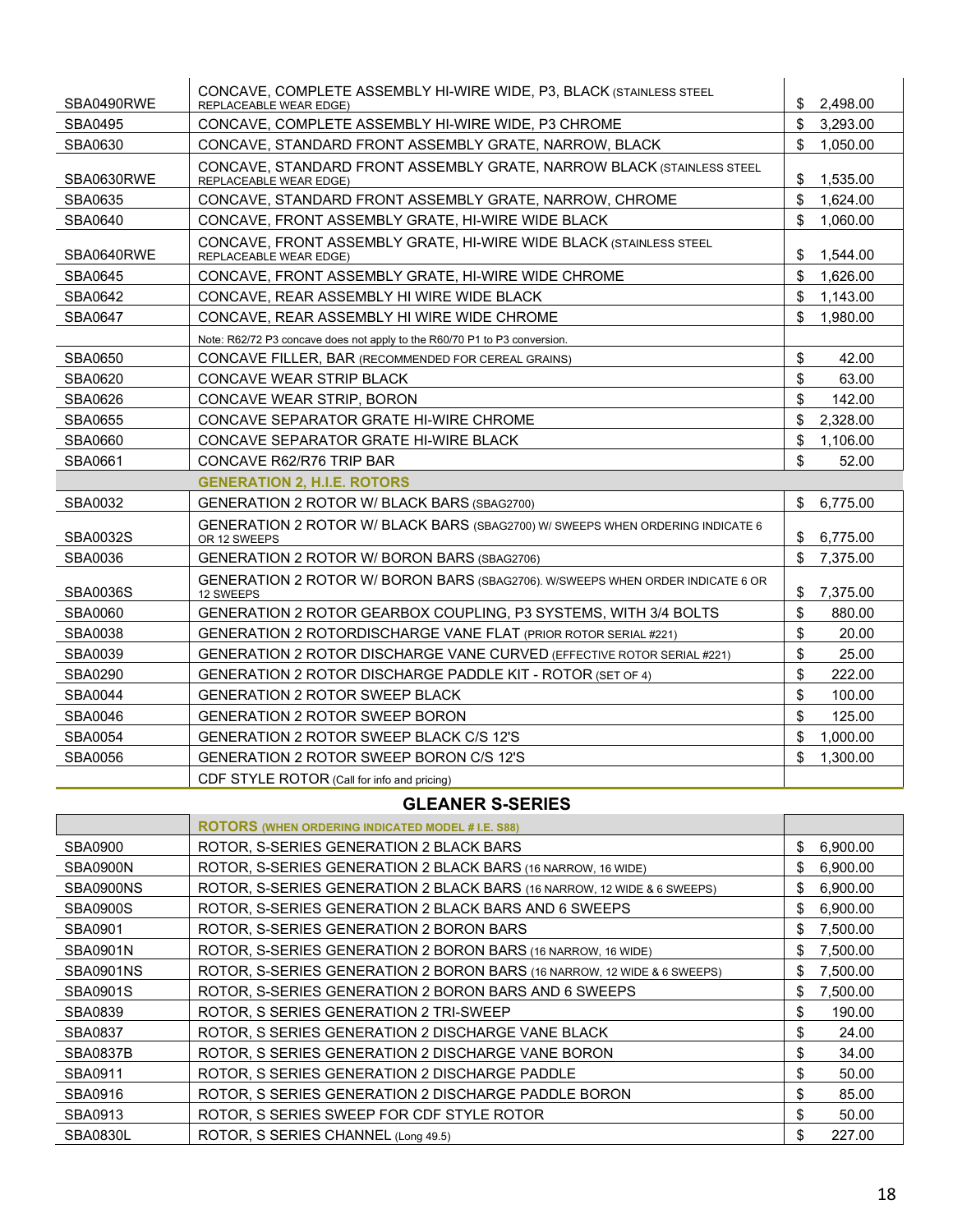| <b>SBA0834</b>  | ROTOR, A.C. CONVERSION KIT S SERIES CDF (CHANNEL PIECES, 9 SWEEPS, 9 MOD<br>IMPELLERS)                | \$ | 994.00     |
|-----------------|-------------------------------------------------------------------------------------------------------|----|------------|
| SBA0834L        | ROTOR, A.C. CONVERSION KIT S SERIES CDF (3 LONG CHANNEL PIECES, 9 SWEEPS, 9 MOD<br><b>IMPELLERS</b> ) | \$ | 1,483.00   |
| SBA0811         | ROTOR S SERIES STONE BUMPER (USED BETWEEN BAR MOUNTS IN ROCKY CONDITIONS)                             | \$ | 93.00      |
| SBA0830THRESH   | ROTOR S SERIES THRESHER SWEEP KIT (KIT PUTS 3 SWEEPS IN CONCAVE AREA)                                 | \$ | 381.00     |
|                 | <b>S-SERIES BOX CONCAVES</b>                                                                          |    |            |
| <b>SBA0920</b>  | S77 CONCAVE FRAME BLACK (Call for setup info)                                                         | \$ | 240.00     |
|                 | <b>INSERTS</b>                                                                                        |    |            |
| <b>SBA0920B</b> | S77 MAX THRESH INSERT SINGLE BLACK                                                                    | \$ | 65.00      |
| SBA0920BB       | S77 MAX THRESH INSERT BORON SINGLE                                                                    | \$ | 95.00      |
| <b>SBA0920C</b> | S77 CLOVER INSERT BORON                                                                               | \$ | 95.00      |
| <b>SBA0920D</b> | S77 ROUND BAR INSERT SINGLE BLACK                                                                     | \$ | 65.00      |
| <b>SBA0920E</b> | S77 VARIFEED INSERT SINGLE BLACK                                                                      | \$ | 65.00      |
| SBA092FP        | S77 INSERT FILLER PLATE                                                                               | \$ | 35.00      |
|                 | <b>STRAW CHOPPER BLADES</b>                                                                           |    |            |
| <b>SBA0950</b>  | GLEANER STRAW CLAW CHOPPER BLADE KIT (8 BLADES)                                                       | \$ | 295.00     |
| SBA0950A        | GLEANER STRAW CLAW CHOPPER BLADE SINGLE                                                               | \$ | 40.00      |
|                 | <b>CYLINDER BARS (FOR O.E.M. CYLINDER)</b>                                                            |    |            |
| SBA0840         | CYLINDER BARS, COMPLETE SET, BLACK                                                                    | \$ | 1,068.00   |
| <b>SBA0850</b>  | CYLINDER BARS, 2/ SET LEFT, BLACK                                                                     | \$ | 271.00     |
| <b>SBA0860</b>  | CYLINDER BARS, 2/ SET RIGHT, BLACK                                                                    | \$ | 271.00     |
|                 | <b>CYLINDER BARS (FOR H.I.E. GENERATION 2 CYLINDER)</b>                                               |    |            |
| SBG2520         | CYLINDER BAR, LEFT OUTER BLACK (PRICED/ BAR - SHIPPED IN PAIRS)                                       | \$ | 110.00     |
| SBG2526         | CYLINDER BAR, LEFT OUTER BORON (PRICED/ BAR - SHIPPED IN PAIRS)                                       | \$ | 185.00     |
| SBG2530         | CYLINDER BAR, LEFT BLACK (PRICED/ BAR - SHIPPED IN PAIRS)                                             | \$ | 110.00     |
| SBG2536         | CYLINDER BAR, LEFT BORON (PRICED/ BAR - SHIPPED IN PAIRS)                                             | \$ | 185.00     |
| SBG2540         | CYLINDER BAR, RIGHT OUTER BLACK (PRICED/ BAR - SHIPPED IN PAIRS)                                      | \$ | 110.00     |
| SBG2546         | CYLINDER BAR, RIGHT OUTER BORON (PRICED/ BAR - SHIPPED IN PAIRS)                                      | \$ | 185.00     |
| <b>SBG2550</b>  | CYLINDER BAR, RIGHT BLACK (PRICED/ BAR - SHIPPED IN PAIRS)                                            | \$ | 110.00     |
| <b>SBG2556</b>  | CYLINDER BAR, RIGHT BORON (PRICED/ BAR - SHIPPED IN PAIRS)                                            | \$ | 185.00     |
| <b>SBG2650</b>  | CYLINDER BARS, COMPLETE SET, BLACK                                                                    | \$ | 2.710.00   |
| SBG2656         | CYLINDER BARS, COMPLETE SET, BORON                                                                    | \$ | 3,903.00   |
|                 | <b>CONCAVES</b>                                                                                       |    |            |
| SBA0720         | CONCAVES, COMPLETE ASSEMBLY, NARROW BLACK                                                             |    | \$2,075.00 |
| SBA0725         | CONCAVES, COMPLETE ASSEMBLY, NARROW CHROME                                                            | \$ | 4,100.00   |
| <b>SBA0730</b>  | CONCAVES, COMPLETE ASSEMBLY, WIDE BLACK                                                               | \$ | 2,075.00   |
| SBA0735         | CONCAVES, COMPLETE ASSEMBLY, WIDE CHROME                                                              | S  | 4,100.00   |
| <b>SBA0740</b>  | CONCAVES, FRONT ASSEMBLY GRATE, NARROW BLACK                                                          | \$ | 970.00     |
| <b>SBA0745</b>  | CONCAVE, FRONT ASSEMBLY GRATE, NARROW CHROME                                                          | \$ | 1,750.00   |
| <b>SBA0750</b>  | CONCAVE, FRONT ASSEMBLY GRATE, WIDE BLACK                                                             | \$ | 970.00     |
| SBA0755         | CONCAVE, FRONT ASSEMBLY GRATE, WIDE CHROME                                                            | \$ | 2,075.00   |
| <b>SBA0752</b>  | CONCAVE, REAR ASSEMBLY, WIDE BLACK                                                                    | \$ | 1,330.00   |
| <b>SBA0757</b>  | CONCAVE, REAR ASSEMBLY, WIDE CHROME                                                                   | S  | 2,515.00   |
| <b>SBA0760</b>  | CONCAVE, WEAR STRIP BAR, BLACK                                                                        | \$ | 65.00      |
| <b>SBA0766</b>  | CONCAVE, WEAR STRIP BAR, BORON                                                                        | \$ | 150.00     |
|                 | <b>GENERATION 2 H.I.E. CYLINDERS</b>                                                                  |    |            |
| SBA0710         | <b>CYLINDER W/ BLACK BARS</b>                                                                         | S  | 5,480.00   |
| SBA0712         | CYLINDER W/ BLACK NARROW BARS                                                                         | \$ | 5,480.00   |
| SBA0716         | CYLINDER W/ BORON BARS                                                                                | S  | 6,580.00   |
| SBA0718         | CYLINDER W/ BORON BARS NARROW                                                                         | S  | 6,580.00   |
|                 | <b>MISCELLANEOUS</b>                                                                                  |    |            |
| SBG2520B3       | <b>GENERATION 2 BOLT PACK NARROW</b>                                                                  | \$ | 160.00     |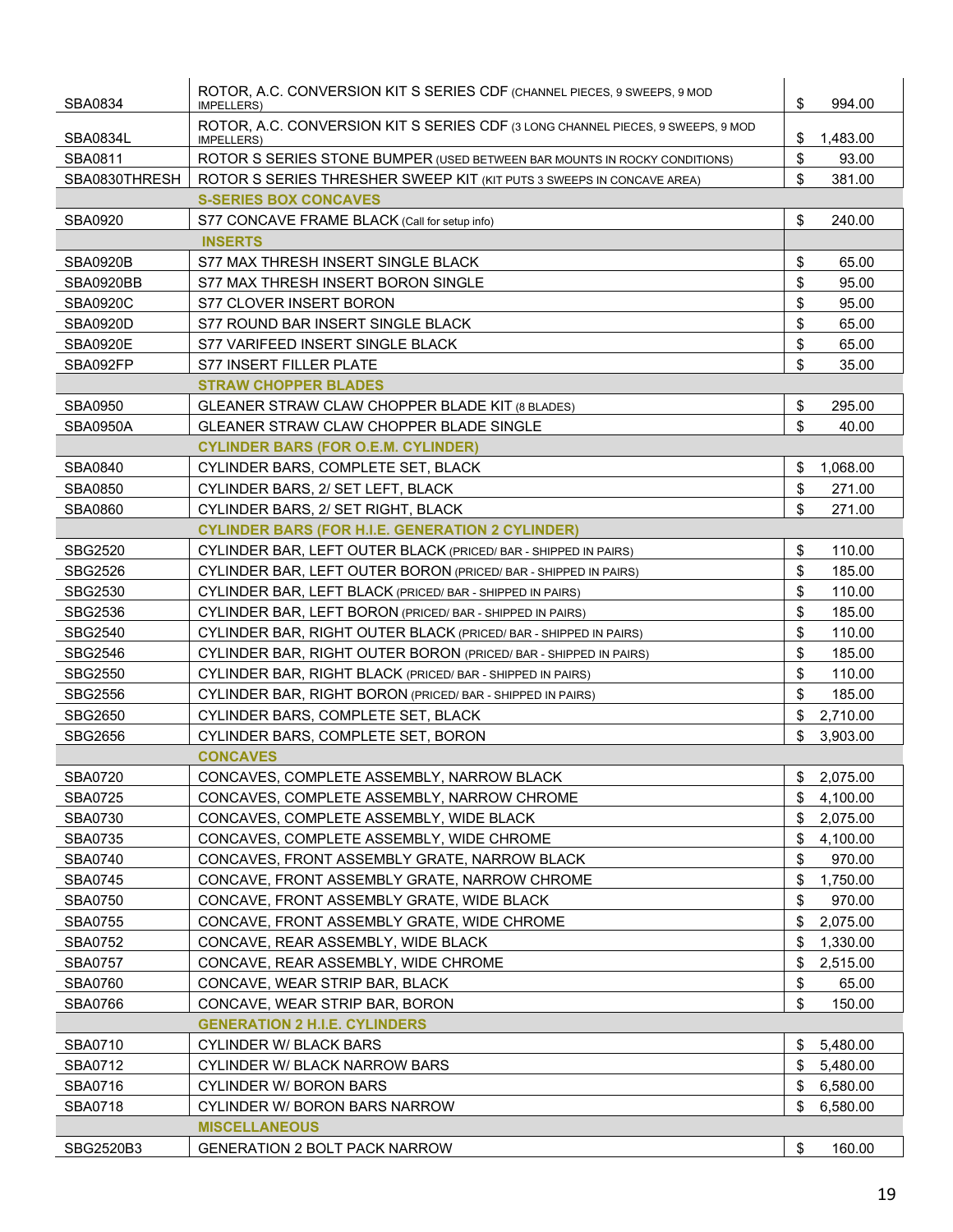| SBFP0010        | FILLER PLATES (For all SBW Conventional Concaves.) Specify 1 or 2 wire spacing | 38.00  |
|-----------------|--------------------------------------------------------------------------------|--------|
| SBA05012A       | <b>GUDGEON SHAFT</b>                                                           | 265.00 |
| <b>SBSH0020</b> | SHIM/ CYL. BAR. ALL MAKES (100/ PKG.)                                          | 52.00  |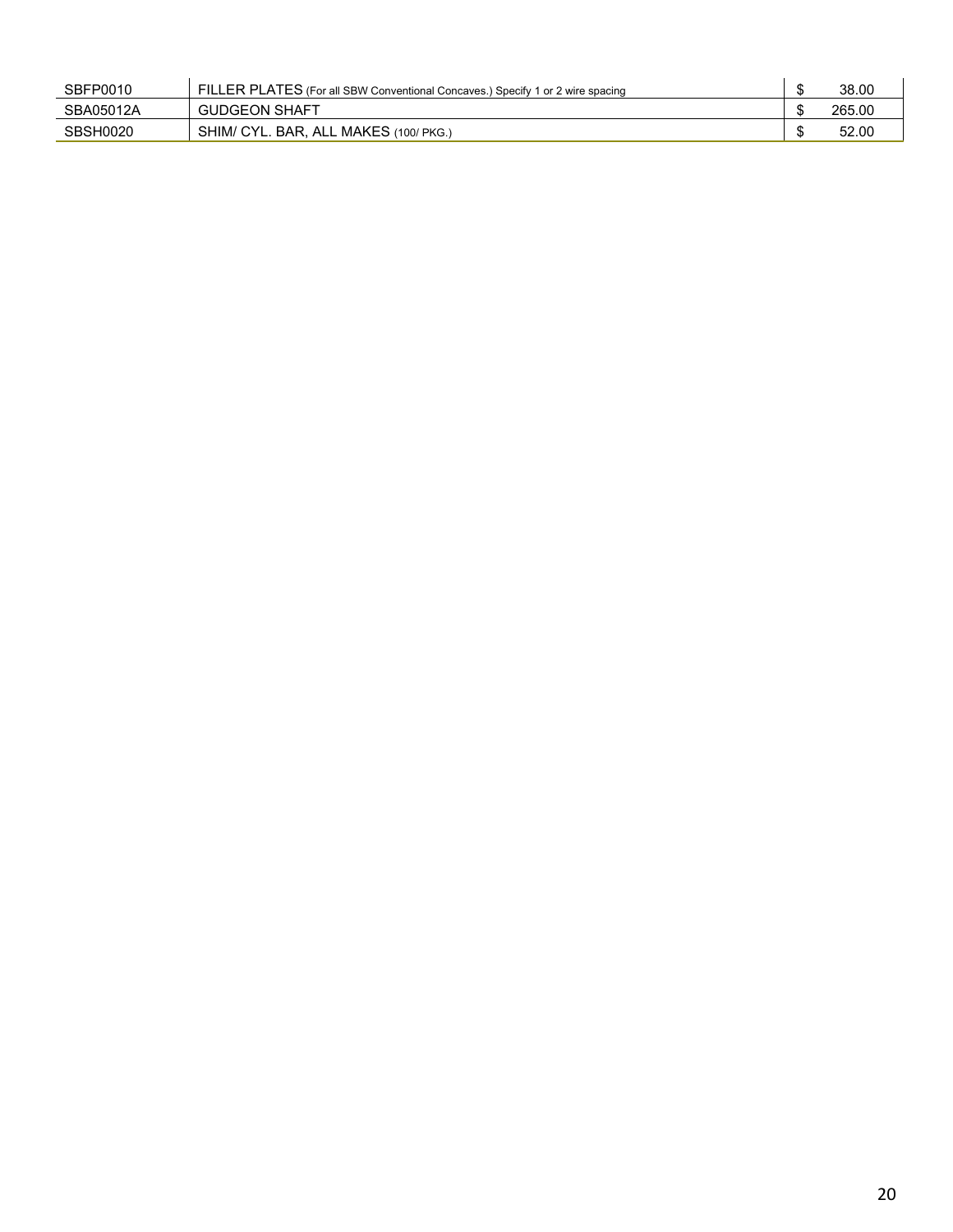#### **JOHN DEERE**

| <b>PART#</b>   | <b>DESCRIPTION</b>                                                       |                | <b>CDN MSRP</b> |
|----------------|--------------------------------------------------------------------------|----------------|-----------------|
|                | 6600, 6601, 6602, 6620, 6622                                             |                |                 |
|                | <b>CYLINDER BARS (FOR H.I.E. GENERATION 1 CYLINDER)</b>                  |                |                 |
| <b>SBJ0450</b> | CYLINDER BARS, SPECIAL SET, BLACK                                        | \$             | 580.00          |
|                | 7700, 7701, 7720, 7721, 7722                                             |                |                 |
|                | <b>CYLINDER BARS (FOR O.E.M. CYLINDER)</b>                               |                |                 |
| SBJ0240        | CYLINDER BARS, STANDARD SET, BLACK                                       | \$             | 725.00          |
| <b>SBJ0242</b> | CYLINDER BAR, LEFT 2/ SET, STANDARD BLACK                                | \$             | 185.00          |
| SBJ0244        | CYLINDER BAR, RIGHT 2/ SET, STANDARD BLACK                               | \$             | 185.00          |
| <b>SBJ0177</b> | CYLINDER BAR, LEFT 2/ SET, STANDARD CHROME EXISTING INVENTORY ONLY       | \$             | 304.00          |
| <b>SBJ0179</b> | CYLINDER BAR, RIGHT 2/ SET, STANDARD CHROME EXISTING INVENTORY ONLY      | \$             | 304.00          |
|                | <b>CYLINDER BARS (FOR H.I.E. GENERATION 1 CYLINDER)</b>                  |                |                 |
| <b>SBJ0390</b> | CYLINDER BARS, SPECIAL SET BLACK BARS                                    | \$             | 700.00          |
|                | <b>CYLINDER BARS (FOR H.I.E. GENERATION 2 CYLINDER)</b>                  |                |                 |
| SBG2720        | CYLINDER BARS, COMPLETE SET, BLACK                                       | \$             | 2,140.00        |
| SBG2726        | CYLINDGER BARS, COMPLETE SET, BORON                                      | \$             | 3,130.00        |
| SBG2700        | CYLINDER BARS, LEFT GENERATION 2 BLACK (PRICED/ BAR - SHIPPED IN PAIRS)  | \$             | 110.00          |
| <b>SBG2706</b> | CYLINDER BARS, LEFT GENERATION 2 BORON (PRICED/ BAR - SHIPPED IN PAIRS)  | \$             | 185.00          |
| SBG2710        | CYLINDER BARS, RIGHT GENERATION 2 BLACK (PRICED/ BAR - SHIPPED IN PAIRS) | \$             | 110.00          |
| SBG2716        | CYLINDER BARS, RIGHT GENERATION 2 BORON (PRICED/ BAR - SHIPPED IN PAIRS) | \$             | 185.00          |
|                | <b>GENERATION 2 H.I.E. CYLINDERS</b>                                     |                |                 |
| SBJ0506        | <b>CYLINDER, GENERATION 2 BORON BARS</b>                                 | \$             | 4,600.00        |
| <b>SBJ0500</b> | <b>CYLINDER, GENERATION 2 BLACK BARS</b>                                 | \$             | 4,125.00        |
|                | 8820                                                                     |                |                 |
|                | <b>CYLINDER BARS (FOR O.E.M. CYLINDER)</b>                               |                |                 |
| SBJ0160        | CYLINDER BARS, STANDARD SET, BLACK                                       | \$             | 850.00          |
| SBJ0162        | CYLINDER BAR, LEFT 2/ SET, STANDARD BLACK                                | \$             | 215.00          |
| SBJ0164        | CYLINDER BAR, RIGHT 2/ SET, STANDARD BLACK                               | \$             | 215.00          |
| <b>SBJ0117</b> | CYLINDER BAR, LEFT 2/ SET, CHROME EXISTING INVENTORY ONLY                | \$             | 388.00          |
|                | <b>CYLINDER BARS (FOR H.I.E. GENERATION 1 CYLINDER)</b>                  |                |                 |
| <b>SBJ0400</b> | CYLINDER BARS, SPECIAL BLACK COMPLETE SET                                | \$             | 800.00          |
|                | <b>CYLINDER BARS (FOR H.I.E. GENERATION 2 CYLINDER)</b>                  |                |                 |
| SBG2600        | CYLINDER BARS, COMPLETE SET, BLACK                                       | $$\mathbb{S}$$ | 2,255.00        |
| SBG2606        | CYLINDER BARS, COMPLETE SET, BORON                                       | \$             | 3,250.00        |
| SBG2530        | CYLINDER BAR, LEFT GENERATION 2 BLACK (PRICED/ BAR - SHIPPED IN PAIRS)   | \$             | 110.00          |
| SBG2536        | CYLINDER BAR, LEFT BORON (PRICED/ BAR - SHIPPED IN PAIRS)                | \$             | 185.00          |
| <b>SBG2550</b> | CYLINDER BAR, RIGHT BLACK (PRICED/BAR - SHIPPED IN PAIRS)                | \$             | 110.00          |
| <b>SBG2556</b> | CYLINDER BAR, RIGHT BORON (PRICED/ BAR - SHIPPED IN PAIRS)               | \$             | 185.00          |
|                | <b>CONCAVE</b>                                                           |                |                 |
| <b>SBJ0120</b> | CONCAVE, 1", BLACK                                                       | \$             | 1,915.00        |
| SBJ0110        | CONCAVE, 2", BLACK                                                       | \$             | 1,653.00        |
|                | <b>GENERATION 2, H.I.E. CYLINDERS</b>                                    |                |                 |
| <b>SBJ0480</b> | CYLINDER, GENERATION 2 BLACK BARS                                        | S              | 5,000.00        |
| <b>SBJ0486</b> | CYLINDER, GENERATION 2 BORON BARS                                        | \$             | 5,500.00        |
|                | <b>BACK BEATER</b>                                                       |                |                 |
| <b>SBJ0570</b> | BEATER, TINE/ PADDLE                                                     | \$             | 1,845.00        |
|                |                                                                          |                |                 |

**9400, 9500, 9501, 9510, 9550, 9560, CTS CYLINDER BARS (FOR O.E.M. CYLINDER)**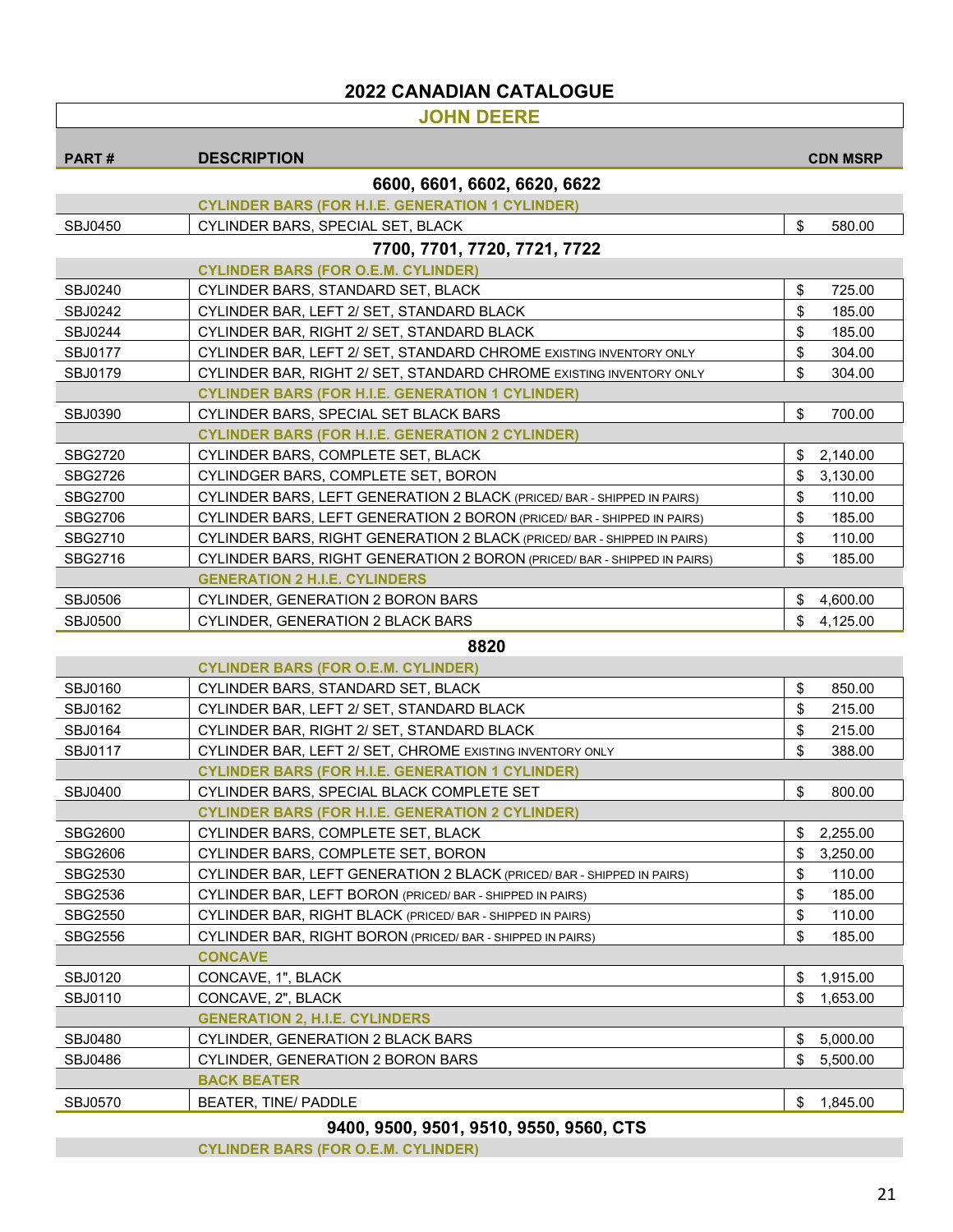| <b>SBJ0070</b>  | CYLINDER BARS, STANDARD SET, BLACK                                                  | \$       | 850.00   |
|-----------------|-------------------------------------------------------------------------------------|----------|----------|
| <b>SBJ0072</b>  | CYLINDER BAR, 2/ SET L & R STANDARD BLACK                                           | \$       | 180.00   |
| <b>SBJ0057</b>  | CYLINDER BAR, 2/ SET L & R STANDARD CHROME EXISTING INVENTORY ONLY                  | \$       | 370.00   |
|                 | <b>CYLINDER BARS (FOR H.I.E. GENERATION 1 CYLINDER)</b>                             |          |          |
| SBJ0410         | CYLINDER BAR, SPECIAL BLACK SET                                                     | \$       | 700.00   |
| SBG2720         | CYLINDER BARS, COMPLETE SET, BLACK                                                  | \$       | 2,137.00 |
| SBG2726         | CYLINDER BARS, COMPLETE SET, BORON                                                  | \$       | 3,130.00 |
| <b>SBG2700</b>  | CYLINDER BAR, LEFT BLACK (PRICED/ BAR - SHIPPED IN PAIRS)                           | \$       | 110.00   |
| <b>SBG2706</b>  | CYLINDER BAR, LEFT BORON (PRICED/ BAR - SHIPPED IN PAIRS)                           | \$       | 185.00   |
|                 |                                                                                     |          |          |
| SBG2710         | CYLINDER BAR, RIGHT BLACK (PRICED/ BAR - SHIPPED IN PAIRS)                          | \$       | 110.00   |
| SBG2716         | CYLINDER BAR, RIGHT BORON (PRICED/BAR - SHIPPED IN PAIRS)                           | \$       | 185.00   |
|                 | <b>CONCAVES</b>                                                                     |          |          |
| <b>SBJ0060</b>  | CONCAVE, BLACK H.D. 1" WIRE IN FRONT NO WIRES IN THE REAR                           | \$       | 1,850.00 |
|                 | <b>GENERATION 2, H.I.E. CYLINDERS</b>                                               |          |          |
| <b>SBJ0490</b>  | CYLINDER, GENERATION 2 W/ BLACK BARS                                                | \$       | 5,000.00 |
| <b>SBJ0496</b>  | CYLINDER, GENERATION 2 W/ BORON BARS                                                | \$       | 5,500.00 |
|                 | <b>BACK BEATER</b>                                                                  |          |          |
| <b>SBJ0560</b>  | BEATER, TINE/ PADDLE                                                                | \$       | 1,750.00 |
|                 | 9600, 9610, 9650, 9660                                                              |          |          |
|                 | <b>CYLINDER BARS (FOR O.E.M. CYLINDER)</b>                                          |          |          |
| SBJ0030         | STANDARD SET, BLACK                                                                 | \$       | 950.00   |
| <b>SBJ0032</b>  | BAR, 2/ SET L&R, STANDARD BLACK                                                     | \$       | 195.00   |
| <b>SBJ0027</b>  | BAR, 2/ SET L&R, STANDARD CHROME EXISTING INVENTORY ONLY                            | \$       | 441.00   |
|                 | <b>CYLINDER BARS (FOR H.I.E. GENERATION 1 CYLINDER)</b>                             |          |          |
| SBJ0420         | CYLINDER BARS, SPECIAL BLACK SET                                                    | \$       | 800.00   |
|                 | <b>CYLINDER BARS (FOR H.I.E. GENERATION 2 CYLINDER)</b>                             |          |          |
| <b>SBG2600</b>  | CYLINDER BARS, COMPLETE SET, BLACK                                                  | \$       | 2,255.00 |
| SBG2606         | CYLINDER BARS, COMPLETE SET, BORON                                                  | \$       | 3,250.00 |
| <b>SBG2600N</b> | CYLINDER BARS, COMPLETE SET BLACK NARROW TOOTH                                      | \$       | 2,255.00 |
| SBG02606N       | CYLINDER BARS, COMPLETE SET BORON NARROW TOOTH                                      | \$       | 3,250.00 |
| SBG2430         | CYLINDER BAR, LEFT BLACK NARROW TOOTH                                               | \$       | 130.00   |
| SBG2436         | CYLINDER BAR, LEFT BORON NARROW TOOTH                                               | \$       | 210.00   |
| <b>SBG2450</b>  | CYLINDER BAR, RIGHT BLACK NARROW TOOTH                                              | \$       | 130.00   |
| SBG2456         | CYLINDER BAR, RIGHT BORON NARROW TOOTH                                              | \$       | 210.00   |
|                 |                                                                                     | \$       |          |
| SBG2530         | CYLINDER BAR, LEFT BLACK (PRICED/ BAR - SHIPPED IN PAIRS)                           | \$       | 110.00   |
| SBG2536         | CYLINDER BAR, LEFT BORON (PRICED/ BAR - SHIPPED IN PAIRS)                           | \$       | 185.00   |
| <b>SBG2550</b>  | CYLINDER BAR, RIGHT BLACK (PRICED/BAR - SHIPPED IN PAIRS)                           |          | 110.00   |
| <b>SBG2556</b>  | CYLINDER BAR, RIGHT BORON (PRICED/ BAR - SHIPPED IN PAIRS)                          | \$       | 185.00   |
|                 | <b>CONCAVES</b>                                                                     |          |          |
| <b>SBJ0020</b>  | CONCAVE, BLACK HD 1" WIRE IN FRONT NO WIRES IN THE REAR                             | \$       | 2,120.00 |
|                 | CONCAVE. BLACK HD 1". REPLACEABLE STAINLESS STEEL WEAR EDGES FRONT 4<br><b>BARS</b> |          |          |
| SBJ0020RWE      |                                                                                     | \$<br>\$ | 2,350.00 |
| SBJ0022RWE      | CONCAVE, STAINLESS STEEL REPLACEABLE WEAR EDGE                                      |          | 470.00   |
|                 | <b>GENERATION 2, H.I.E. CYLINDERS</b>                                               |          |          |
| <b>SBJ0470</b>  | CYLINDER, GENERATION 2 BLACK BARS                                                   | \$       | 5,100.00 |
| SBJ0470N        | CYLINDER, GENERATION 2 BLACK NARROW TOOTH BARS                                      | \$       | 5,450.00 |
| <b>SBJ0476</b>  | CYLINDER, GENERATION 2 BORON BARS                                                   | \$       | 5,700.00 |
| <b>SBJ0476N</b> | CYLINDER, GENERATION 2 BORON NARROW TOOTH BARS                                      | \$       | 5,800.00 |
|                 | <b>BACK BEATER</b>                                                                  |          |          |
| <b>SBJ0550</b>  | BEATER, TINE/ PADDLE                                                                | \$       | 1,950.00 |
| <b>SBJ0550B</b> | BEATER, TINE/ PADDLE (BORON PADDLES)                                                | \$       | 2,150.00 |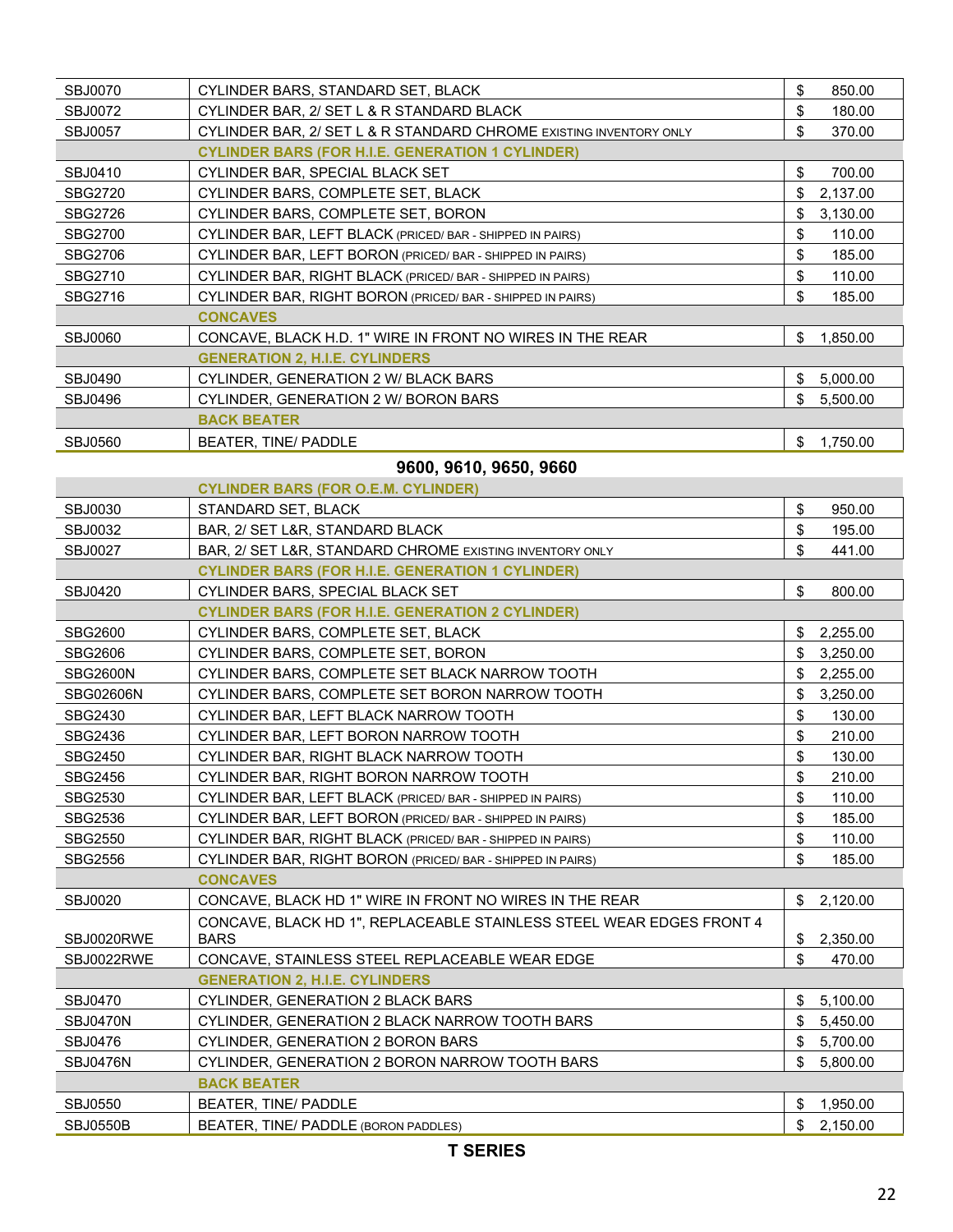|                 | USE 9600 CYL PART#S, USE 9600 CONCAVES #S, CALL SUNNYBROOK |          |
|-----------------|------------------------------------------------------------|----------|
|                 | <b>CYLINDER BARS (FOR O.E.M. CYLINDER)</b>                 |          |
| <b>SBJ0430T</b> | <b>COMPLETE SET BLACK</b>                                  | 1,200.00 |
| <b>SBJ0432T</b> | BAR, 2/ SET LEFT & RIGHT BLACK                             | 260.00   |
|                 | <b>MISCELLANEOUS</b>                                       |          |
| SBFP0010        | FILLER PLATES (FOR ALL CONVENTIONAL CONCAVES)              | 38.00    |
| SBSH0020        | SHIM/ CYL. BAR, ALL MAKES (100/ PKG)                       | 52.00    |

#### **STS - S SERIES BOX CONCAVE SYSTEM**

|                 | <b>CONCAVES</b>                                                         |                |
|-----------------|-------------------------------------------------------------------------|----------------|
| <b>SBJ0700</b>  | <b>STS FRONT LIP</b>                                                    | \$<br>125.00   |
| SBJ0740         | STS CONCAVE FRAME ONLY                                                  | \$<br>240.00   |
| SBJ0742         | STS C.A. CONCAVE HELICAL (7 ANGLED INSERT MAX THRESH)                   | \$<br>610.00   |
| <b>SBJ0742B</b> | STS C.A. CONCAVE HELICAL (7 ANGLED INSERT BORON MAX THRESH)             | \$<br>850.00   |
| SBJ0742CL       | STS C.A. CONCAVE CLOVER (7 ANGLE INSERT NO SLOTS BORON MAX THRESH)      | \$<br>775.00   |
| SBJ0743         | STS C.A. CONCAVE STANDARD BLACK (7 21 HOLE INSERT)                      | \$<br>610.00   |
| <b>SBJ0744</b>  | STS C.A. CONCAVE ROUND BAR, BLACK (7 ROUND BAR INSERT)                  | \$<br>610.00   |
| SBJ0746         | STS C.A. CONCAVE ROD SEPARATOR INSERT, BLACK (7 ROD SEPARATORS)         | \$<br>655.00   |
| <b>SBJ0747</b>  | STS ALL CROP SET (INCLUDES 6 CONCAVES, FRONT LIP, AND 2 SPARE INSERTS)  | \$<br>3,850.00 |
|                 | INDIVIDUAL CONCAVES FOR THE ALL CROP SET CAN BE PURCHASED BY CALLING US |                |
|                 | <b>INSERTS</b>                                                          |                |
| <b>SBJ0740B</b> | STS HELICAL INSERT SINGLE BLACK (MAX THRESH)                            | \$<br>60.00    |
| SBJ0740BB       | STS HELICAL INSERT SINGLE BORON (MAX THRESH)                            | \$<br>95.00    |
| <b>SBJ0740C</b> | STS STANDARD INSERT SINGLE BLACK                                        | \$<br>60.00    |
| <b>SBJ0740D</b> | STS ROUND BAR INSERT SINGLE BLACK                                       | \$<br>60.00    |
| <b>SBJ0740F</b> | STS ROD SEPARATOR INSERT SINGLE BLACK                                   | \$<br>60.00    |
| <b>SBJ0740G</b> | STS HELICAL MAX THRESH CLOVER INSERT BORON                              | \$<br>85.00    |
|                 | <b>JD ROTARY SEPARATOR GRATES</b>                                       |                |
| <b>SBJ0755</b>  | JD STS C/A ROD SEPARATOR BLACK                                          | \$<br>1,400.00 |
| <b>SBJ0750</b>  | <b>JD STS SEPARATOR GRATE FRAME ONLY</b>                                | \$<br>410.00   |
| SBJ0751         | JD STS SEPARATOR GRATE MODULE FRAME ONLY                                | \$<br>150.00   |
| <b>SBJ0753</b>  | JD STS SEPARATOR GRATE ROD MODULE                                       | \$<br>510.00   |
| <b>SBJ0750E</b> | <b>JD STS SEPARATOR GRATE ROD INSERT</b>                                | \$<br>125.00   |
|                 | <b>MISCELLANEOUS</b>                                                    |                |
| SBJ07401        | STS EXTRA BOLTS KIT                                                     | \$<br>20.00    |
| SBJ07PC         | STS PIN AND CLIP SET (SINGLE)                                           | \$<br>10.00    |
| <b>SBJ0800</b>  | STRAW CLAW CHOPPER BLADE (BOX OF 8 BLADES)                              | \$<br>225.00   |
| SBJ08001        | JD ROTARY STRAW CLAW CHOPPER BLADE SINGLE                               | \$<br>30.00    |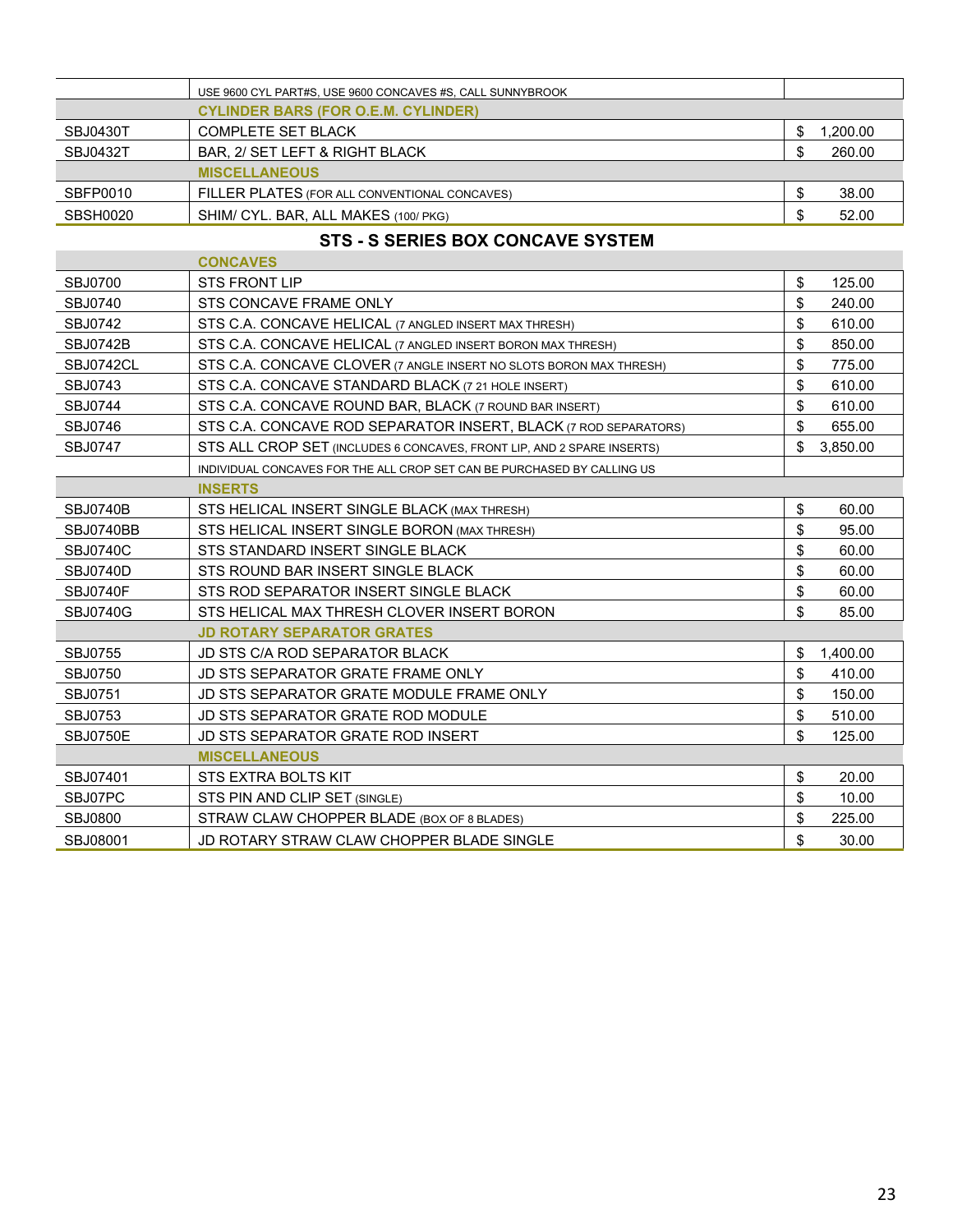$\mathsf{l}$ 

## **AGCO – MASSEY FERGUSON**

|                 | AUUU – MAUUL I I LINUUJUN                                                                        |               |                 |
|-----------------|--------------------------------------------------------------------------------------------------|---------------|-----------------|
| <b>PART#</b>    | <b>DESCRIPTION</b>                                                                               |               | <b>CDN MSRP</b> |
|                 | 750, 751                                                                                         |               |                 |
|                 | <b>CYLINDER BARS</b>                                                                             |               |                 |
| SBM0120         | CYLINDER BARS, COMPLETE SET, HI - INERTIA, BLACK 1/2 HARDWARE                                    | \$            | 750.00          |
| SBM0122         | CYLINDER BAR, LEFT, 2/ SET, HI-INERTIA, BLACK SEE ALSO SBM0120                                   | \$            | 190.00          |
| SBM0124         | CYLINDER BAR, RIGHT, 2/ SET, HI-INERTIA, BLACK SEE ALSO SBM0120                                  | \$            | 190.00          |
| SBM0115         | CYLINDER BARS, COMPLETE SET, HI-INERTIA, CHROME (1/2 HARDWARE) EXISTING<br><b>INVENTORY ONLY</b> | S             | 1,465.00        |
| <b>SBM0117</b>  | CYLINDER BAR, LEFT, 2/ SET, HI-INERTIA, CHROME EXISTING INVENTORY ONLY                           | \$            | 374.00          |
| SBM0119         | CYLINDER BAR, RIGHT, 2/ SET, HI-INERTIA, CHROME EXISTING INVENTORY ONLY                          | \$            | 374.00          |
| <b>SBM0200</b>  | CYLINDER RE-THRESHER BAR, LEFT BLACK                                                             | \$            | 20.00           |
| <b>SBM0202</b>  | CYLINDER RE-THRESHER BAR, RIGHT BLACK                                                            | \$            | 20.00           |
|                 | 760                                                                                              |               |                 |
|                 | <b>CYLINDER BARS</b>                                                                             |               |                 |
| <b>SBM0090</b>  | CYLINDER BARS, COMPLETE SET, HI-INERTIA, BLACK, 1/2 HARDWARE                                     | \$            | 800.00          |
| <b>SBM0092</b>  | CYLINDER BAR, LEFT, 2/ SET, HI-INERTIA, BLACK SEE ALSO SBM0090                                   | \$            | 210.00          |
| <b>SBM0094</b>  | CYLINDER BAR, RIGHT, 2/ SET, HI-INERTIA, BLACK SEE ALSO SBM0090                                  | \$            | 210.00          |
|                 | <b>CONCAVES</b>                                                                                  |               |                 |
| SBM0070         | CONCAVE 2", BLACK H.D. EXISTING INVENTORY ONLY                                                   | \$            | 1,482.00        |
|                 | 850, 851, 852, 855, 5650                                                                         |               |                 |
|                 | <b>CYLINDER BARS</b>                                                                             |               |                 |
| SBM0120         | CYLINDER BARS, COMPLETE SET, HI-INERTIA, BLACK 1/2 HARDWARE                                      | \$            | 750.00          |
| SBM0122         | CYLINDER BAR, LEFT 2/ SET, HI-INERTIA, BLACK SEE ALSO SBM0120                                    | \$            | 190.00          |
| SBM0124         | CYLINDER BAR, RIGHT 2/ SET, HI-INERTIA, BLACK SEE ALSO SBM0120                                   | \$            | 190.00          |
| <b>SBM0200</b>  | CYLINDER RE-THRESHER BAR, LEFT BLACK                                                             | \$            | 20.00           |
| <b>SBM0202</b>  | CYLINDER RE-THRESHER BAR, RIGHT BLACK                                                            | \$            | 20.00           |
| <b>CONCAVES</b> |                                                                                                  |               |                 |
| <b>SBM0050</b>  | CONCAVE, 1" BLACK H.D. EXISTING INVENTORY ONLY                                                   | \$            | 1.517.00        |
| <b>SBM0040</b>  | CONCAVE, 2" BLACK H.D. EXISTING INVENTORY ONLY                                                   | \$            | 1,424.00        |
|                 | 860, 865                                                                                         |               |                 |
|                 | <b>CYLINDER BARS</b>                                                                             |               |                 |
| SBM0090         | CYLINDER BARS, COMPLETE SET, HI-INERTIA, BLACK INCLUDES 1/2 HARDWARE                             | $\frac{1}{2}$ | 800.00          |
| <b>SBM0092</b>  | CYLINDER BAR, LEFT 2/ SET, HI-INERTIA, BLACK SEE ALSO SBM0090                                    | \$            | 210.00          |
| <b>SBM0094</b>  | CYLINDER BAR, RIGHT 2/ SET, HI-INERTIA, BLACK SEE ALSO SBM0090                                   | \$            | 210.00          |
| <b>SBM0200</b>  | CYLINDER RE-THRESHER BAR, LEFT BLACK                                                             | \$            | 20.00           |
| <b>SBM0202</b>  | CYLINDER RE-THRESHER BAR, RIGHT BLACK                                                            | \$            | 20.00           |
|                 | <b>CONCAVES</b>                                                                                  |               |                 |
| SBM0020         | CONCAVE, 1" BLACK H.D. EXISTING INVENTORY ONLY                                                   | \$            | 1,641.00        |
| SBM0010         | CONCAVE 2" BLACK H.D. EXISTING INVENTORY ONLY                                                    | \$            | 1,553.00        |
|                 | 8450                                                                                             |               |                 |
|                 | <b>CYLINDER BARS (FOR O.E.M. CYLINDER)</b>                                                       |               |                 |
| <b>SBC0040</b>  | CYLINDER BARS, SET, 6-HOLE, BLACK SEE ALSO SBC0042                                               | \$            | 540.00          |
| <b>SBC0042</b>  | CYLINDER BAR, 2/ SET, 6-HOLE, BLACK (SOLD IN PAIRS, 1 LH, 1 RH) SEE ALSO SBC0040                 | \$            | 190.00          |
|                 | <b>CYLINDER BARS (FOR H.I.E. GENERATION 1 CYLINDER)</b>                                          |               |                 |
| <b>SBC0240</b>  | CYLINDER BARS, SPECIAL SET, BLACK SEE ALSO SBC0242                                               | \$            | 540.00          |
| <b>SBC0242</b>  | CYLINDER BAR, 2/ SET, SPECIAL BLACK (SOLD IN PAIRS 1 LH, 1 RH) SEE ALSO SBC0240                  | \$            | 190.00          |
|                 | <b>CONCAVE</b>                                                                                   |               |                 |

SBC0020 CONCAVE 1" BLACK H.D. \$ 1,700.00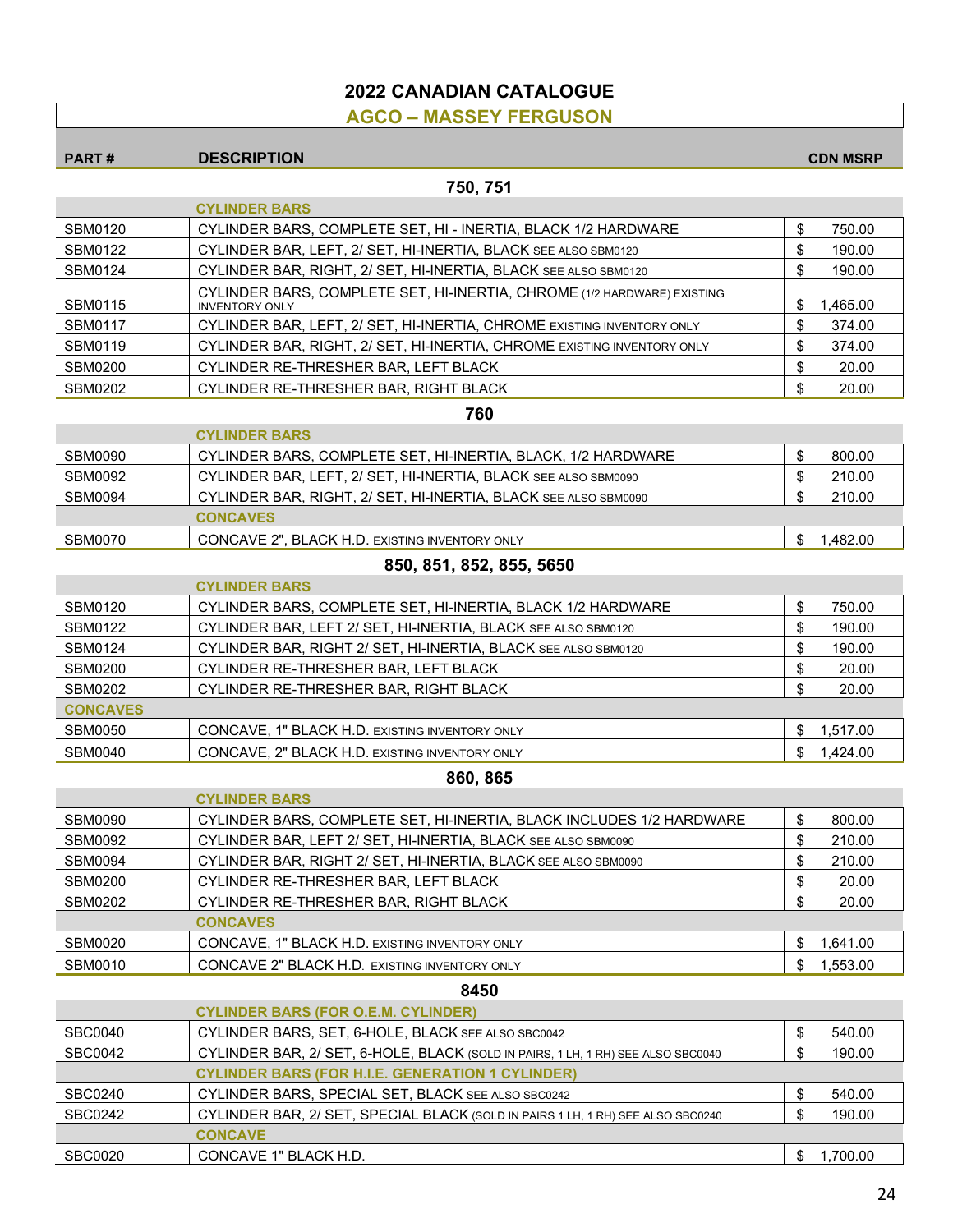|                  | <b>GENERATION 1, H.I.E. CYLINDERS CALL BEFORE ORDERING</b>                    |    |          |
|------------------|-------------------------------------------------------------------------------|----|----------|
| <b>SBC0130</b>   | <b>CYLINDER W/ BLACK BARS</b>                                                 | \$ | 3,585.00 |
|                  | 8460                                                                          |    |          |
|                  | <b>CYLINDER BARS (FOR O.E.M. CYLINDER)</b>                                    |    |          |
| SBC0120          | CYLINDER BARS SET, BLACK SEE ALSO SBC0122                                     | \$ | 600.00   |
| SBC0122          | CYLINDER BAR, 2/ SET, BLACK (SOLD IN PAIRS 1 LH, 1 RH) SEE ALSO SBC0120       | S  | 205.00   |
|                  | <b>CYLINDER BARS (FOR H.I.E. GENERATION 1 CYLINDER)</b>                       |    |          |
| SBC0250          | CYLINDER BARS SPECIAL SET, BLACK SEE ALSO SBC0252                             | \$ | 600.00   |
| <b>SBC0252</b>   | CYLINDER BAR, 2SET, SPECIAL BLACK (SOLD IN PAIRS 1 LH, 1 RH) SEE ALSO SBC0250 | \$ | 205.00   |
|                  | <b>CONCAVE</b>                                                                |    |          |
| <b>SBC0150</b>   | CONCAVE 1", BLACK H.D.                                                        | \$ | 1,789.00 |
|                  | <b>GENERATION 1 H.I.E. CYLINDERS CALL BEFORE ORDERING</b>                     |    |          |
| SBC0090          | <b>CYLINDER W/ BLACK BARS</b>                                                 | \$ | 4,230.00 |
| 8560, 8570, 8780 |                                                                               |    |          |
|                  | <b>CYLINDER BARS</b>                                                          |    |          |
| SBM0370          | CYLINDER BARS, FRONT ANGLE, BLACK SET OF 3                                    | \$ | 310.00   |
|                  |                                                                               |    |          |

| <b>UTLINDER DARS, FRONT ANGLE, DEACH SET OF 3</b>                             | <b>D</b> | <b>JU.UU</b> |
|-------------------------------------------------------------------------------|----------|--------------|
| <b>STRIPPER BARS</b>                                                          |          |              |
| STRIPPER BARS W/ O BOLTS, BLACK REVERSIBLE (REQUIRES 3)                       |          | 62.00        |
| STRIPPER BARS W/ BOLTS, BLACK REVERSIBLE (REQUIRES 3)                         |          | 75.00        |
| <b>CONCAVES</b>                                                               |          |              |
| CONCAVE, SINGLE, BLACK NARROW, HIGH WIRE (REQUIRES 7) EXISTING INVENTORY ONLY |          | 790.00       |
| CONCAVE, SINGLE, BLACK WIDE (REQUIRES 7) EXISTING INVENTORY ONLY              |          | 790.00       |
| CONCAVE, SINGLE, BLACK WIDE, HIGH WIRE (REQUIRES 7) EXISTING INVENTORY ONLY   |          | 790.00       |
|                                                                               |          |              |

#### **MF ROTARY MODELS**

|                 | <b>CONCAVES</b>                                        |              |
|-----------------|--------------------------------------------------------|--------------|
| SBM0540         | MF AXIAL CONCAVE FRAME BLACK                           | \$<br>372.00 |
| SBM05401        | MF AXIALBOX EXTRA BOLT KIT (PART OF COMPLETE ASSEMBLY) | \$<br>20.00  |
|                 | <b>INSERTS</b>                                         |              |
| <b>SBM0540A</b> | MF AXIAL MIN THRESH INSERT BLACK                       | \$<br>55.00  |
| <b>SBM0540B</b> | MF AXIAL MAX THRESH INSERT BLACK                       | \$<br>65.00  |
| <b>SBM0540C</b> | MF AXIAL STANDARD 21 HOLE INSERT BLACK                 | \$<br>65.00  |
| <b>SBM0540D</b> | MF AXIAL ROUND BAR INSERT BLACK                        | \$<br>65.00  |
| <b>SBM0540E</b> | MF AXIAL STANDARD 24 HOLE INSERT BLACK                 | \$<br>65.00  |
| SBM0541         | MF AXIAL C/A CONCAVE BLACK (MIN THRESH INSERTS)        | \$<br>649.00 |
| SBM0542         | MF AXIAL C/A CONCAVE BLACK (MAX THRESH INSERTS)        | \$<br>690.00 |
| SBM0543         | MF AXIAL C/A CONCAVE BLACK (STANDARD 21 HOLE INSERTS)  | \$<br>706.00 |
| SBM0544         | MF AXIAL C/A CONCAVE BLACK (ROUND BAR INSERTS)         | \$<br>685.00 |
| SBM0546         | MF AXIAL C/A CONCAVE BLACK (STANDARD 24 HOLE INSERTS)  | \$<br>708.00 |

#### **MF 9500 SERIES**

|                 | <b>CONCAVES</b>                                           |    |        |
|-----------------|-----------------------------------------------------------|----|--------|
| SBM0900         | MF 9500 CONCAVE FRAME BLACK                               | \$ | 230.00 |
| SBM09001        | MF 9500 CONCAVE BOLT KIT (1 BOX)                          | S  | 9.00   |
| SBM0901         | MF 9500 C/A CONCAVE (3 MIN THRESH INSERTS)                | S  | 325.00 |
| SBM0902         | MF 9500 C/A CONCAVE (3 MAX THRESH INSERTS)                | \$ | 370.00 |
| <b>SBM0902B</b> | MF 9500 C/A CONCAVE BORON (3 MAX THRESH BORON INSERTS)    | \$ | 465.00 |
| SBM0903         | MF 9500 C/A CONCAVE (3 STANDARD 21 HOLE INSERTS)          | \$ | 370.00 |
| <b>SBM0904</b>  | MF 9500 C/A CONCAVE (3 ROUND BAR INSERTS)                 | \$ | 370.00 |
| <b>SBM0905</b>  | MF 9500 C/A CONCAVE BORON (3 CLOVER INSERTS MAX NO SLOTS) | \$ | 420.00 |
|                 | <b>INSERTS</b>                                            |    |        |
| <b>SBM0900A</b> | MF 9500 MIN THRESH INSERT                                 | \$ | 55.00  |
| <b>SBM0900B</b> | MF 9500 MAX THRESH INSERT                                 | \$ | 65.00  |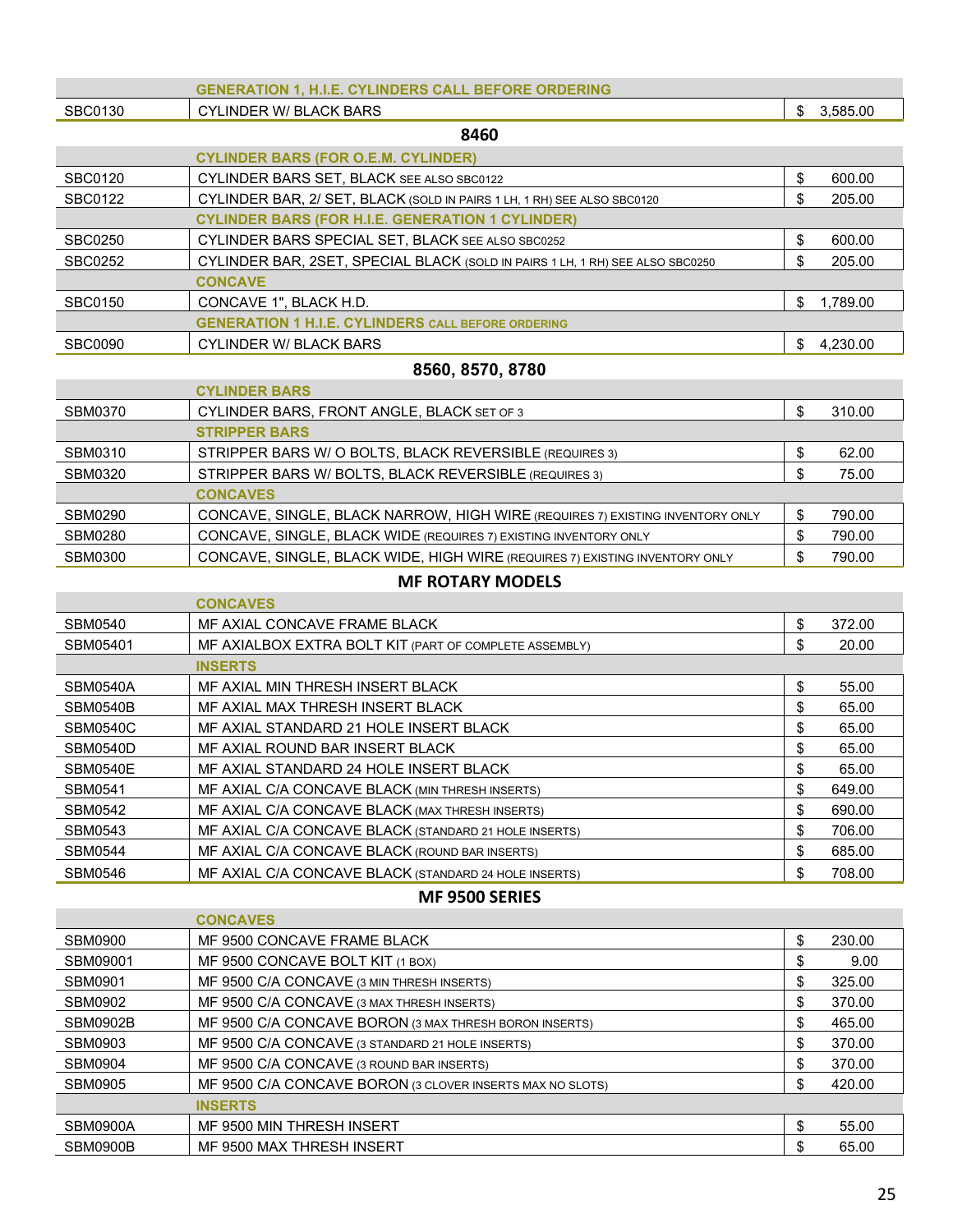| SBM0900BB       | MF 9500 MAX THRESH BORON INSERT                                  | \$<br>90.00    |
|-----------------|------------------------------------------------------------------|----------------|
| <b>SBM0900C</b> | MF 9500 STANDARD 21 HOLE INSERT                                  | \$<br>65.00    |
| <b>SBM0900D</b> | MF 9500 ROUND BAR INSERT                                         | \$<br>65.00    |
| <b>SBM0900E</b> | MF 9500 CLOVER INSERT BORON                                      | \$<br>85.00    |
| SBM09002        | MF 9500 FILLER PLATE                                             | \$<br>32.00    |
|                 | 8590 (9700, 9720 WHITE)                                          |                |
|                 | <b>CYLINDER BARS</b>                                             |                |
| <b>SBM0370</b>  | CYLINDER BAR, FRONT ANGLE, BLACK SET OF 3                        | \$<br>310.00   |
| <b>SBM0360</b>  | CYLINDER BAR, REAR FLAT, BLACK SET OF 3 (ORDER SBM0370)          |                |
|                 | 8680                                                             |                |
|                 | <b>CYLINDER BARS (FOR O.E.M. CYLINDER)</b>                       |                |
| <b>SBA0840</b>  | CYLINDER BARS, COMPLETE SET, BLACK                               | \$<br>1,068.00 |
| <b>SBA0850</b>  | CYLINDER BAR, 2/ SET LEFT, BLACK                                 | \$<br>271.00   |
| <b>SBA0860</b>  | CYLINDER BAR, 2/ SET RIGHT, BLACK                                | \$<br>271.00   |
|                 | <b>CYLINDER BARS (FOR H.I.E. GENERATION 2 CYLINDERS)</b>         |                |
| <b>SBG2520</b>  | CYLINDER BAR, LEFT OUTER BLACK (PRICED/ BAR - SHIPPED IN PAIRS)  | \$<br>110.00   |
| SBG2526         | CYLINDER BAR, LEFT OUTER BORON (PRICED/ BAR - SHIPPED IN PAIRS)  | \$<br>185.00   |
| SBG2530         | CYLINDER BAR, LEFT BLACK (PRICED/ BAR - SHIPPED IN PAIRS)        | \$<br>110.00   |
| SBG2536         | CYLINDER BAR, LEFT BORON (PRICED/ BAR - SHIPPED IN PAIRS)        | \$<br>185.00   |
| SBG2540         | CYLINDER BAR, RIGHT OUTER BLACK (PRICED/ BAR - SHIPPED IN PAIRS) | \$<br>110.00   |
| SBG2546         | CYLINDER BAR, RIGHT OUTER BORON (PRICED/BAR - SHIPPED IN PAIRS)  | \$<br>185.00   |
| SBG2550         | CYLINDER BAR, RIGHT BLACK (PRICED/ BAR - SHIPPED IN PAIRS)       | \$<br>110.00   |
| <b>SBG2556</b>  | CYLINDER BAR, RIGHT BORON (PRICED/ BAR - SHIPPED IN PAIRS)       | \$<br>185.00   |
| <b>SBG2650</b>  | CYLINDER BARS, COMPLETE SET, BLACK                               | \$<br>2,710.00 |
| SBG2656         | CYLINDER BARS, COMPLETE SET, BORON                               | \$<br>3,903.00 |
|                 | <b>CONCAVES</b>                                                  |                |
| <b>SBA0720</b>  | CONCAVES, COMPLETE ASSEMBLY, NARROW BLACK                        | \$<br>2,075.00 |
| <b>SBA0725</b>  | CONCAVES, COMPLETE ASSEMBLY, NARROW CHROME                       | \$<br>4,100.00 |
| <b>SBA0730</b>  | CONCAVES, COMPLETE ASSEMBLY, WIDE BLACK                          | \$<br>2,075.00 |
| <b>SBA0735</b>  | CONCAVES, COMPLETE ASSEMBLY, WIDE CHROME                         | \$<br>4,100.00 |
| <b>SBA0740</b>  | CONCAVES, FRONT ASSEMBLY GRATE, NARROW BLACK                     | \$<br>970.00   |
| <b>SBA0745</b>  | CONCAVES. FRONT ASSEMBLY GRATE. NARROW CHROME                    | \$<br>1,750.00 |
| SBA0750         | CONCAVES, FRONT ASSEMBLY GRATE, WIDE BLACK                       | \$<br>970.00   |
| <b>SBA0755</b>  | CONCAVES, FRONT ASSEMBLY GRATE, WIDE CHROME                      | \$<br>2,075.00 |
| <b>SBA0752</b>  | CONCAVES, REAR ASSEMBLY, WIDE BLACK                              | \$<br>1,330.00 |
| <b>SBA0757</b>  | CONCAVES, REAR ASSEMBLY, WIDE CHROME                             | \$<br>2,515.00 |
| <b>SBA0760</b>  | CONCAVES, WEAR STRIP BAR, BLACK                                  | \$<br>65.00    |
| <b>SBA0766</b>  | CONCAVES, WEAR STRIP BAR, BORON                                  | \$<br>150.00   |
|                 | <b>GENERATION 2 H.I.E. CYLINDERS</b>                             |                |
| SBA0710         | CYLINDER, GENERATION 2 W/ BLACK BARS                             | 5,480.00<br>S  |
| SBA0716         | CYLINDER, GENERATION 2 W/ BORON BARS                             | \$<br>6,580.00 |
|                 | 9790                                                             |                |

|         | <b>CYLINDER BARS</b>                                                                                 |        |
|---------|------------------------------------------------------------------------------------------------------|--------|
| SBA0530 | CYLINDER BAR, FORWARD WIDE BLACK (PRICED/ BAR - SHIPPED IN PAIRS) EXISTING<br><b>INVENTORY ONLY</b>  | 110.00 |
| SBA0535 | CYLINDER BAR, FORWARD WIDE CHROME (PRICED/ BAR - SHIPPED IN PAIRS) EXISTING<br><b>INVENTORY ONLY</b> | 193.00 |
| SBA0536 | CYLINDER BAR, FORWARD WIDE BORON (PRICED/ BAR - SHIPPED IN PAIRS) EXISTING<br><b>INVENTORY ONLY</b>  | 185.00 |
| SBA0550 | CYLINDER BAR, REVERSE WIDE BLACK (PRICED/ BAR - SHIPPED IN PAIRS) EXISTING INVENTORY<br>ONLY         | 110.00 |
| SBA0555 | CYLINDER BAR, REVERSE WIDE CHROME (PRICED/ BAR - SHIPPED IN PAIRS) EXISTING<br><b>INVENTORY ONLY</b> | 193.00 |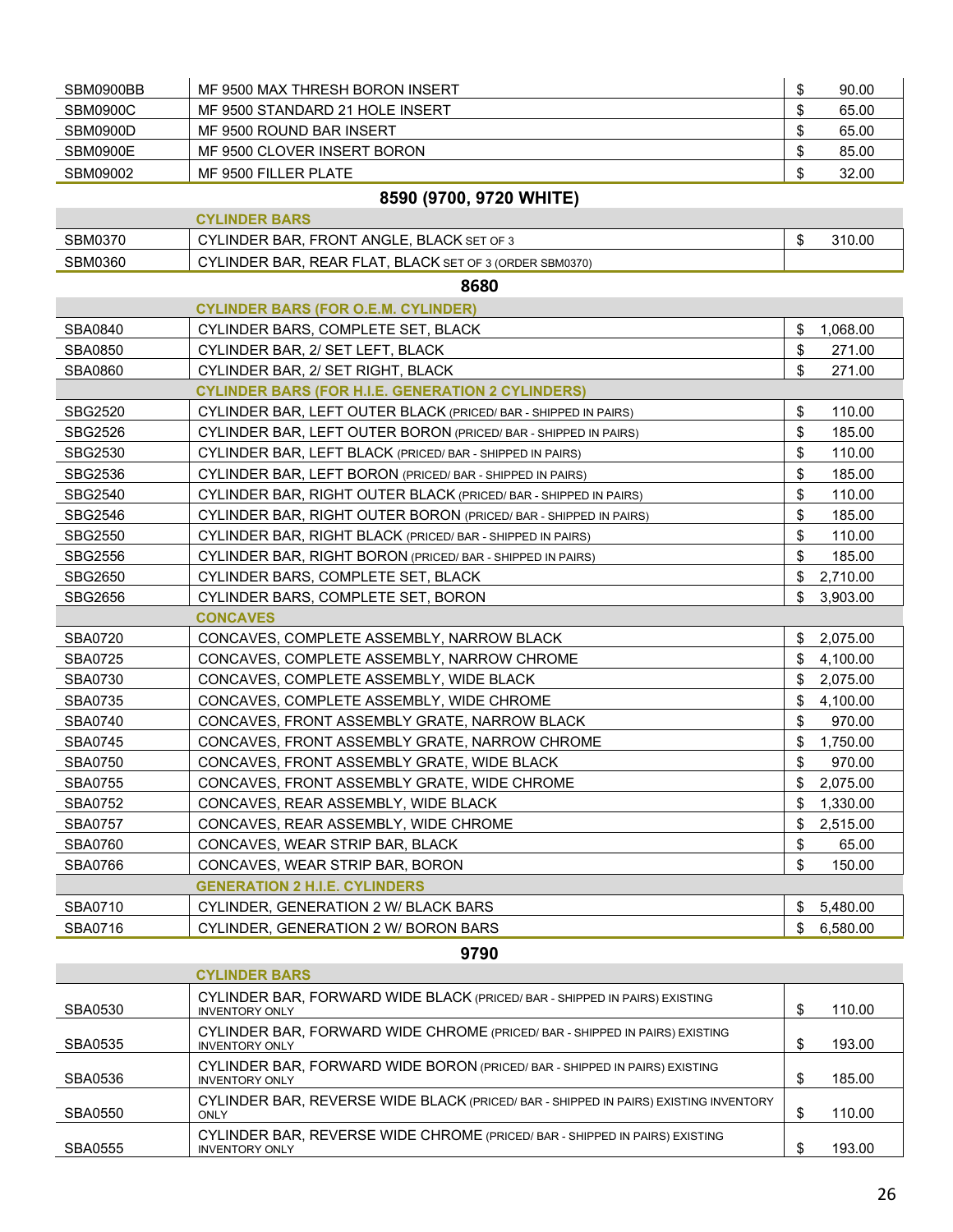| SBA0556   | CYLINDER BAR, REVERSE WIDE BORON (PRICED/ BAR - SHIPPED IN PAIRS) EXISTING<br><b>INVENTORY ONLY</b> | \$  | 185.00 |
|-----------|-----------------------------------------------------------------------------------------------------|-----|--------|
| SBM0380   | IMPELLER, ASSEMBLY, 3/8" C1045 BLADE (REQ. 21 GRAIN/ CORN, REQ. 42 RICE)                            | \$. | 45.00  |
|           | <b>CONCAVES</b>                                                                                     |     |        |
| SBM0290   | CONCAVE SINGLE, BLACK NARROW, HIGH WIRE (REQUIRES 7) EXISTING INVENTORY ONLY                        | \$  | 790.00 |
| SBM0280   | CONCAVE SINGLE, BLACK WIDE (REQUIRES 7) EXISTING INVENTORY ONLY                                     | \$. | 790.00 |
| SBM0300   | CONCAVE SINGLE, BLACK WIDE, HIGH WIRE (REQUIRES 7) EXISTING INVENTORY ONLY                          | S.  | 790.00 |
|           | <b>MISCELLANEOUS</b>                                                                                |     |        |
| SBFP0010  | FILLER PLATES (FOR ALL CONVENTIONAL CONCAVES)                                                       | \$  | 38.00  |
|           | PLEASE SPECIFY MAKE, MODEL, WIRE SPACING WHEN ORDERING FOR SUNNYBROOK CONCAVES ONLY                 |     |        |
| SBA05012A | <b>GUDGEON SHAFT</b>                                                                                | \$  | 265.00 |
| SBSH0020  | SHIM/ CYL, BAR, ALL MAKES (100/ PKG.)                                                               |     | 52.00  |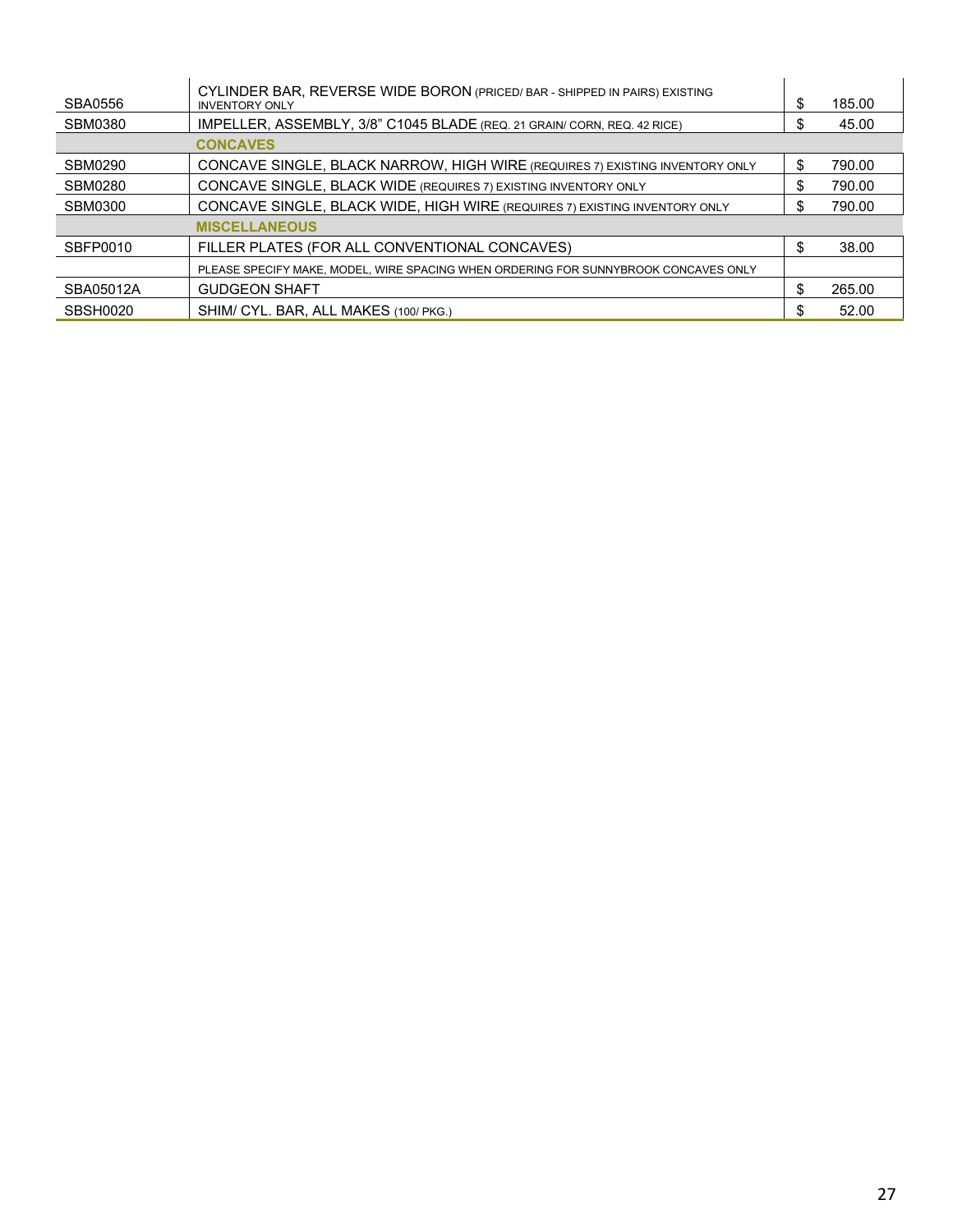#### **NEW HOLLAND**

| <b>PART#</b>                               | <b>DESCRIPTION</b>                                                                 |          | <b>CDN MSRP</b>      |  |  |  |
|--------------------------------------------|------------------------------------------------------------------------------------|----------|----------------------|--|--|--|
| <b>TX AII MODELS</b>                       |                                                                                    |          |                      |  |  |  |
| <b>CYLINDER BARS (FOR O.E.M. CYLINDER)</b> |                                                                                    |          |                      |  |  |  |
| <b>SBN0030</b>                             | <b>CYLINDER BARS SET. BLACK</b>                                                    | \$       | 775.00               |  |  |  |
| <b>SBN0032</b>                             | CYLINDER BAR, LEFT 2/ SET, BLACK                                                   | \$       | 200.00               |  |  |  |
| SBN0034                                    | CYLINDER BAR, RIGHT, 2/ SET, BLACK                                                 | \$       | 200.00               |  |  |  |
|                                            | <b>CYLINDER BARS (For TX &amp; CX GENERATION 2 CYLINDERS)</b>                      |          |                      |  |  |  |
| SBG2520                                    | CYLINDER BAR, LEFT OUTER BLACK (PRICED/ BAR - SHIPPED IN PAIRS)                    | \$       | 110.00               |  |  |  |
| SBG2526                                    | CYLINDER BAR, LEFT OUTER BORON (PRICED/ BAR - SHIPPED IN PAIRS)                    | \$       | 185.00               |  |  |  |
| SBG2530                                    | CYLINDER BAR, LEFT BLACK (PRICED/ BAR - SHIPPED IN PAIRS)                          | \$       | 110.00               |  |  |  |
| SBG2536                                    | CYLINDER BAR, LEFT BORON (PRICED/ BAR - SHIPPED IN PAIRS)                          | \$       | 185.00               |  |  |  |
| SBG2540                                    | CYLINDER BAR, RIGHT OUTER BLACK (PRICED/BAR - SHIPPED IN PAIRS)                    | \$       | 110.00               |  |  |  |
| SBG2546                                    | CYLINDER BAR, RIGHT OUTER BORON (PRICED/ BAR - SHIPPED IN PAIRS)                   | \$       | 185.00               |  |  |  |
| <b>SBG2550</b>                             | CYLINDER BAR, RIGHT BLACK (PRICED/BAR - SHIPPED IN PAIRS)                          | \$       | 110.00               |  |  |  |
| SBG2556                                    | CYLINDER BAR, RIGHT BORON (PRICED/ BAR - SHIPPED IN PAIRS)                         | \$       | 185.00               |  |  |  |
| SBG2650                                    | CYLINDER BARS, COMPLETE SET, BLACK                                                 | \$       | 2,710.00             |  |  |  |
| SBG2656                                    | CYLINDER BARS, COMPLETE SET, BORON                                                 | \$       | 3,903.00             |  |  |  |
|                                            | <b>CONCAVES</b>                                                                    |          |                      |  |  |  |
| <b>SBN0020</b>                             | CONCAVE, TX36 1 BLACK H.D. T-T-C W/ FLAPPERS (EXISTING INVENTORY ONLY)             | \$       | 2,233.00             |  |  |  |
|                                            | <b>GENERATION 2 H.I.E. CYLINDERS</b>                                               |          |                      |  |  |  |
| <b>SBN0240</b>                             | CYLINDER, GENERATION 2 W/ BLACK BARS                                               | \$       | 5,200.00             |  |  |  |
| SBN0246                                    | CYLINDER, GENERATION 2 W/ BORON BARS                                               | \$       | 5,600.00             |  |  |  |
|                                            | <b>CX ALL MODELS</b>                                                               |          |                      |  |  |  |
|                                            | <b>CYLINDER BARS (FOR O.E.M. CYLINDER)</b>                                         |          |                      |  |  |  |
| <b>SBN0260</b>                             | CYLINDER BARS COMPLETE SET BLACK                                                   | \$       | 925.00               |  |  |  |
| SBN0262                                    | CYLINDER BARS, 2/ SET L & R STANDARD BLACK                                         | \$       | 200.00               |  |  |  |
|                                            | <b>CONCAVES</b>                                                                    |          |                      |  |  |  |
| <b>SBN0250</b>                             | CONCAVE W/ STAINLESS STEEL REPLACEABLE WEAR EDGES BLACK                            | \$       | 2,425.00             |  |  |  |
| SBN0252                                    | CONCAVE REPLACEABLE WEAR EDGE CX STAINLESS STEEL (16'S)                            | \$       | 470.00               |  |  |  |
|                                            | <b>GENERATION 2 H.I.E. CYLINDERS</b>                                               |          |                      |  |  |  |
| <b>SBN0270</b>                             | <b>CYLINDER GENERATION 2 W/ BLACK BARS</b>                                         | \$       | 6,200.00             |  |  |  |
| SBN0270N                                   | CYLINDER GENERATION 2 W/ BLACK NARROW BARS                                         | \$       | 6,200.00             |  |  |  |
| <b>SBN0276</b>                             | <b>CYLINDER GENERATION 2 W/ BORON BARS</b>                                         | \$       | 6,975.00             |  |  |  |
|                                            |                                                                                    | \$       | 6,975.00             |  |  |  |
| SBN0276N                                   | CYLINDER GENERATION 2 W/ BORON NARROW BARS<br><b>CR BOX CONCAVE FOR 22" ROTORS</b> |          |                      |  |  |  |
| <b>SBN0320</b>                             | CR22" TRI FRAME ONLY BLACK                                                         | \$       | 740.00               |  |  |  |
| SBN0321                                    | <b>CR22" INSERT FRAME BLACK</b>                                                    | \$       | 115.00               |  |  |  |
| <b>SBN0322L</b>                            | CR 22" C/A MAX THRESH INSERT FRAME (LEFT) BLACK                                    | \$       | 300.00               |  |  |  |
| SBN0322R                                   | CR 22" C/A MAX THRESH INSERT FRAME (RIGHT) BLACK                                   | \$       | 300.00               |  |  |  |
| SBN0323CLL                                 | CR 22" C/A CLOVER INSERT MODULE LEFT BORON                                         | \$       | 365.00               |  |  |  |
| SBN0323CLR                                 | CR 22" C/A CLOVER INSERT MODULE RIGHT BORON                                        | \$       | 365.00               |  |  |  |
|                                            | CR 22" C/A MAX THRESH BORON MODULE LEFT                                            | \$       |                      |  |  |  |
| SBN0323L<br>SBN0323R                       |                                                                                    | \$       | 375.00               |  |  |  |
|                                            | CR 22" C/A MAX THRESH BORON MODULE RIGHT                                           |          | 375.00               |  |  |  |
| SBN0324                                    | CR 22" C/A ROUND BAR INSERT FRAME BLACK                                            | \$       | 300.00               |  |  |  |
| SBN0326                                    | CR 22" C/A STANDARD INSERT FRAME BLACK                                             | \$<br>\$ | 300.00               |  |  |  |
| SBN0327L                                   | CR 22" C/A ROD SEPARATOR INSERT MODULE BLACK LEFT                                  |          | 300.00               |  |  |  |
| SBN0327R                                   | CR 22" C/A ROD SEPARATOR INSERT MODULE BLACK RIGHT                                 | \$<br>\$ | 300.00               |  |  |  |
| SBN0326BLACK                               | CR 22" TRI-FRAME CONCAVE C/A SMALL GRAIN BORON LEFT                                | \$       | 1,900.00<br>1,900.00 |  |  |  |
| SBN0326BR                                  | CR 22" TRI-FRAME CONCAVE C/A SMALL GRAIN BORON RIGHT                               |          |                      |  |  |  |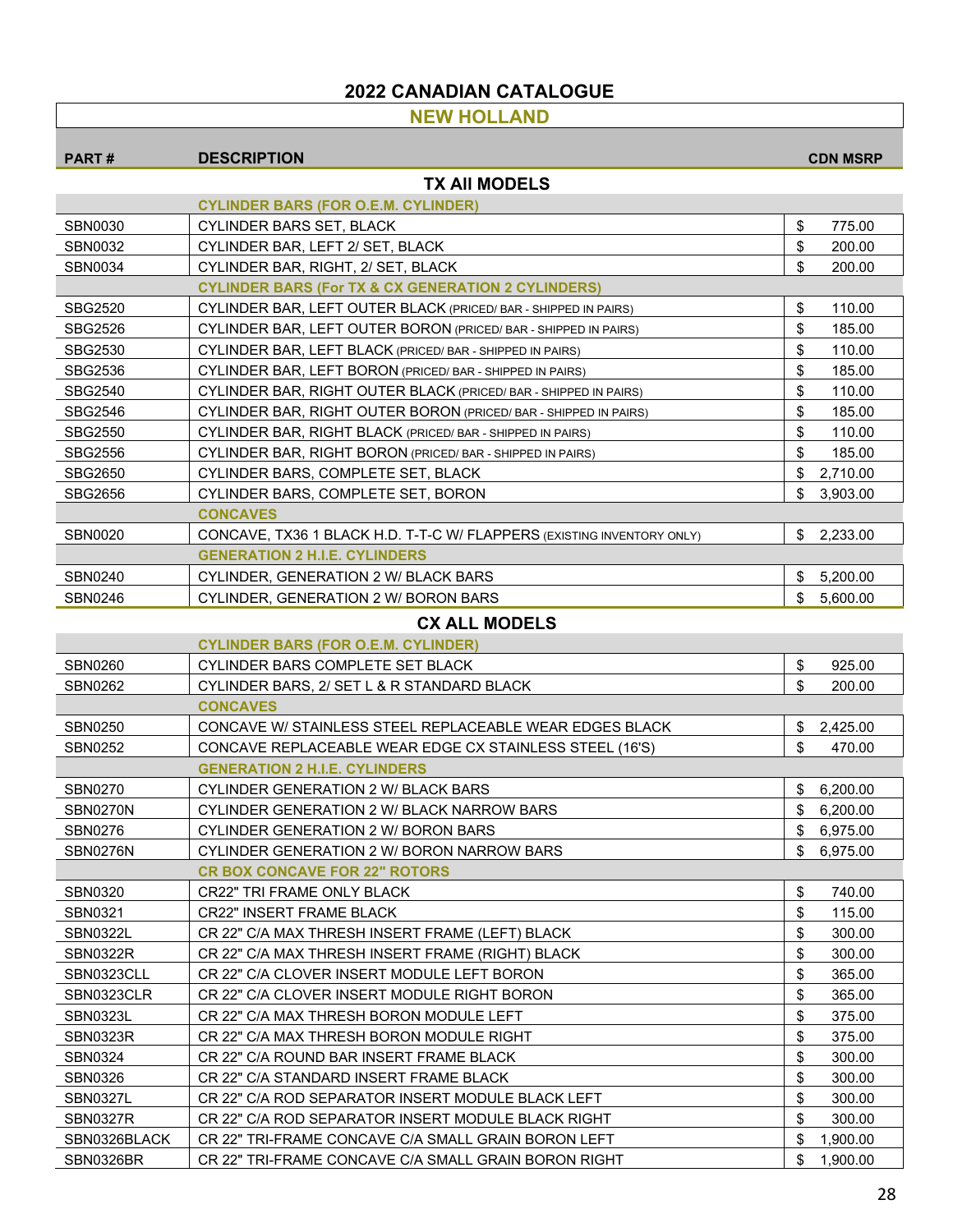| SBN0328LGL       | CR 22" TRI FRAME CONCAVE C/A LARGE GRAIN (LEFT) XTR                                                | S  | 1,800.00 |
|------------------|----------------------------------------------------------------------------------------------------|----|----------|
| SBN0328LGR       | CE 22" TRI-FRAME CONCAVE C/A LARGE GRAIN (RIGHT) XTR                                               | \$ | 1,800.00 |
| SBN0328SGL       | CR 22" TRI-FRAME CONCAVE C/A SMALL GRAIN (LEFT) XTR                                                | \$ | 1,800.00 |
| SBN0328SGR       | CR 22" TRI-FRAME CONCAVE C/A SMALL GRAIN (RIGHT) XTR                                               | \$ | 1,800.00 |
| SBN0329MML       | CR 22" TRI-FRAME CONCAVE C/A (2 MAX THRESH, 1 ROUND BAR, 1 ROD SEP) LEFT                           | \$ | 1,800.00 |
| SBN0329MMR       | CR 22" TRI-FRAME CONCAVE C/A (2 MAX THRESH, 1 ROUND BAR, 1 ROD SEP) RIGHT                          | \$ | 1,800.00 |
| <b>SBN0330</b>   | CR 22" EXTENSION GRATE FRAME ONLY BLACK                                                            | \$ | 365.00   |
| SBN0330BL        | CR 22" EXTENSION GRATE MAX THRESH INSERT (LEFT) BLACK                                              | \$ | 75.00    |
| SBN0330BR        | CR 22" EXTENSION GRATE MAX THRESH INSERT (RIGHT) BLACK                                             | \$ | 75.00    |
| <b>SBN0330C</b>  | CR 22" EXTENSION GRATE ROUND BAR INSERT BLACK                                                      | \$ | 75.00    |
| <b>SBN0330D</b>  | CR 22" EXTENTION GRATE STANDARD INSERT BLACK                                                       | \$ | 75.00    |
| <b>SBN0331L</b>  | CR 22" EXTENTION GRATE LEFT HAND BLACK                                                             | \$ | 505.00   |
| <b>SBN0331R</b>  | CR 22" EXTENTION GRATE RIGHT HAND BLACK                                                            | \$ | 505.00   |
|                  | <b>INSERTS</b>                                                                                     |    |          |
| SBN0321BL        | CR 22" TRI-FRAME MAX THRESH INSERT (LEFT) BLACK                                                    | \$ | 65.00    |
| SBN0321BR        | CR 22" TRI-FRAME MAX THRESH INSERT (RIGHT) BLACK                                                   | \$ | 65.00    |
| <b>SBN0321C</b>  |                                                                                                    | \$ | 65.00    |
| <b>SBN0321D</b>  | CR 22" TRI-FRAME ROUND BAR INSERT BLACKK                                                           | \$ | 65.00    |
|                  | CR 22" TRI-FRAME STANDARD INSERT BLACKK                                                            | \$ | 90.00    |
| SBN0321EL        | CR 22" TRI-FRAME MAX THRESH BORON LEFT INSERT                                                      | \$ |          |
| <b>SBN0321ER</b> | CR 22" TRI-FRAME MAX THRESH BORON RIGHT INSERT<br>CR 22" TRI-FRAME CLOVER INSERT BORON LEFT INSERT | \$ | 90.00    |
| SBN0321FL        |                                                                                                    | \$ | 85.00    |
| SBN0321FR        | CR 22" TRI-FRAME CLOVER INSERT BORON RIGHT INSERT                                                  |    | 85.00    |
|                  | <b>CR BOX CONCAVE FOR 17" ROTORS</b>                                                               |    |          |
| SBN0420          | CR 17" TRI-FRAME ONLY                                                                              | \$ | 666.00   |
| SBN0421          | CR 17" INSERT MODULE FRAME ONLY                                                                    | \$ | 100.00   |
| SBN0422L         | CR 17" C/A MAX THRESH MODULE BLACK LEFT                                                            | \$ | 239.00   |
| <b>SBN0422R</b>  | CR 17" C/A MAX THRESH MODULE BLACK RIGHT                                                           | \$ | 239.00   |
| SBN0423L         | CR 17" C/A MAX THRESH MODULE BORON LEFT                                                            | \$ | 329.00   |
| SBN0423R         | CR 17" C/A MAX THRESH MODULE BORON RIGHT                                                           | \$ | 329.00   |
| <b>SBN0424</b>   | CR 17" C/A ROUND BAR MODULE BLACK                                                                  | \$ | 239.00   |
| SBN0426          | CR 17" C/A STANDARD THRESH MODULE BLACK                                                            | \$ | 239.00   |
| SBN0428SGL       | CR 17" TRI-FRAME CONCAVE C/A SMALL GRAIN BLACK LEFT                                                | \$ | 1,600.00 |
| SBN0428SGR       | CR 17" TRI-FRAME CONCAVE C/A SMALL GRAIN BLACK RIGHT                                               | \$ | 1,600.00 |
| SBN0428BSGL      | CR 17" TRI-FRAME CONCAVE C/A SMALL GRAIN BORON LEFT                                                | \$ | 1,700.00 |
| SBN0428BSGR      | CR 17" TRI-FRAME CONCAVE C/A SMALL GRAIN BORON RIGHT                                               | \$ | 1,700.00 |
| SBN0428LGL       | CR 17" TRI-FRAME CONCAVE C/A LARGE GRAIN BORON LEFT                                                | \$ | 1,600.00 |
| SBN0428LGR       | CR 17" TRI-FRAME CONCAVE C/A LARGE GRAIN BORON RIGHT                                               | \$ | 1.600.00 |
|                  | <b>INSERTS</b>                                                                                     |    |          |
| SBN0421BLACK     | CR 17" TRI-FRAME MAX THRESH INSERT LEFT                                                            | \$ | 70.00    |
| SBN0421BR        | CR 17" TRI-FRAME MAX THRESH INSERT RIGHT                                                           | \$ | 70.00    |
| SBN0421EL        | CR 17" TRI-FRAME MAX THRESH BORON INSERT LEFT                                                      | \$ | 90.00    |
| SBN0421ER        | CR 17" TRI-FRAME MAX THRESH BORON INSERT RIGHT                                                     | \$ | 90.00    |
| <b>SBN0421C</b>  | CR 17" TRI-FRAME ROUND BAR INSERT                                                                  | \$ | 70.00    |
| <b>SBN0421D</b>  | CR 17" TRI-FRAME STANDARD THRESH INSERT                                                            | \$ | 70.00    |
| SBN0430          | CR 17" EXTENSION GRATE FRAME ONLY                                                                  | \$ | 329.00   |
| SBN0430BL        | CR 17" EXTENSION GRATE MAX THRESH INSERT BLACK LEFT                                                | \$ | 65.00    |
| SBN0430BR        | CR 17" EXTENSION GRATE MAX THRESH INSERT BLACK RIGHT                                               | \$ | 65.00    |
| <b>SBN0430C</b>  | CR 17" EXTENSION GRATE ROUND BAR INSERT BLACK                                                      | \$ | 65.00    |
| SBN0430D         | CR 17" EXTENSION GRATE STANDARD THRESH INSERT BLACK                                                | \$ | 65.00    |
| <b>SBN0431L</b>  | CR 17" EXTENSION GRATE C/A (MAX, ROUND, ROUND) LEFT                                                | \$ | 455.00   |
| <b>SBN0431R</b>  | CR 17" EXTENSION GRATE C/A (MAX, ROUND, ROUND) RIGHT                                               | \$ | 455.00   |
|                  | <b>MISCELLANEOUS</b>                                                                               |    |          |
| <b>SBFP0010</b>  | FILLER PLATES (FOR ALL CONVENTIONAL CONCAVES)                                                      | \$ | 38.00    |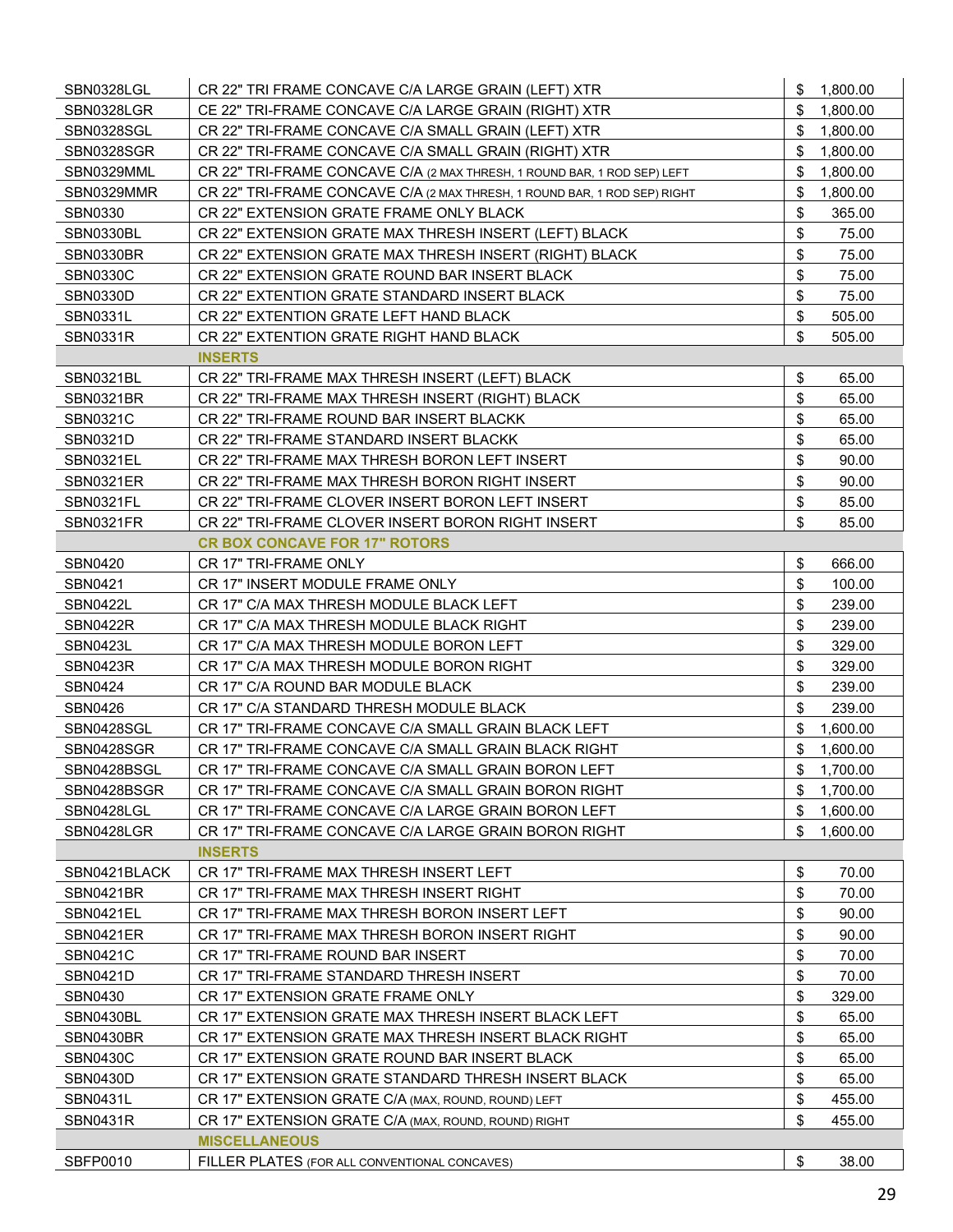|                 | T. MODEL.<br>. WIRE SPACING WHEN ORDERING FOR SUNNYBROOK CONCAVES ONLY<br><b>SPECIFY MAKE.</b><br>LEASE. |       |
|-----------------|----------------------------------------------------------------------------------------------------------|-------|
| <b>SBSH0020</b> | <b>MAKES</b> (100/ PKG.)<br>SHIM/ CYL<br><b>BAR</b><br>ALL                                               | 52.00 |
|                 |                                                                                                          |       |